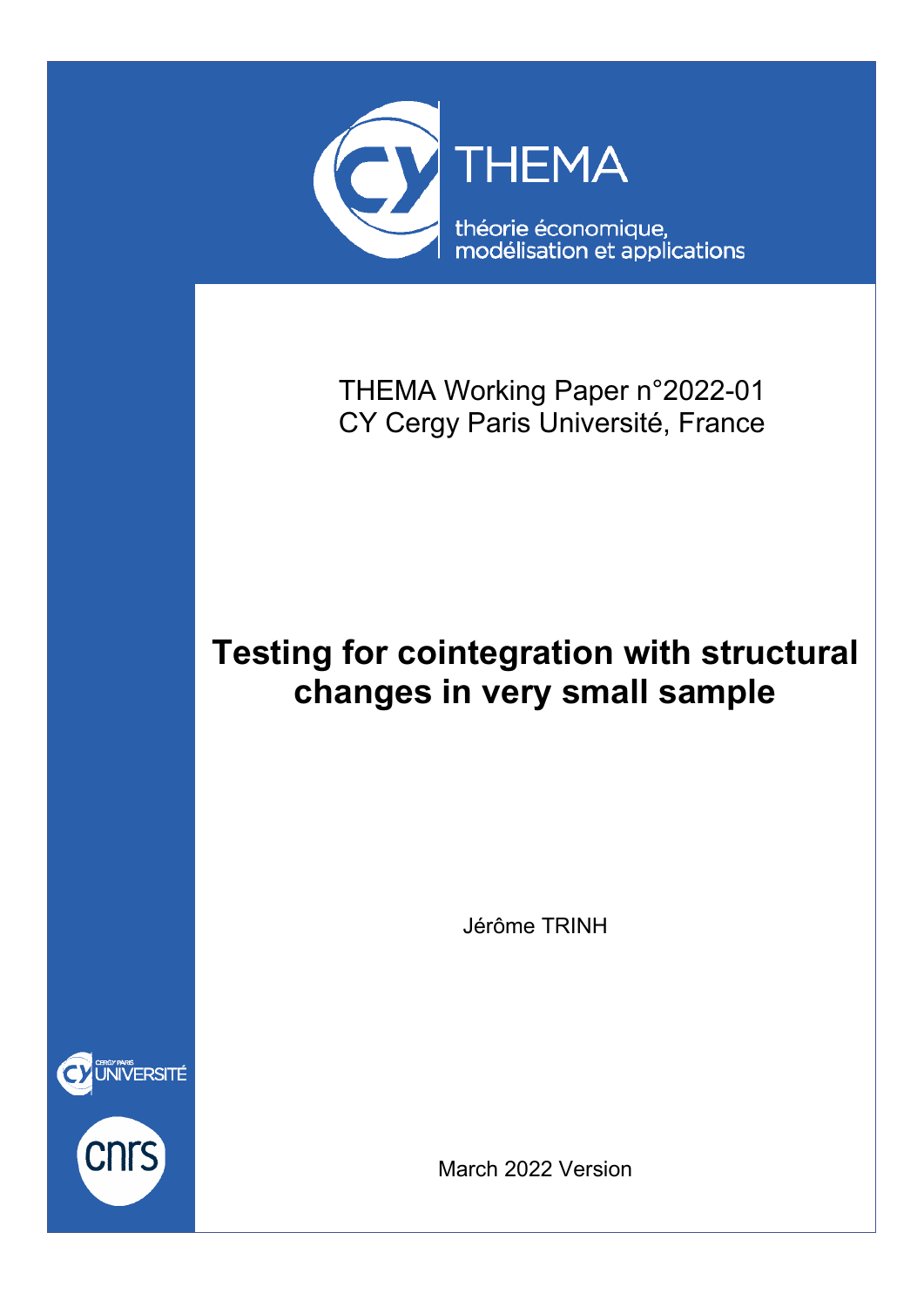# Testing for cointegration with structural changes in very small sample

Jérôme Trinh\*

Version:<sup>†</sup>March 7, 2022

#### Abstract

This article proposes an adaptation of existing tests of cointegration with endogenous structural changes to very small sample sizes. Size-corrected critical values for both testing cointegration with endogenous structural breaks and testing structural breaks in the parameters in a cointegration model are computed in this context. We show that the power of such a testing procedure is satisfying in sample sizes smaller than fifty observations. This is of interest for macroeconometric studies of emerging economies for which the data history is usually not long enough to apply conventional methods. When the serial correlation is low, we find the tests to be powerful for even less than thirty observations. A combined procedure of testing for cointegration and structural change allows us to improve the power of testing cointegration in very small sample sizes while staying agnostic about the underlying data generating processes. An example using the Chinese data finds a cointegration relationship with two structural breaks between the national household consumption expenditures, the retail sales of consumer goods, and the investment in fixed assets during the last four decades.

JEL classification codes: C32, E17

Keywords: Time series, cointegration, structural change, very small sample, emerging economies

<sup>\*</sup>ENSAE & CY Cergy Paris Université, THEMA. Email: jerome.trinh@ensae.fr This paper is the first chapter of a full-length PhD thesis.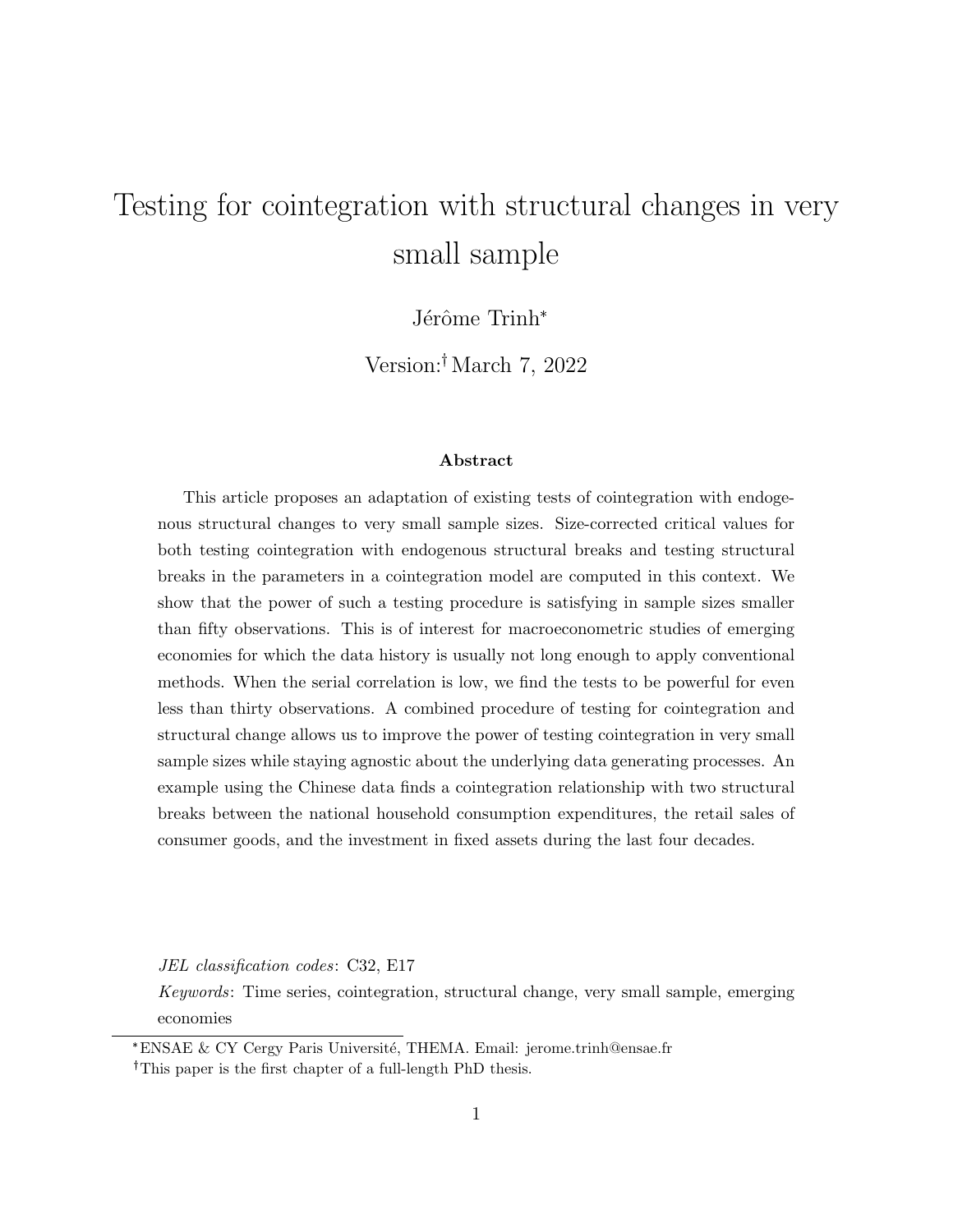### 1 Introduction

The lack of official annual reporting from emerging economies has prevented economists to obtain measures of macroeconomic fundamentals for periods before the last decades of the 20th century. These data are nonetheless crucial for determining long-term relationships among them or estimating the ones implied by the macroeconomic theory. Estimating these long-term relationships is useful for macroeconomic analyses or forecasting. However, they ought not to stay the same over time and can be subject to structural changes which are out of the scope of the theory. For example, a new international trade agreement will impact the magnitude and the composition of trade flows, as well as consumption expenditures and private investment in the long term. The correlations between the macroeconomic variables will then change but won't disappear, and failing to take the structural changes into account will lead to spurious regressions. In order to maintain the long-term relationships, it is necessary to allow for structural breaks in the parameters. To this end, Gregory and Hansen (1996) test for cointegration with a structural change at an unknown date and compute asymptotical critical values for rejecting the null of no cointegration against the alternative of cointegration in the presence of a structural break in the coefficients. The procedure is an extension of conventional two-step tests of cointegration by testing the stationarity of the residuals of a regression in the vein of Engle and Granger (1987) and Phillips and Ouliaris (1990). It is fairly easy to implement and its results are directly interpretable, which makes it useful for both researchers and practitioners. Many extensions have been developed, such as more general cases by allowing multiple structural break dates (Hatemi-j (2008) for two breaks and Maki (2012) for an unknown number of breaks). The finite sample performance of such tests is usually found to be good for a sample size of at least a hundred observations, but emerging and developing economies' official data hardly have as long a history. In particular, considering annual data across three or four decades means applying the test procedure to less than fifty observations. For example, current account balance data are not observed before 1980 for 60 various countries (advanced, emerging, or developing ones) which constitute 18% of total world  $trade<sup>1</sup>$  and we can expect the same issue about other time series of interest. In the particular case of the Chinese national statistics, most quarterly data that could be used in annual aggregation to link them to annual national accounts start around the

<sup>1</sup>Source: World Trade Organisation. The most prominent component is China, which counts for 12% of total world trade.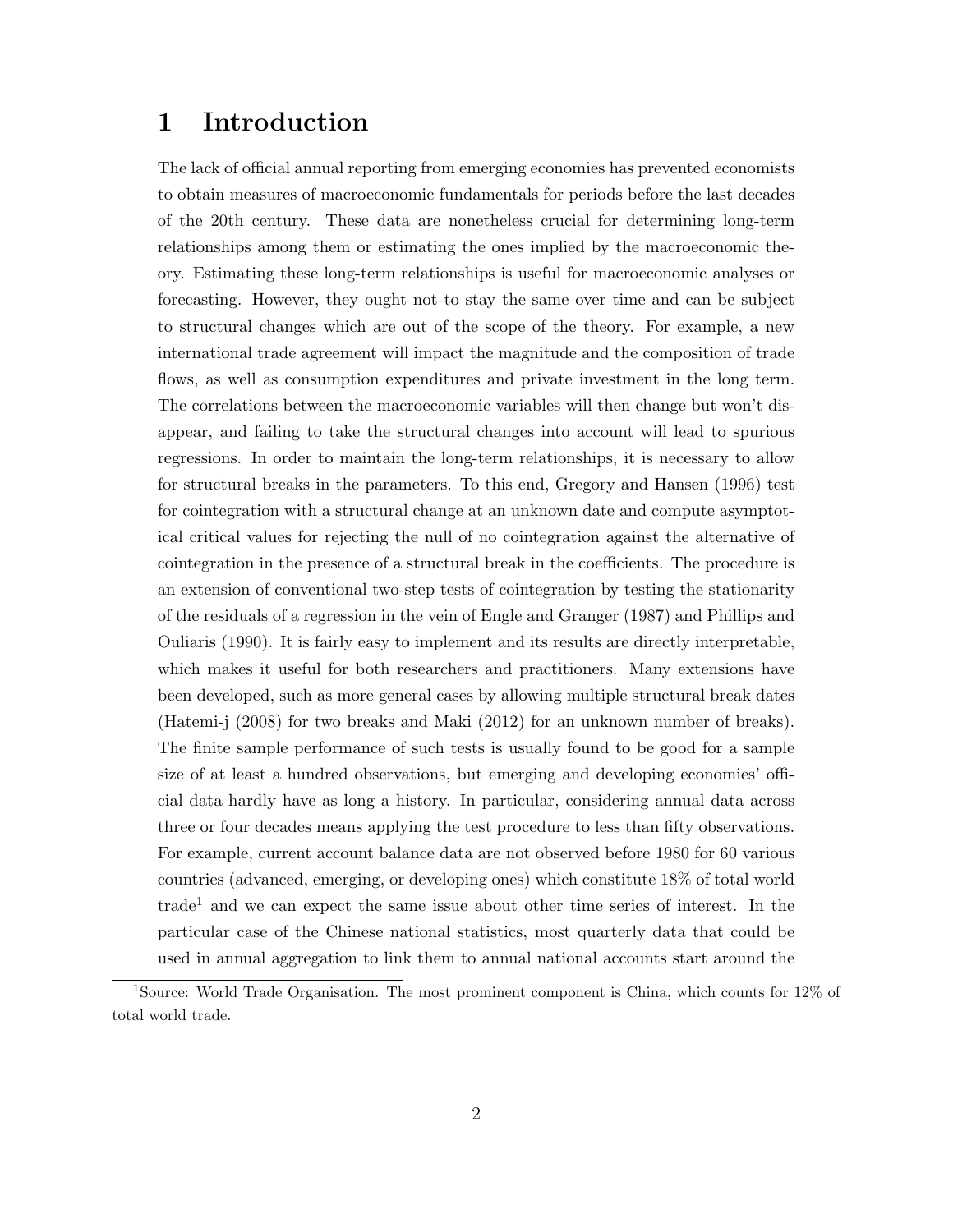1990s<sup>2</sup>. Yet size distortion can be severe in very small sample, especially in the case of residual-based test statistics for which the rate of convergence is high, which would lead to an over rejection of the null hypothesis.

In this paper, we extend the test of Gregory and Hansen (1996) to two endogenous structural breaks in very small sample (less than fifty observations). We compute sizecorrected critical values and assess the performance of the test in terms of power for very small sample sizes. We also compare competing structural break dates selection criteria as well as the power of the test against different alternative hypotheses of structural break models. A combined procedure of testing for cointegration and structural breaks in the parameters is then proposed to maximize the detection of cointegration with structural breaks. Finally, we illustrate the testing procedure by applying it to the official Chinese macroeconomic data.

### 2 Estimation procedure

We generalize the test of cointegration of Gregory and Hansen (1996) by allowing two endogenous structural breaks. Let us denote the observed data  $(Y, X)$  where every column vector is a I(1) process, Y is of dimension  $T \times 1$  and X is  $T \times m$ . A general model of b structural breaks in the cointegrating relationship can be written :

$$
\mathbf{Y} = \begin{pmatrix} \mathbf{1} & \mathbf{X} \end{pmatrix} \begin{pmatrix} \mu \\ \beta \end{pmatrix} + \sum_{i=1}^{b} \mathbf{B}_{i} \begin{pmatrix} \mathbf{1} & \mathbf{X} \end{pmatrix} \begin{pmatrix} \mu_{i} \\ \beta_{i} \end{pmatrix} + \epsilon
$$
 (1)

where 1 is a vector of ones of length T,  $\mu$  and  $\{\mu_i\}_{0 \leq i \leq b}$  scalars,  $\beta$  and  $\{\beta_i\}_{0 \leq i \leq b}$  the vector of coefficients of length m.  $B_i$  is the matrix of structural break dummy variables  ${d_{k\ell}}_{0\leq k,\ell\leq T}$  where  $d_{k\ell} = 1$  if  $k = \ell$  and j is equal or greater to  $t_i$  the time period of the *i*-th break, or 0 otherwise.  $\epsilon$  is the vector  $T \times 1$  of residuals. We distinguish 4 cases

• no cointegration :  $\epsilon \sim I(1)$ 

:

- cointegration with no structural change (model o):  $\epsilon \sim I(0)$ ,  $\mu_i = 0$  and  $\beta_i = \mathbf{0}$   $\forall i$
- cointegration with structural breaks in the constant (model c):  $\epsilon \sim I(0)$  and  $\beta_i = \mathbf{0}$   $\forall i$
- cointegration with structural breaks in the constant and the slope coefficient (model cs):  $\epsilon \sim I(0)$

<sup>2</sup>Source: National Bureau of Statistics of China. For example, retail sales data are available from 1984, net export of goods from 1995, government expenditures, and investment in fixed assets from 1998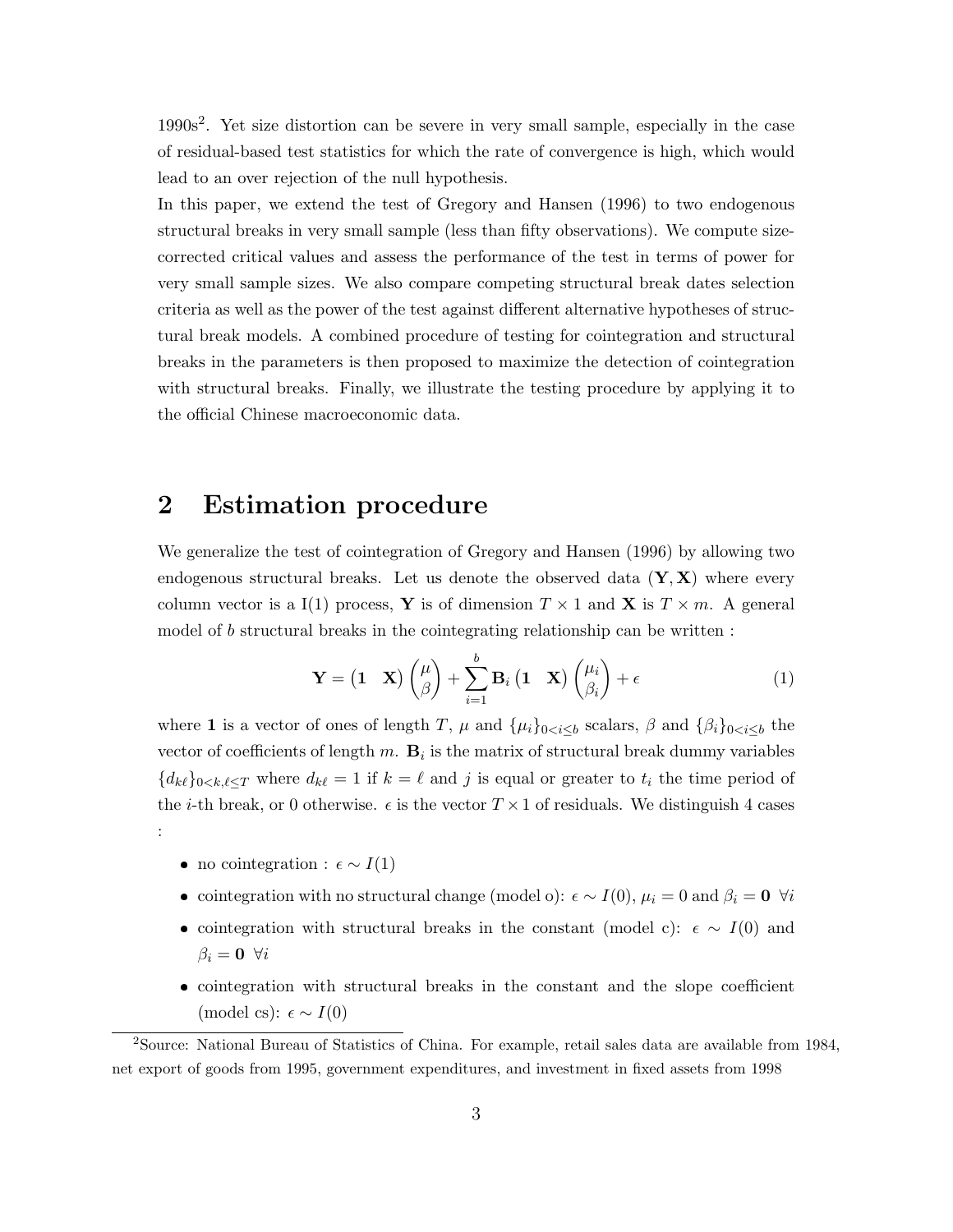where 0 is a vector of zeroes of length m. By writing (1) in a compact form  $\mathbf{Y} = \mathbf{Z}\Gamma + \epsilon$ , we obtain the estimated residuals  $\hat{\epsilon} = \mathbf{Y} - \mathbf{Z}\hat{\Gamma}$  where  $\hat{\Gamma} = (\mathbf{Z}'\mathbf{Z})^{-1}\mathbf{Z}\mathbf{Y}$ , then test the unit root for  $\hat{\epsilon}$ . We only consider the Augmented Dickey-Fuller (ADF) version of the test for its relative efficiency in very small sample, in which we select the minimal number of lags for which the residuals of the ADF model are not serially correlated. This yields the test statistic  $ADF(\hat{\epsilon})$ . The selected break dates are the ones that minimize the test statistic as in Gregory and Hansen (1996) or Hatemi-j (2008). Therefore the test statistic of cointegration with b structural breaks is:

$$
ADF^* = \inf_{\{t_i\}_{0 < i \le b}} ADF(\hat{\epsilon}).\tag{2}
$$

An alternative method of model selection could be to choose the break dates that minimize the sum of squares of residuals  $\hat{\epsilon}'\hat{\epsilon}$ , as in Carrion-i Silvestre and Sansó (2006) or Maki (2012) in cointegration tests, or more conventional endogenous structural break tests in a stationary setting such as Bai and Perron (1998) and their extensions. These types of procedures are computationally lighter and more oriented towards model fitting. The test statistic would then be

$$
ADF_{SSR}^* = ADF(\epsilon^*) \text{ where } \epsilon^{*\prime}\epsilon^* = \inf_{\{t_i\}_{0 < i \le b}} \hat{\epsilon}'\hat{\epsilon}. \tag{3}
$$

#### 3 Asymptotic distributions

Gregory and Hansen (1996) give expressions for the limit distribution of the  $ADF^*$ -test statistics for the case with one endogenous structural break, by deriving the asymptotic distributions of the  $Z_t^*$  test statistics based on the Phillips (1987) portmanteau test, and the  $ADF^*$  test is expected to have the same asymptotic properties. We provide the extended expressions for the case with two structural breaks<sup>3</sup>. In an analogous way of Gregory and Hansen  $(1996)^4$ , we obtain the expression of the limiting distributions under the null to the case of up to two partial structural breaks as follows:

$$
Z_t^* \to_d \inf_{\tau} \frac{\int_0^1 W_{\tau} dW_{\tau}}{\left[\int_0^1 W_{\tau}^2\right]^{\frac{1}{2}} \left[1 + \kappa_{\tau}' \mathbf{D}_{\tau} \kappa_{\tau}\right]^{\frac{1}{2}}}
$$

<sup>&</sup>lt;sup>3</sup>Hatemi-j (2008) provide a less detailed expression of the case with two breaks.

<sup>&</sup>lt;sup>4</sup>See Gregory and Hansen (1996) for the precise expressions of the functions  $W_1$  and  $W_2$  of Brownian motions.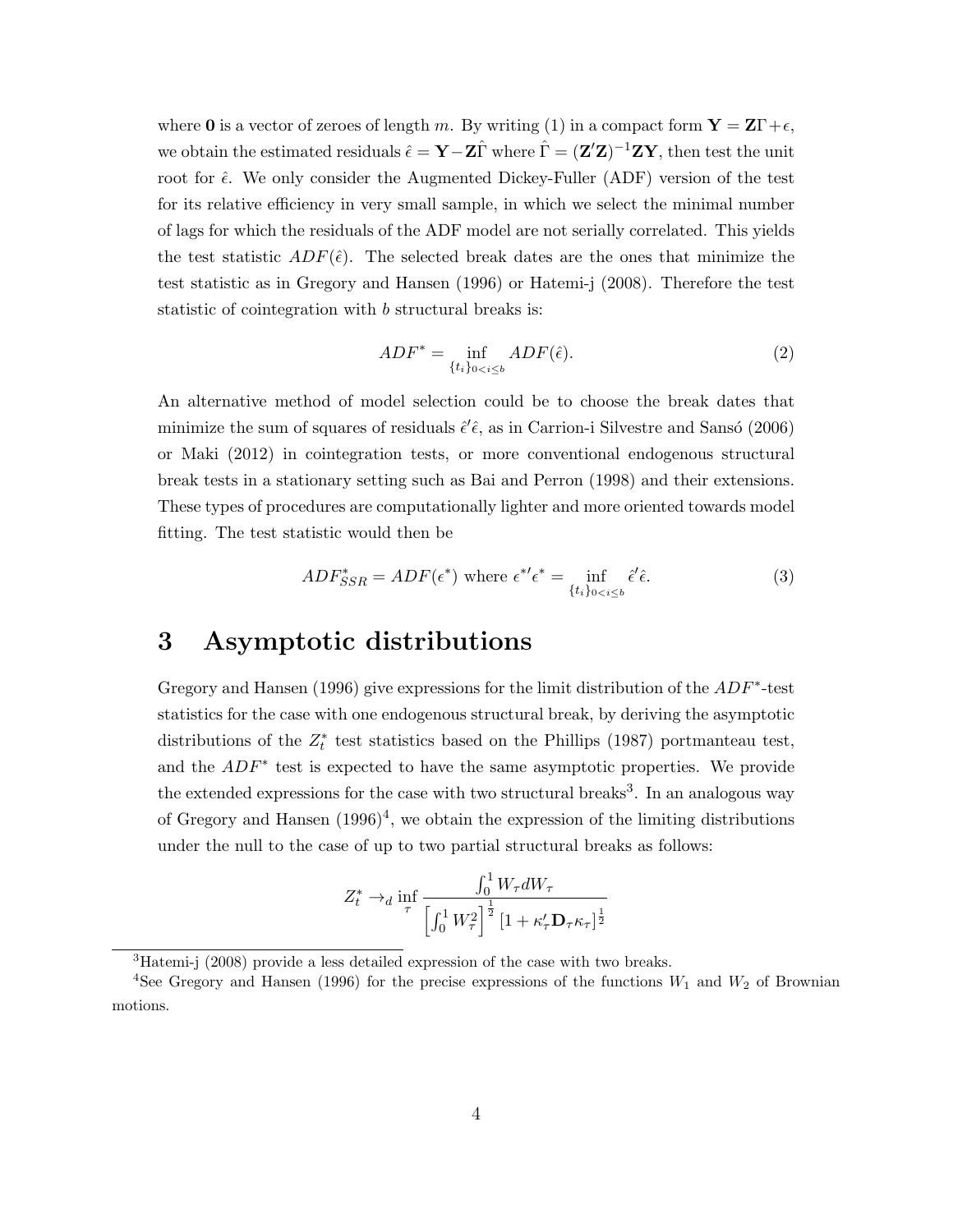where

$$
W_{\tau}(r) = W_1(r) - \int_0^1 W_1 W'_{2\tau} \left[ \int_0^1 W_{2\tau} W'_{2\tau} \right]^{-1} W_{2\tau}(r)
$$
  

$$
\kappa_{\tau} = \left[ \int_0^1 W_{2\tau} W'_{2\tau} \right]^{-1} \int_0^1 W_{2\tau} W_1
$$

and  $W_{2\tau}(r)$  and  $\mathbf{D}_{\tau}$  depend on the model. For model C, if  $b=1,$  then  $\tau=\tau_1$  and

$$
W_{2\tau} = [1, \phi_{\tau_1}(r), W'_2(r)]'
$$

where  $\phi_{\tau_i}(r) = \mathbb{1}\{r \geq \tau_i\}$  and

$$
\mathbf{D}_{\tau} = \begin{pmatrix} \mathbf{0} & \mathbf{0} \\ \mathbf{0} & \mathbf{I}_{m} \end{pmatrix},
$$

If  $b = 2$ , then  $\tau = {\{\{\tau_1, \tau_2\}, \tau_1 < \tau_2\}}$  and

$$
W_{2\tau} = [1, \phi_{\tau_1}(r), \phi_{\tau_2}(r), W'_2(r)]'
$$

and

$$
\mathbf{D}_{\tau} = \begin{pmatrix} \mathbf{0} & \mathbf{0} \\ \mathbf{0} & \mathbf{I}_{m} \end{pmatrix},
$$

For model CS, if  $b=1,$  then  $\tau=\tau_1$  and

$$
W_{2\tau} = [1, \phi_{\tau_1}(r), W'_2(r), W'_2(r)\phi_{\tau_1}(r)]'
$$

and

$$
\mathbf{D}_{\tau} = \begin{pmatrix} \mathbf{0} & \mathbf{0} & \mathbf{0} \\ \mathbf{0} & \mathbf{I}_{m} & (1-\tau_1)\mathbf{I}_{m} \\ \mathbf{0} & (1-\tau_1)\mathbf{I}_{m}' & (1-\tau_1)\mathbf{I}_{m} \end{pmatrix},
$$

which is exactly model 4 of Gregory and Hansen (1996). If  $b = 2$ , then  $\tau = \{\{\tau_1, \tau_2\}, \tau_1 < \tau_2\}$ , and

$$
W_{2\tau} = [1, \phi_{\tau_1}(r), \phi_{\tau_2}(r), W'_2(r), W'_2(r)\phi_{\tau_1}(r), W'_2(r)\phi_{\tau_2}(r)]'
$$

and

$$
\mathbf{D}_{\tau} = \begin{pmatrix} \mathbf{0} & \mathbf{0} & \mathbf{0} & \mathbf{0} \\ \mathbf{0} & \mathbf{I}_{m} & (1-\tau_{1})\mathbf{I}_{m} & (1-\tau_{2})\mathbf{I}_{m} \\ \mathbf{0} & (1-\tau_{1})\mathbf{I}_{m} & (1-\tau_{1})\mathbf{I}_{m} & (1-\tau_{2})\mathbf{I}_{m} \\ \mathbf{0} & (1-\tau_{2})\mathbf{I}_{m} & (1-\tau_{2})\mathbf{I}_{m} & (1-\tau_{2})\mathbf{I}_{m} \end{pmatrix}.
$$

Carrion-i Silvestre and Sansó (2006) derive the limit distribution of the  $ADF_{SSR}^*$ -test statistics.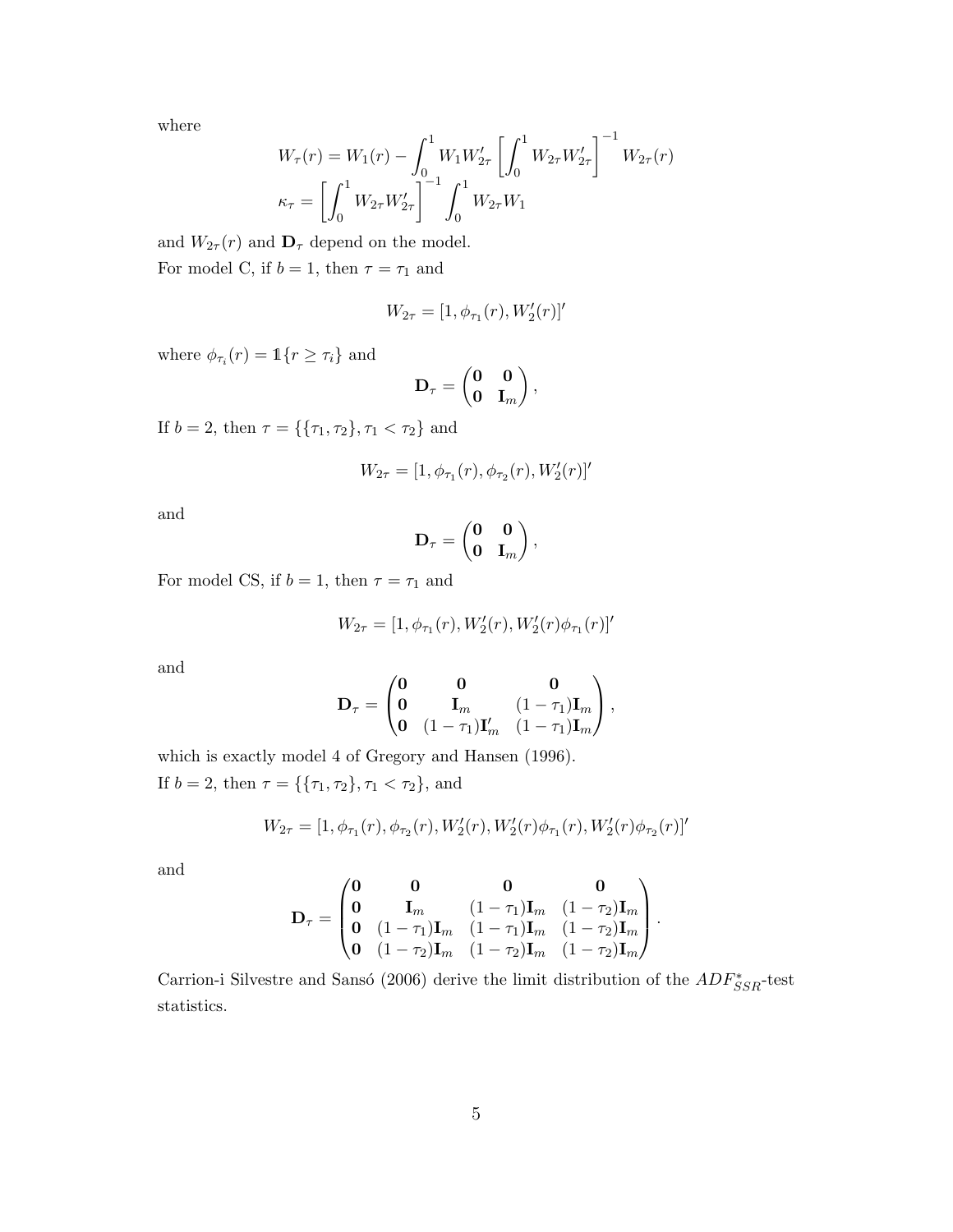### 4 Critical values

The limit distributions are not expressed in closed form. Approximate critical values for the test can be obtained by using simulations following MacKinnon (1991)'s surface response methodology. Gregory and Hansen (1996) compute the test statistics on replications of simulated data of sample sizes  $T = 50, 100, 150, 200, 250, 300$  under the null hypothesis, then they estimate the quantiles of their distribution as functions of the sample size. Asymptotic critical values are then obtained by making the sample size tend to infinity and critical values for any sample size can be directly calculated using the estimated function of sample size. However residual-based tests of cointegration have a high rate of convergence with respect to sample size for the distribution of the test statistics, which makes the critical values very sensitive to sample size, especially for the very small ones. In our case, we need to apply the test to data of sample size varying from  $T = 15$  to 50 which are out of the scope of the surface response functions estimated by Gregory and Hansen (1996). In consequence, we use the same procedure on a wider array of sample sizes, particularly by adding smaller ones, to estimate size-corrected critical values for very small sample sizes. 10 000 replications of time series of size  $T = 12, ...20, 25, ...50, 100, 200, 500, 1000$  are replicated under the null hypothesis (unit root in the residuals of a linear model without structural breaks), with the following parametrization:

$$
\begin{cases}\nY_t = \mu + \mathbf{X}_t' \beta + U_t, & U_t = U_{t-1} + \varepsilon_t, & \varepsilon_t \sim \text{NID}(0, 1) \\
\mathbf{X}_t = \theta + \mathbf{V}_t, & \mathbf{V}_t = \mathbf{V}_{t-1} + \eta_t, & \eta_t \sim \text{NID}(0, \Sigma)\n\end{cases} (4)
$$

where  $t = 1, \ldots, T$ , the values of the parameters are drawn from the uniform distributions:  $\mu, \beta \sim \mathcal{U}[-4, 4]$  and  $\theta, \Sigma \sim \mathcal{U}[0.5, 4]$ . The choice of parametrization is discussed in the next section and does not matter in this one because under the null hypothesis the residuals follow a random walk. We apply the test of Gregory and Hansen (1996) to every replication and compute the cumulative distribution function for each sample size, then quantiles of the distribution are retrieved. Following MacKinnon (1991), a polynomial of  $1/T$ 's is fitted by OLS for each q-th quantile of the simulated distribution of the test statistics, number of regressors  $m$  and of structural breakpoints  $b$  and type of regression model M:

$$
Crt(T, q, m, b, M) = \psi_{\infty} + \sum_{k=1}^{K} \psi_k T^{-k} + error
$$

where the order  $K$  of polynomial is selected by minimizing the Akaike information criterion (AIC), with a maximum order  $K_{max} = 6$ . The critical value for the test for any sample size  $T$  can then be computed: asymptotical critical values are obtained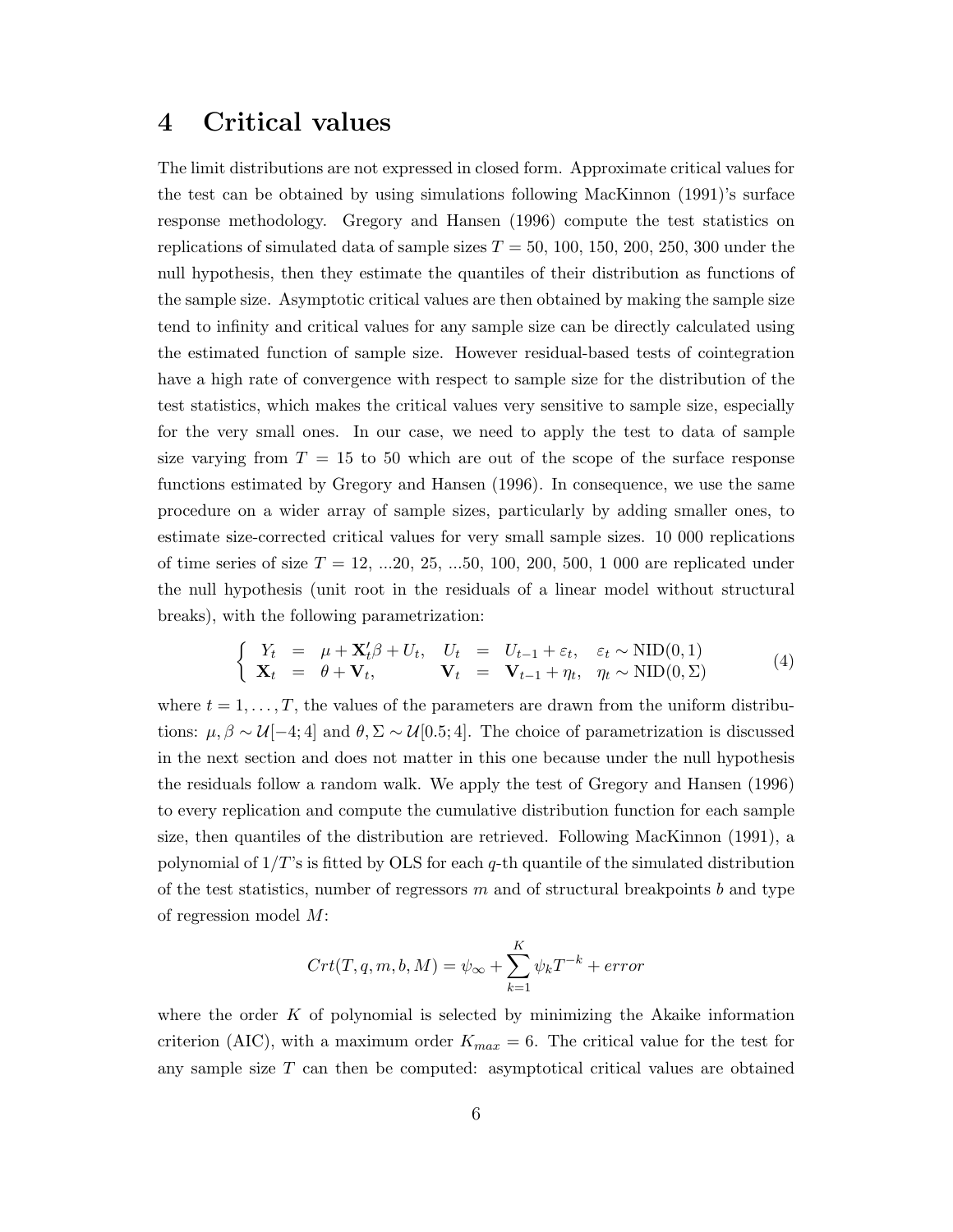by reporting the intercept of the regression  $\psi_{\infty}$  and finite sample critical values are calculated by applying the function to a chosen sample size  $T$ . The estimated functions for the fifth percentile are reported in Appendix B. Table 1 reports the critical values for the Gregory and Hansen (1996)  $ADF^*$  test of the null of no cointegration, both asymptotic and size-corrected for small sample sizes. We naturally obtain the same asymptotic critical values (with more or less 0.05 difference in absolute value) as Gregory and Hansen (1996), where they consider  $m = 1, ... 4$  and  $b = 1$ . As expected, the critical values for any finite sample are more negative when the sample size decreases and the number of regressors and/or structural breaks increases.

Figure 1 plots the estimated surface response functions for the test with  $m = 1$  and

|                        |            |                        |          |           | $T =$   |         |          |
|------------------------|------------|------------------------|----------|-----------|---------|---------|----------|
| $# \text{ regressors}$ | $#$ breaks | model                  | 15       | <b>20</b> | 30      | 50      | $\infty$ |
| $m=1$                  |            | $\Omega$               | $-3.95$  | $-3.87$   | $-3.68$ | $-3.53$ | $-3.33$  |
|                        | $b=1$      | $\mathbf{c}$           | $-5.85$  | $-5.73$   | $-5.37$ | $-5.08$ | $-4.62$  |
|                        |            | $\mathbf{c}\mathbf{s}$ | $-6.25$  | $-6.08$   | $-5.72$ | $-5.4$  | $-4.96$  |
|                        | $b=2$      | $\mathbf{c}$           | $-8.16$  | $-7.11$   | $-6.9$  | $-6.04$ | $-5.21$  |
|                        |            | $\mathbf{c}\mathbf{s}$ | $-8.87$  | $-7.81$   | -7.47   | $-6.67$ | $-5.94$  |
| $m=2$                  |            | $\Omega$               | $-4.48$  | $-4.41$   | $-4.2$  | $-3.99$ | $-3.75$  |
|                        | $b=1$      | $\mathbf{c}$           | $-6.38$  | $-6.22$   | $-5.85$ | $-5.51$ | $-4.97$  |
|                        |            | $\mathbf{c}\mathbf{s}$ | $-7.17$  | $-6.93$   | $-6.48$ | $-6.11$ | $-5.55$  |
|                        | $b=2$      | $\mathbf{c}$           | $-8.69$  | $-7.55$   | $-7.3$  | $-6.41$ | $-5.53$  |
|                        |            | $\mathbf{c}\mathbf{s}$ | $-10.47$ | $-9.1$    | $-8.36$ | $-7.65$ | $-6.9$   |
| $m=3$                  |            | $\Omega$               | $-5.01$  | $-4.87$   | $-4.65$ | $-4.43$ | $-4.1$   |
|                        | $b=1$      | $\mathbf{C}$           | $-6.91$  | $-6.67$   | $-6.27$ | $-5.87$ | $-5.3$   |
|                        |            | $\mathbf{c}\mathbf{s}$ | $-8.13$  | $-7.7$    | $-7.14$ | $-6.72$ | $-6.09$  |
|                        | $b=2$      | $\mathbf{c}$           | $-9.31$  | $-8.04$   | $-7.7$  | $-6.76$ | $-5.88$  |
|                        |            | $\mathbf{c}\mathbf{s}$ | -17.67   | $-10.74$  | $-9.36$ | $-8.53$ | -7.67    |

Note: model o: no structural break, model c: change in the intercept, model cs: change in the intercept and slope coefficient(s).

Table 1:  $5\%$  size adjusted approximate critical values for the  $ADF^*$  test of no cointegration with endogenous structural break

 $b = 1$ . We observe a sharp decrease in the critical values as the sample size decreases below  $T = 40$ . Such a drop towards more negative values would not have been highlighted if only sample sizes higher than 50 were to be considered as they are in the literature. Even if we were to use the estimated surface responses in Gregory and Hansen (1996) or Hatemi-j (2008), we would face an aggravating size distortion as we are to apply the test for a smaller sample size than  $T = 50$ .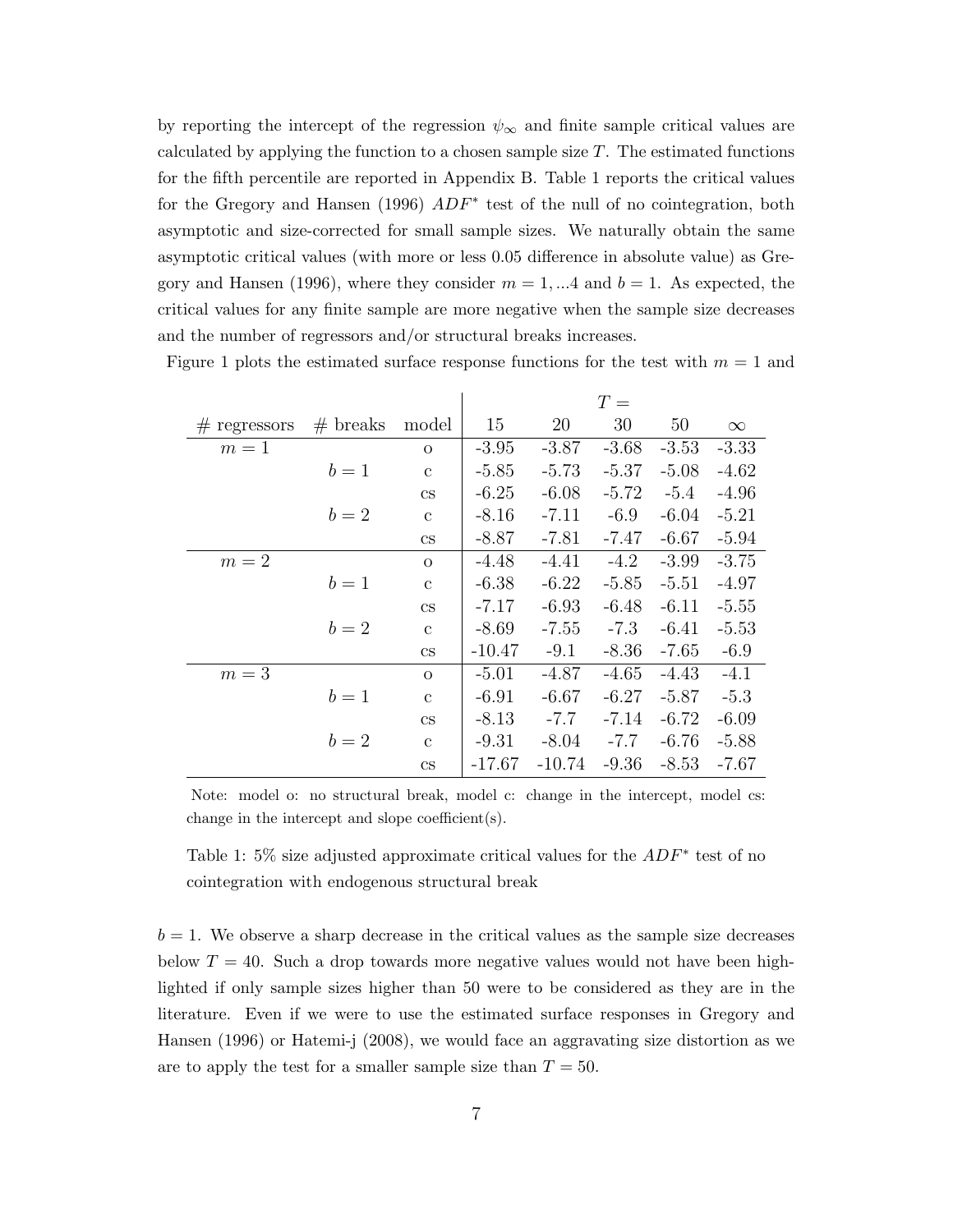

Figure 1: Size-corrected 5% critical values for the test of Gregory and Hansen (1996) estimated by surface response, by regression model,  $m = 1$  and  $b = 1$ 

We apply the same procedure to estimate the size-corrected values for the  $ADF_{SSR}^*$  test which selects the breakdates by minimizing the sum of square of residuals instead of the test statistic and are reported in Table  $2<sup>5</sup>$ . The test shows to provide less negative

<sup>&</sup>lt;sup>5</sup>We omit the case  $b = 2$  for  $ADF_{SSR}^*$  as we only report it for comparison and focus on the  $ADF^*$  for the rest of the chapter.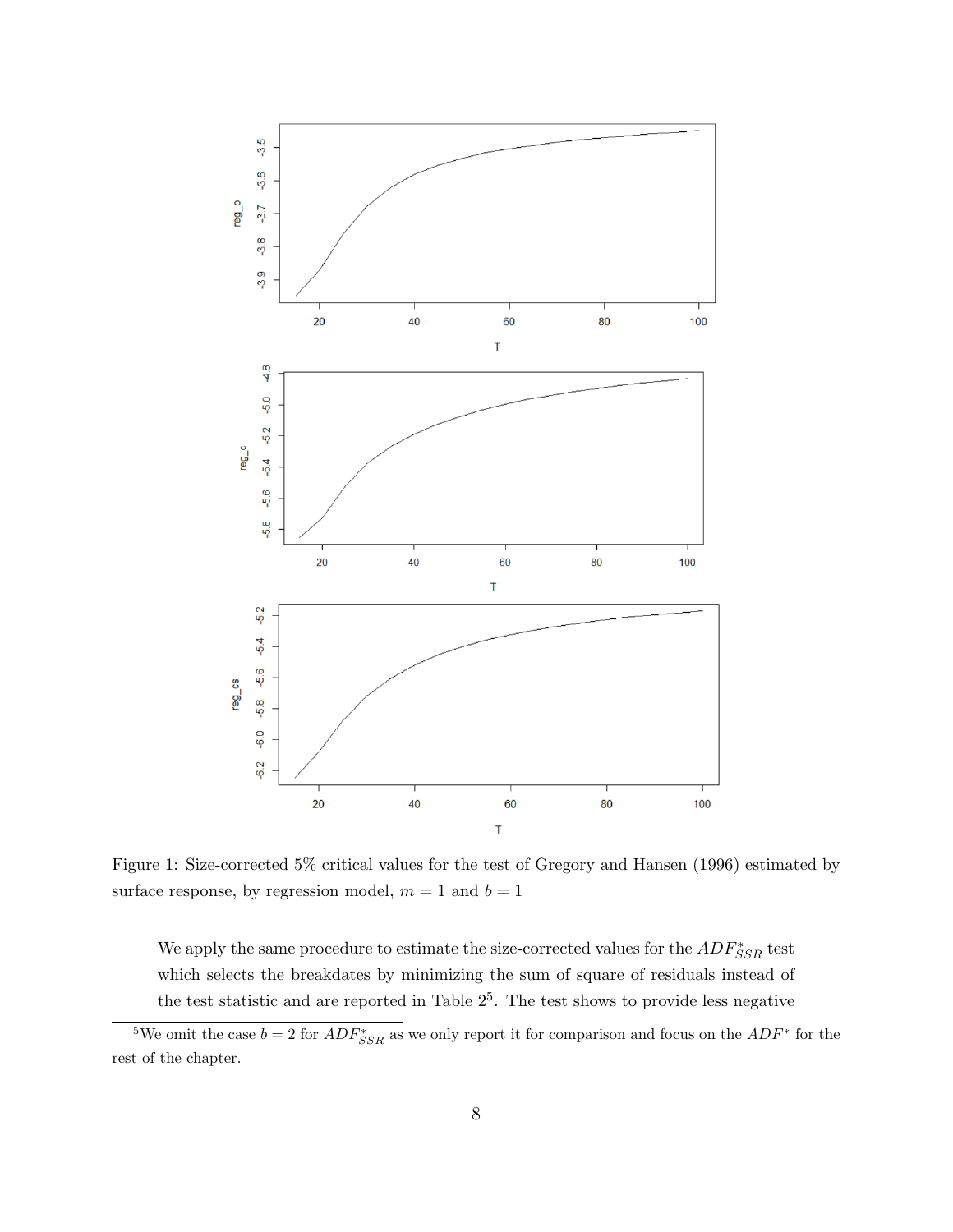|                                           |       |                        |       |                                         | $T =$ |                                 |          |
|-------------------------------------------|-------|------------------------|-------|-----------------------------------------|-------|---------------------------------|----------|
| $\#$ regressors $\#$ breaks model   15 20 |       |                        |       |                                         | - 30  | 50                              | $\infty$ |
| $m=1$                                     | $b=1$ | $\mathcal{C}$          |       | $-5.23$ $-5.15$ $-4.93$ $-4.68$ $-4.43$ |       |                                 |          |
|                                           |       | $_{\rm CS}$            |       | $-5.59$ $-5.46$ $-5.22$ $-5$ $-4.67$    |       |                                 |          |
| $m=2$                                     | $b=1$ | $\mathcal{C}$          |       | $-5.73$ $-5.6$ $-5.37$ $-5.12$ $-4.76$  |       |                                 |          |
|                                           |       | $\mathbf{c}\mathbf{s}$ |       | $-6.34$ $-6.16$ $-5.91$ $-5.67$ $-5.28$ |       |                                 |          |
| $m=3$                                     | $b=1$ | $\mathcal{C}$          | -6.16 |                                         |       | $-6.05$ $-5.8$ $-5.46$ $-5.09$  |          |
|                                           |       | $\mathbf{c}\mathbf{s}$ |       |                                         |       | $-6.85$ $-6.54$ $-6.26$ $-5.77$ |          |

values for the critical values. Therefore  $ADF_{SSR}^*$  is more liberal at rejecting the null hypothesis than  $ADF^*$ .

Note: model c: change in the intercept, model cs: change in the intercept and slope coefficient(s).

Table 2: 5% size adjusted approximate critical values for the  $ADF_{SSR}^*$  test of no cointegration with endogenous structural break

The next section assesses the performance of the test in terms of power, using the computed size-corrected critical values.

## 5 Performance of the size-corrected test of cointegration

We expect that the closer the regression model fits the true model, the more powerful the test will be. This true model should be more easily detected when the data have more available observations, the structural change easier to detect, and the omitted variables in the regression less impacting. Therefore, we expect the test to have more power when the sample size is larger, the structural change parameters more signifi- $\text{cant}^6$ , and finally when the serial correlation is smaller.

10 000 replications of time series of size  $T = 12, ...20, 25, ...50, 100, 200, 500, 1000$ under the alternative of cointegration with or without a structural break are simulated,

<sup>&</sup>lt;sup>6</sup>The structural change would also be more easily estimated if there are enough observations in each regime. In our small sample setting, the location of the structural break date can be critical, since a date too close to the bounds of the sample would imply a very small number of observations for some of the regimes at the extremities of the observed period.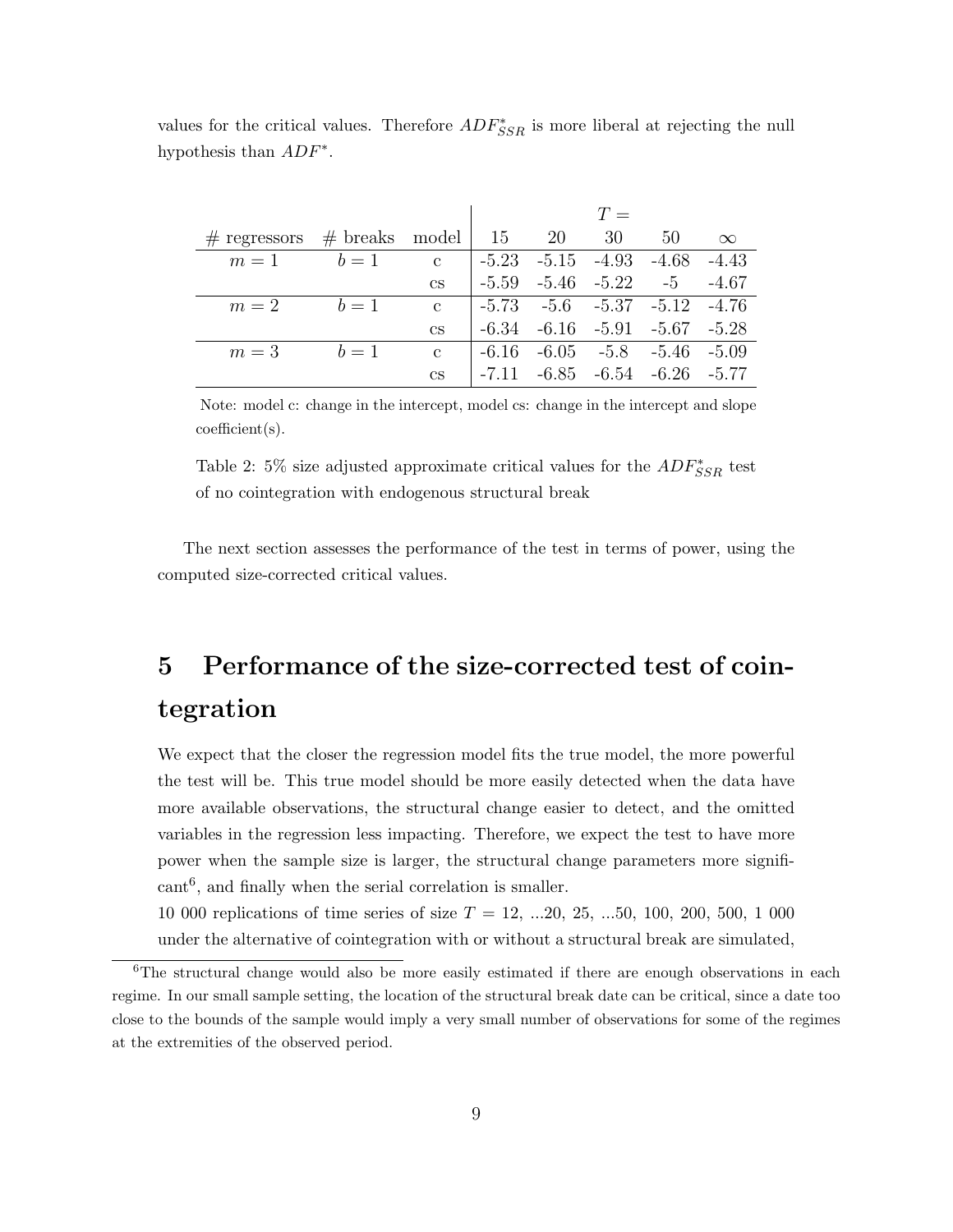parametrized as follows:

$$
\begin{cases}\nY_t = \mu + \mathbf{X}_t' \beta + \sum_{i=1}^b (\mu_i + \mathbf{X}_t' \beta_i) \mathbb{1}_{t \ge t_i} + U_t, & U_t = \rho U_{t-1} + \varepsilon_t, & \varepsilon_t \sim \text{NID}(0, 1) \\
\mathbf{X}_t = \theta + \mathbf{V}_t, & \mathbf{V}_t = \mathbf{V}_{t-1} + \eta_t, & \eta_t \sim \text{NID}(0, \Sigma)\n\end{cases}
$$
\n(5)

We choose an agnostic parametrization for the data generating process under the alternative. The standard deviation of  $\varepsilon_t$  is normalized to unity. We draw  $\mu, \beta \sim$  $\mathcal{U}[-4;4]^{m+1}$  and for  $1 \leq i \leq b$ ,  $(\mu_i, \beta_i) \sim \mathcal{U}[-4;4]^{m+1}$  to allow for various levels of significance for the parameters of the linear relationship<sup>7</sup>,  $\theta \sim \mathcal{U}[0.5; 4]$  and  $\Sigma$  is a diagonal matrix which diagonal elements are drawn in  $\mathcal{U}[0.5; 4]$  to allow for various levels of determination of  $Y$  by  $X$ . The drawn breakdates are in the interval of possible estimated breakdates, i.e. following Gregory and Hansen (1996)  $t_i = \lceil \tau_i T \rceil$  where  $\tau_i \sim \mathcal{U}[0.15; 0.85]$ , and  $\tau_i < \tau_j$  if  $i < j$ . We also allow for various levels of serial correlation  $\rho \sim \mathcal{U}[0;0.9]$ . Consistently with the models previously detailed, we set  $\mu_i = 0$ and  $\beta_i = 0$  for model o, or  $\beta_i = 0$  for model c.

Gregory and Hansen (1996) assess the power of test for  $\rho = 0$  and  $\rho = 0.5$ , sample sizes  $T = 50$  and  $T = 100$ , one structural break  $b = 1$  and one related series  $m = 1$ . When there is no serial correlation ( $\rho = 0$ ), they find a good power of around 80%. When  $\rho = 0.5$ , this same level of power for the test is maintained when  $T = 100$  only and the true model has either the same type of structural change as the alternative or no structural change at all. They find the power to drop by 30 to 50 percentage points when  $T = 50$  or when the alternative doesn't consider a structural change affecting the true model. Hatemi-j (2008) finds similar results<sup>8</sup> for  $b = 2$ . Table 3 reports the power of the test by adding smaller sample sizes than the literature and using size-corrected critical values. For high sample sizes ( $T \geq 500$ ), the power of the test converges naturally to a systemic rejection of the null, except when not considering a structural change when there is actually one, or considering only a change in the constant when there is also a change in the slope coefficients. More generally we recover the usual result that the unit root test loses power against structural changes in the parameters, but we also show that the test of cointegration with endogenous structural break is only powerful in large sample sizes against less general alternatives. With around 80% of power for  $T = 100$  and between 50% and 80% for  $T = 50$ , we share the same results as the literature. For smaller sample sizes, we observe that power decreases as the sample size decreases, however at a significantly different rate depending on the choice of the regression model with respect to the true data generating process. Figure 2 shows the

<sup>&</sup>lt;sup>7</sup>Appendix C shows that the power of the test is not affected by the parametrization of  $\mu$  or  $\beta$ <sup>8</sup>However only the case of no structural change under the true model is considered.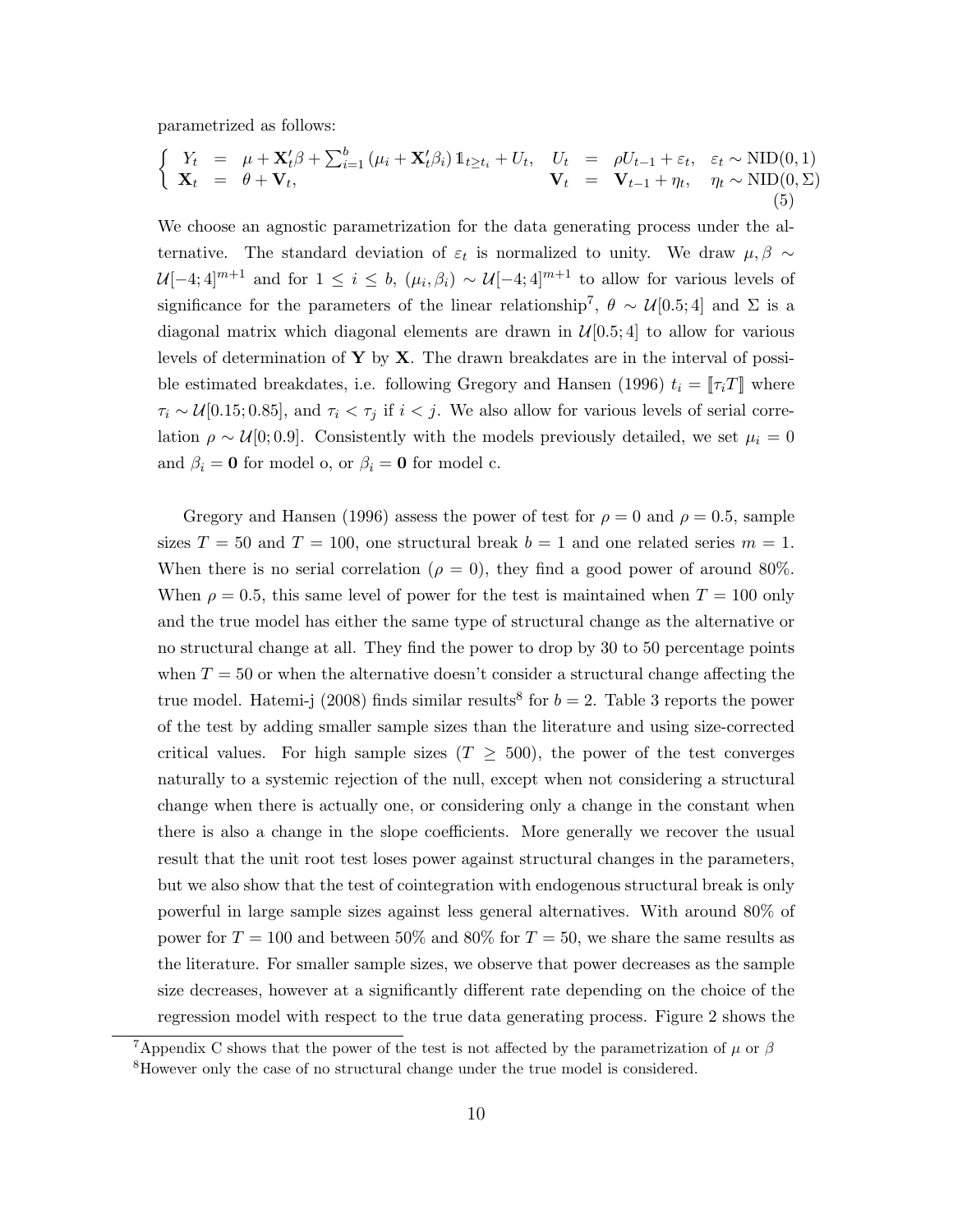

Figure 2: Empirical rejection rates (ERFs) for  $ADF^*$  of the null of no cointegration at the 5% nominal level when the alternative is true, by regression model,  $T = 30$  and  $b = 1$ 

power of the test for  $T = 30$  and  $b = 1$  by regression model, as a function of the the type of true model and  $m$  the dimension of  $X$ . It shows that for a given regression model, power decreases as  $m$  increases. However, for a given  $m$ , the power of the test is best when the regression model is the same as the true model, the highest being notably when the true DGP has no structural change (left panel), followed by a change in the intercept and slope coefficients (right panel) then finally by a change in the intercept only (center panel), with 54%, 49% and 42% for  $m = 1$  respectively. From there, the power uniformly decreases with misspecification. When the true model doesn't have any structural change, considering one in the regression decreases the power by half on average, with a more severe drop in the case of a structural break in the intercept and the slope coefficients. When the true model has a break in the intercept, considering in addition a break in the slope coefficients mildly decreases power, but not considering a structural change at all takes out all the power of the test. When the true model has a break in the intercept and the slope coefficients, only considering a break in the intercept severely decreases the power, and not considering a structural change takes it out completely. All this indicates that overspecifying the model in comparison to the true model mildly decreases the power of the test when there is a structural break in the true model, and more severely where there is actually none, but it does not prevent convergence to a systematic rejection of the null in large sample; underspecifying the model however severely decreases it when there is a structural change in the true model, or even wipes it out when failing to consider a structural change when there is actually one, in addition to preventing a convergence to a systematic rejection of the null in large sample sizes, as shown in Table 3. Model specification therefore seems critical in order to detect cointegration in small sample. In consequence, one could use a model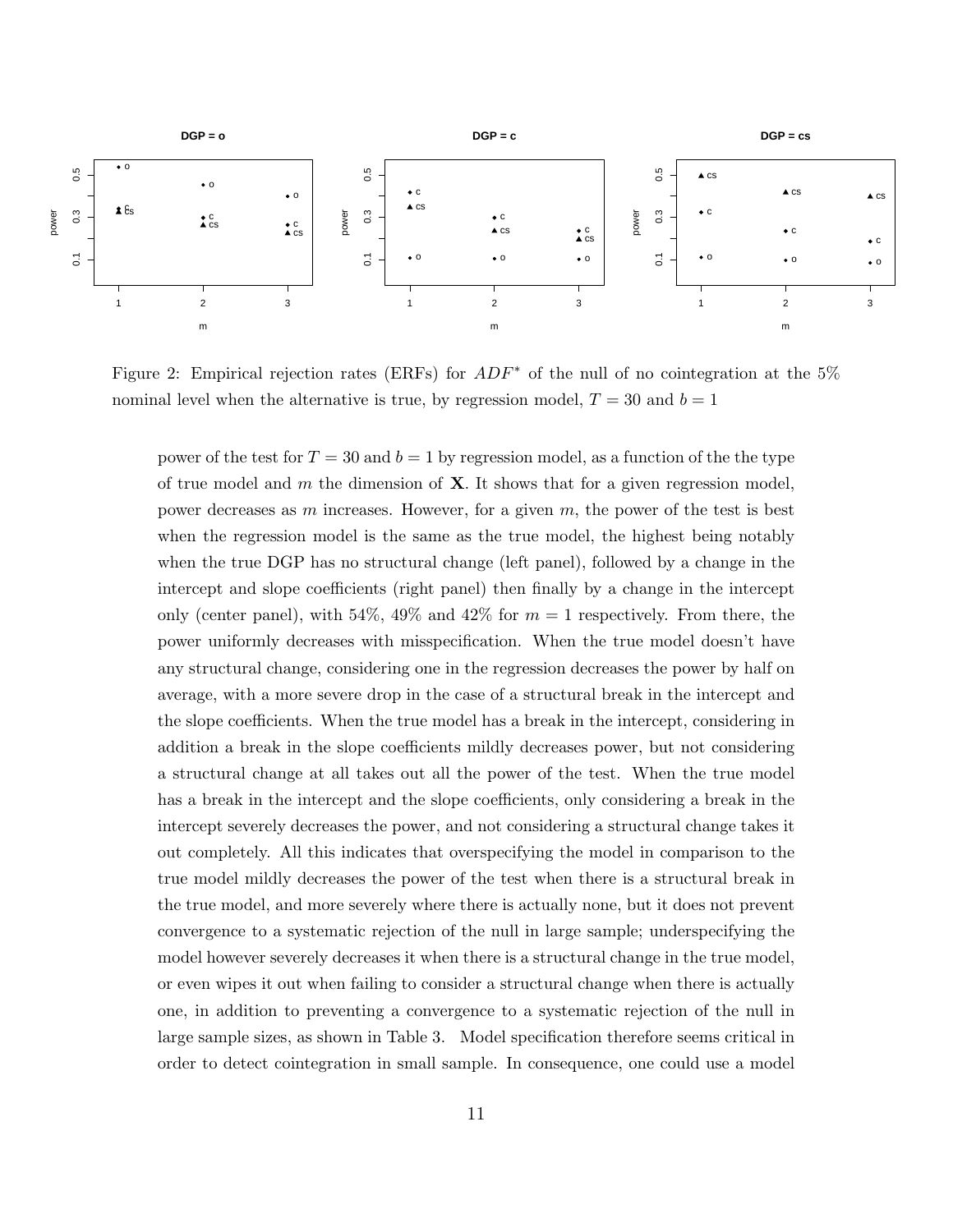selection criterion based on model specification to improve the power of the test. Such is the spirit of the tests of endogenous structural break that select the breakpoints by minimizing the sum of squares of residuals, as in Bai and Perron (1998) for the stationary framework. In order to test for cointegration, the  $ADF_{SSR}^*$  test statistic minimizes the sum of squares of residuals as in Carrion-i Silvestre and Sansó (2006) or Maki (2012), instead of minimizing the test statistic. Table 4 reports the power of the test  $ADF_{SSR}^*$  for each model under the alternative and the data generating process. It shows qualitatively the same results as  $ADF^*$ . Quantitatively though,  $ADF_{SSR}^*$  uniformly rejects the null of no cointegration less often than  $ADF^*$  when the alternative is true. Both having a well-specified model and rejecting the null as much as possible are therefore important to improve the power of the test. Since  $ADF^*$ uniformly outperforms  $ADF_{SSR}^*$  in terms of power, we only consider the former in the rest of the chapter.

We expect the test to reject more frequently the null the further the true model is from the null, i.e. the further the serial correlation is from unity. Tables 5 and 6 report the power of the  $ADF^*$  test for different value of the serial correlation  $\rho$  in the data generating process. There is significant power gains for small values of  $\rho$ . When  $\rho$  is between 0 and 0.2, the probability of rejecting the null when the alternative is true is over 90% for model O, 80% for model C, and 70% for model CS, for  $T \geq 30$ when the true model is the same as the regression model. Such power for the test was previously reached only when  $T \geq 100$  if we don't discriminate by the value of  $\rho$ . As before, the power of the test decreases when  $T$  decreases,  $m$  or  $b$  increases, and with over-specification. Under-specifying the model still severely decreases the power of the test.

Investigating the estimation bias of the serial correlation can provide helpful insights to justify the previous results. Figure 3 shows the average estimated serial correlation in the case with  $m = 1$  and  $b = 1$  (Appendix D reports the average difference between the value of the true parameter  $\rho$  and its estimated value  $\hat{\rho}$  for the all cases with  $b = 1$ ). It shows the estimation bias of the serial correlation to be more negative as the sample size decreases. When the model is correctly or over-specified, the bias is on average negative and worsens with over-specification, but tends to zero as sample size increases. This means that the probability to reject the null is higher when correctly considering a structural change. When the model is underspecified, the bias is positive when the true serial correlation is small and negative when it is high for very small sample sizes which means that underspecification translates into a significantly positive serial correlation, which tends to the unit root as sample size increases. This is consistent with our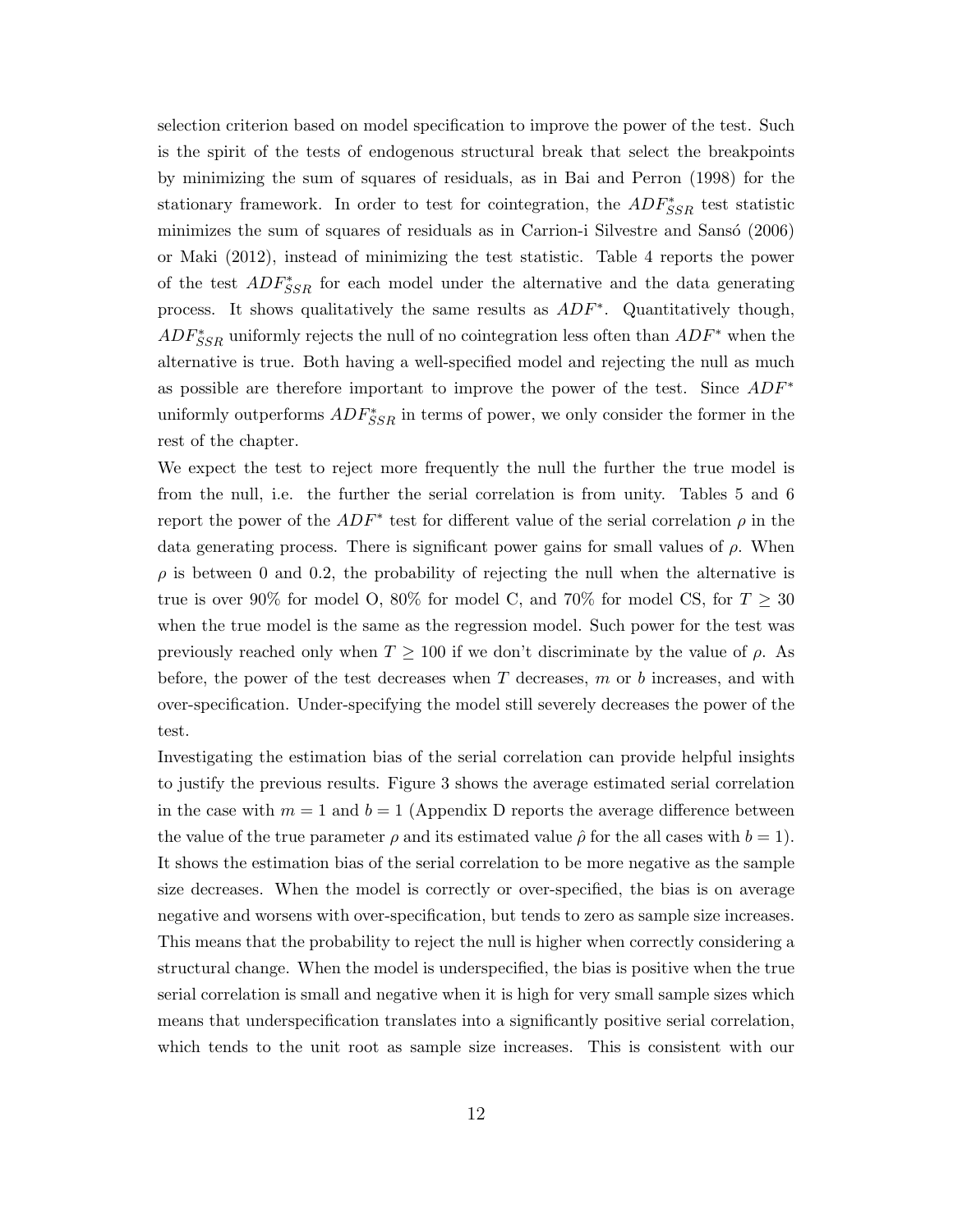

Figure 3: Estimated serial correlation,  $m = 1$  and  $b = 1$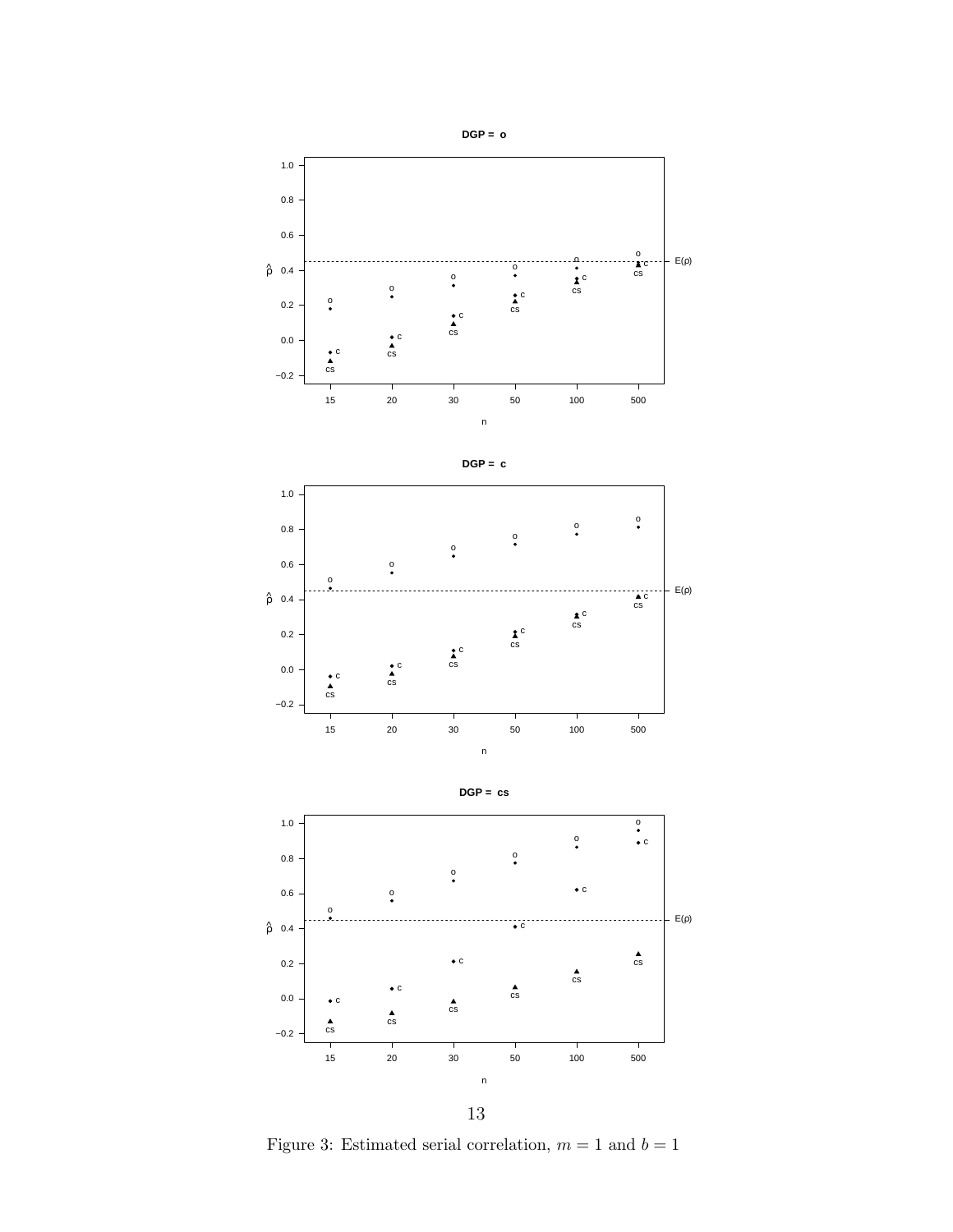|       |                |                        |      |      | regression model : $o, T =$ |                 |      |              |      |      |      | regression model : c, $T =$ |      |              |      |      | regression model : cs, $T =$ |      |      |      |
|-------|----------------|------------------------|------|------|-----------------------------|-----------------|------|--------------|------|------|------|-----------------------------|------|--------------|------|------|------------------------------|------|------|------|
|       | m              | DGP                    | 15   | 20   | 30                          | 50 <sub>2</sub> | 100  | 500          | 15   | 20   | 30   | 50                          | 100  | 500          | 15   | 20   | 30                           | 50   | 100  | 500  |
|       |                | $\mathbf{O}$           | 0.2  | 0.31 | 0.54                        | 0.75            | 0.92 | 1            | 0.12 | 0.18 | 0.34 | 0.59                        | 0.83 | $\mathbf{1}$ | 0.11 | 0.18 | 0.32                         | 0.58 | 0.82 |      |
|       |                | $\mathbf{c}$           | 0.07 | 0.08 | 0.11                        | 0.21            | 0.39 | 0.63         | 0.09 | 0.14 | 0.42 | 0.66                        | 0.85 |              | 0.10 | 0.14 | 0.35                         | 0.63 | 0.83 |      |
|       |                | <b>CS</b>              | 0.09 | 0.10 | 0.11                        | 0.13            | 0.17 | 0.22         | 0.12 | 0.19 | 0.32 | 0.44                        | 0.51 | 0.52         | 0.14 | 0.23 | 0.49                         | 0.84 | 0.94 |      |
|       | $\mathfrak{D}$ | $\mathbf{O}$           | 0.17 | 0.24 | 0.45                        | 0.70            | 0.89 | $\mathbf{1}$ | 0.11 | 0.16 | 0.30 | 0.55                        | 0.81 |              | 0.1  | 0.14 | 0.26                         | 0.51 | 0.78 |      |
| $b=1$ |                | $\mathbf{c}$           | 0.06 | 0.07 | 0.10                        | 0.22            | 0.42 | 0.66         | 0.08 | 0.11 | 0.3  | 0.62                        | 0.83 |              | 0.09 | 0.12 | 0.24                         | 0.56 | 0.78 |      |
|       |                | $\mathbf{c}\mathbf{s}$ | 0.07 | 0.08 | 0.10                        | 0.11            | 0.12 | 0.14         | 0.1  | 0.14 | 0.24 | 0.36                        | 0.41 | 0.4          | 0.14 | 0.22 | 0.42                         | 0.88 | 0.96 |      |
|       | 3              | $\Omega$               | 0.12 | 0.20 | 0.40                        | 0.64            | 0.87 | $\mathbf{1}$ | 0.09 | 0.14 | 0.26 | 0.52                        | 0.78 |              | 0.07 | 0.12 | 0.22                         | 0.46 | 0.75 |      |
|       |                | $\mathbf{c}$           | 0.06 | 0.07 | 0.10                        | 0.20            | 0.43 | 0.7          | 0.06 | 0.09 | 0.24 | 0.58                        | 0.8  |              | 0.07 | 0.10 | 0.20                         | 0.49 | 0.75 |      |
|       |                | $\mathbf{c}\mathbf{s}$ | 0.07 | 0.07 | 0.08                        | 0.10            | 0.10 | 0.11         | 0.08 | 0.11 | 0.19 | 0.32                        | 0.37 | 0.32         | 0.13 | 0.21 | $0.4\,$                      | 0.86 | 0.98 |      |
|       |                |                        |      |      | regression model : o, $T =$ |                 |      |              |      |      |      | regression model : c, $T =$ |      |              |      |      | regression model : cs, $T =$ |      |      |      |
|       | m              | DGP                    | 15   | 20   | 30                          | 50              | 100  | 500          | 15   | 20   | 30   | 50                          | 100  | 500          | 15   | 20   | 30                           | 50   | 100  | 500  |
|       |                | $\Omega$               | 0.20 | 0.31 | 0.54                        | 0.75            | 0.92 | $\mathbf{1}$ | 0.05 | 0.15 | 0.19 | 0.56                        | 0.77 | $\mathbf{1}$ | 0.06 | 0.13 | 0.17                         | 0.5  | 0.74 |      |
|       |                | $\mathbf{c}$           | 0.07 | 0.08 | 0.11                        | 0.21            | 0.39 | 0.63         | 0.04 | 0.11 | 0.17 | 0.7                         | 0.82 |              | 0.06 | 0.13 | 0.17                         | 0.62 | 0.78 |      |
|       |                | $\mathbf{c}\mathbf{s}$ | 0.09 | 0.10 | 0.11                        | 0.13            | 0.17 | 0.22         | 0.05 | 0.13 | 0.13 | 0.38                        | 0.42 | 0.45         | 0.10 | 0.23 | 0.36                         | 0.88 | 0.96 |      |
|       | $\mathfrak{D}$ | $\mathbf{O}$           | 0.17 | 0.24 | 0.45                        | 0.7             | 0.89 | $\mathbf{1}$ | 0.05 | 0.15 | 0.17 | 0.53                        | 0.75 |              | 0.05 | 0.11 | 0.17                         | 0.4  | 0.71 | 0.99 |
| $b=2$ |                | $\mathbf{c}$           | 0.06 | 0.07 | 0.10                        | 0.22            | 0.42 | 0.66         | 0.03 | 0.08 | 0.15 | 0.66                        | 0.81 |              | 0.06 | 0.12 | 0.18                         | 0.47 | 0.76 | 0.99 |
|       |                | $\mathbf{c}\mathbf{s}$ | 0.07 | 0.08 | 0.10                        | 0.11            | 0.12 | 0.14         | 0.04 | 0.09 | 0.1  | 0.29                        | 0.33 | 0.34         | 0.12 | 0.26 | 0.40                         | 0.82 | 0.99 |      |
|       | 3              | $\mathbf{O}$           | 0.12 | 0.20 | 0.40                        | 0.64            | 0.87 | 1            | 0.04 | 0.12 | 0.16 | 0.50                        | 0.74 |              | 0.15 | 0.08 | 0.14                         | 0.33 | 0.67 | 0.98 |
|       |                | $\mathbf{c}$           | 0.06 | 0.07 | 0.10                        | 0.20            | 0.43 | 0.7          | 0.03 | 0.07 | 0.13 | 0.62                        | 0.79 |              | 0.15 | 0.09 | 0.17                         | 0.36 | 0.71 | 0.98 |
|       |                | <b>CS</b>              | 0.07 | 0.07 | 0.08                        | 0.10            | 0.10 | 0.11         | 0.03 | 0.08 | 0.07 | 0.25                        | 0.29 | 0.30         | 0.16 | 0.20 | 0.40                         | 0.73 | 0.99 |      |

Table 3: ERFs for ADF<sup>∗</sup> of the null of no cointegration at the 5% nominal level when the alternative is true

|       |   |                        |         |            | regression model : $o, T =$ |      |      |      |      |      |      | regression model : c, $T =$ |      |      |      |      | regression model : cs, $T =$ |          |      |      |
|-------|---|------------------------|---------|------------|-----------------------------|------|------|------|------|------|------|-----------------------------|------|------|------|------|------------------------------|----------|------|------|
|       | m | DGP                    | 15      | 20         | 30                          | 50   | 100  | 500  | 15   | 20   | 30   | 50                          | 100  | 500  | 15   | 20   | 30                           | 50       | 100  | 500  |
|       |   | $\Omega$               | $0.2\,$ | $\rm 0.31$ |                             | 0.75 | 0.92 |      | 0.12 | 0.19 | 0.36 | 0.63                        | 0.86 |      | 0.10 | 0.16 | 0.34                         | $0.60\,$ | 0.84 |      |
|       |   | c                      | 0.07    | 0.08       | 0.11                        | 0.21 | 0.39 | 0.63 | 0.09 | 0.14 | 0.30 | 0.58                        | 0.84 |      | 0.08 | 0.12 | 0.26                         | 0.54     | 0.81 |      |
|       |   | <b>CS</b>              | 0.09    | 0.10       | 0.11                        | 0.13 | 0.17 | 0.22 | 0.10 | 0.14 | 0.19 | 0.26                        | 0.34 | 0.40 | 0.08 | 0.11 | 0.25                         | 0.52     | 0.78 |      |
|       | 2 | $\Omega$               | 0.17    | 0.24       | 1.45                        |      | 0.89 |      | 0.10 | 0.16 | 0.31 | $0.57\,$                    | 0.83 |      | 0.09 | 0.12 | 0.26                         | $0.52\,$ | 0.8  |      |
| $b=1$ |   | c                      | 0.06    | 0.07       | 0.10                        | 0.22 | 0.42 | 0.66 | 0.08 | 0.11 | 0.24 | 0.52                        | 0.81 |      | 0.07 | 0.09 | 0.20                         | 0.45     | 0.77 |      |
|       |   | <b>CS</b>              | 0.07    | 0.08       | 0.10                        | 0.11 | 0.12 | 0.14 | 0.08 | 0.11 | 0.14 | $0.20\,$                    | 0.23 | 0.27 | 0.06 | 0.07 | 0.19                         | 0.42     | 0.73 |      |
|       | 3 | $\Omega$               | 0.12    | 0.2        | 0.4                         | 0.64 | 0.87 |      | 0.09 | 0.13 | 0.27 | 0.54                        | 0.81 |      | 0.06 | 0.10 | $\rm 0.20$                   | 0.45     | 0.75 |      |
|       |   | с                      | 0.06    | 0.07       | 0.10                        | 0.20 | 0.43 | 0.70 | 0.07 | 0.10 | 0.20 | 0.48                        | 0.78 |      | 0.05 | 0.08 | 0.15                         | 0.37     | 0.71 |      |
|       |   | $\mathbf{c}\mathbf{s}$ | 0.07    | 0.07       | 0.08                        | 0.10 | 0.10 | 0.11 | 0.07 | 0.09 | 0.12 | 0.17                        | 0.19 | 0.20 | 0.04 | 0.06 | 0.13                         | 0.34     | 0.67 | 0.99 |

Table 4: ERFs for  $ADF_{SSR}^*$  of the null of no cointegration at the 5% nominal level when the alternative is true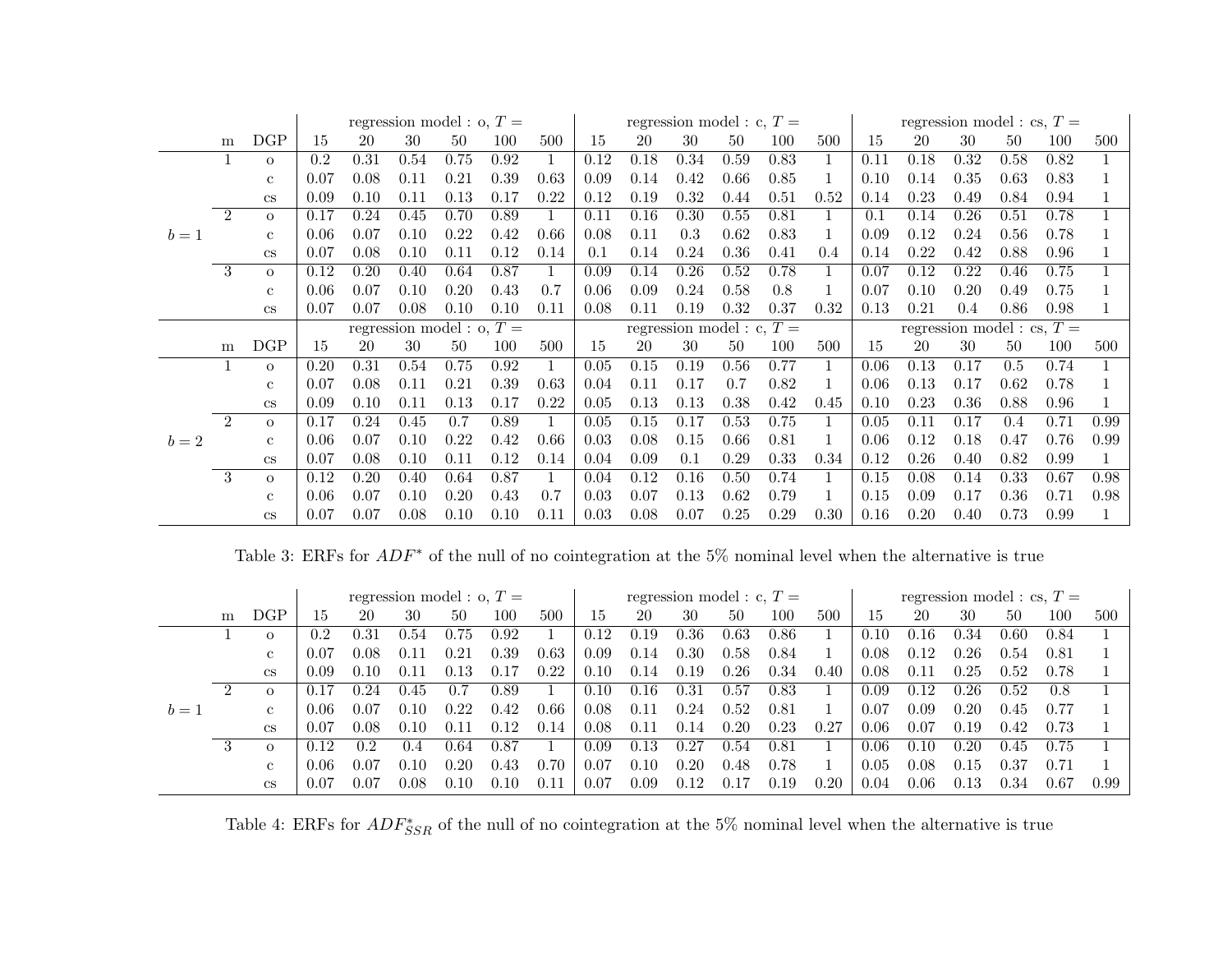|                |                        |                          |                  |                  | regression model : $o, T =$ |                  |                       |                             |                  |              |                              | regression model : c, $T =$ |                           |                              |                  |              | regression model : cs, $T =$ |                     |                      |                         |
|----------------|------------------------|--------------------------|------------------|------------------|-----------------------------|------------------|-----------------------|-----------------------------|------------------|--------------|------------------------------|-----------------------------|---------------------------|------------------------------|------------------|--------------|------------------------------|---------------------|----------------------|-------------------------|
| m              | DGP                    | $\rho$                   | 15               | $20\,$           | $30\,$                      | 50               | 100                   | 500                         | 15               | <b>20</b>    | $30\,$                       | 50                          | 100                       | 500                          | 15               | $20\,$       | $30\,$                       | 50                  | 100                  | 500                     |
| $\mathbf{1}$   | $\mathbf O$            | [0, 0.2]                 | 0.38             | 0.62             | 0.92                        | 0.99             | $\mathbf{1}$          | $\mathbf{1}$                | 0.21             | 0.34         | 0.71                         | 0.98                        | $\mathbf{1}$              | $\mathbf{1}$                 | 0.2              | 0.34         | 0.68                         | 0.98                | $\mathbf{1}$         | $\mathbf{1}$            |
|                |                        | [0.2, 0.4]               | 0.25             | 0.39             | 0.77                        | 0.98             | $\mathbf{1}$          | $\mathbf{1}$                | 0.12             | 0.22         | 0.45                         | 0.87                        | $\mathbf{1}$              | $\mathbf{1}$                 | 0.12             | 0.22         | 0.43                         | 0.85                | $\mathbf{1}$         | 1                       |
|                |                        | [0.4, 0.6]               | 0.15             | 0.22             | 0.46                        | 0.88             | $\mathbf{1}$          | $\mathbf{1}$                | 0.1              | 0.13         | 0.22                         | $0.54\,$                    | 0.98                      | $\mathbf{1}$                 | 0.09             | 0.12         | 0.21                         | 0.51                | 0.98                 | 1                       |
|                |                        | [0.6, 0.8]               | 0.08             | 0.12             | 0.21                        | 0.44             | 0.92                  | $\mathbf{1}$                | 0.06             | 0.08         | 0.11                         | 0.23                        | 0.67                      | $\mathbf{1}$                 | 0.06             | 0.08         | 0.1                          | 0.22                | 0.6                  | 1                       |
|                |                        | [0.8, 0.9]               | 0.06<br>0.07     | 0.07<br>0.05     | 0.1<br>0.07                 | $0.15\,$<br>0.11 | 0.43<br>0.12          | $\mathbf{1}$<br>0.12        | 0.07<br>0.13     | 0.08<br>0.22 | 0.08<br>0.81                 | 0.1<br>$\mathbf{1}$         | $\rm 0.2$<br>$\mathbf{1}$ | $\mathbf{1}$<br>$\mathbf{1}$ | 0.07<br>0.16     | 0.06<br>0.25 | 0.06<br>0.68                 | 0.1<br>$\mathbf{1}$ | 0.18<br>$\mathbf{1}$ | 1                       |
|                | с                      | [0, 0.2]<br>[0.2, 0.4]   | 0.09             | 0.09             | 0.14                        | 0.26             | 0.37                  | 0.45                        | 0.1              | 0.18         | 0.59                         | 0.94                        | $\mathbf{1}$              | $\mathbf{1}$                 | 0.12             | 0.18         | 0.48                         | 0.92                | $\mathbf{1}$         | 1                       |
|                |                        | [0.4, 0.6]               | 0.07             | 0.09             | 0.14                        | 0.31             | 0.56                  | 0.77                        | 0.08             | 0.11         | 0.3                          | 0.69                        | $\mathbf{1}$              | $\mathbf{1}$                 | 0.08             | 0.11         | 0.24                         | 0.63                | 0.99                 | 1                       |
|                |                        | [0.6, 0.8]               | 0.06             | 0.07             | 0.1                         | 0.22             | 0.56                  | 0.96                        | 0.06             | 0.09         | 0.14                         | 0.28                        | 0.72                      | $\mathbf{1}$                 | 0.07             | 0.08         | $0.12\,$                     | 0.25                | 0.65                 | 1                       |
|                |                        | [0.8, 0.9]               | 0.05             | 0.07             | 0.08                        | 0.09             | 0.31                  | $\mathbf{1}$                | 0.05             | $0.07\,$     | 0.08                         | 0.11                        | 0.22                      | $\mathbf{1}$                 | 0.07             | 0.06         | 0.07                         | 0.1                 | 0.19                 | 1                       |
|                | $\mathbf{c}\mathbf{s}$ | [0, 0.2]                 | $\overline{0.1}$ | $\overline{0.1}$ | 0.11                        | 0.11             | 0.12                  | 0.12                        | 0.15             | 0.24         | 0.39                         | 0.5                         | 0.51                      | 0.45                         | 0.23             | 0.36         | 0.73                         | $\mathbf{1}$        | $\mathbf{1}$         |                         |
|                |                        | [0.2, 0.4]               | 0.09             | 0.11             | 0.12                        | 0.12             | 0.16                  | 0.16                        | 0.13             | 0.22         | 0.39                         | 0.48                        | 0.56                      | 0.48                         | 0.15             | 0.29         | 0.62                         | 0.98                | $\mathbf{1}$         | 1                       |
|                |                        | [0.4, 0.6]               | 0.08             | 0.1              | 0.12                        | 0.15             | 0.19                  | 0.22                        | 0.11             | 0.18         | 0.32                         | 0.46                        | 0.56                      | 0.53                         | 0.11             | 0.18         | 0.45                         | 0.89                | $\mathbf{1}$         | 1                       |
|                |                        | [0.6, 0.8]               | 0.08             | 0.09             | 0.1                         | 0.14             | 0.19                  | 0.3                         | 0.09             | 0.15         | 0.24                         | 0.38                        | 0.5                       | 0.59                         | 0.09             | 0.14         | 0.31                         | 0.68                | 0.91                 | 1                       |
|                |                        | [0.8, 0.9]               | 0.08             | 0.08             | 0.07                        | 0.09             | 0.16                  | 0.35                        | 0.08             | 0.1          | 0.2                          | 0.3                         | 0.35                      | 0.61                         | 0.08             | 0.1          | 0.23                         | 0.48                | 0.65                 | 1                       |
| $\overline{2}$ | $\mathbf O$            | [0, 0.2]                 | 0.31             | 0.49             | 0.86                        | 0.99             | $\mathbf{1}$          | $\mathbf{1}$                | 0.19             | 0.32         | 0.64                         | 0.98                        | $\mathbf{1}$              | $\mathbf{1}$                 | 0.16             | 0.27         | 0.58                         | $0.96\,$            | $\mathbf{1}$         | 1                       |
|                |                        | [0.2, 0.4]<br>[0.4, 0.6] | 0.2<br>0.14      | 0.31<br>0.17     | 0.64<br>0.35                | 0.96<br>0.79     | $\mathbf{1}$<br>0.99  | $\mathbf 1$<br>$\mathbf{1}$ | 0.13<br>0.09     | 0.19<br>0.12 | 0.39<br>0.19                 | 0.81<br>0.47                | $\mathbf{1}$<br>0.97      | $\mathbf 1$<br>$\mathbf{1}$  | 0.12<br>0.08     | 0.16<br>0.1  | 0.33<br>0.15                 | 0.75<br>0.41        | $\mathbf{1}$<br>0.93 | 1                       |
|                |                        | [0.6, 0.8]               | 0.09             | 0.1              | 0.15                        | 0.34             | 0.84                  | $\mathbf{1}$                | 0.06             | 0.07         | 0.1                          | 0.18                        | 0.58                      | $\mathbf{1}$                 | 0.07             | 0.06         | 0.09                         | 0.16                | 0.5                  | 1<br>1                  |
|                |                        | [0.8, 0.9]               | 0.06             | 0.06             | 0.07                        | 0.12             | 0.35                  | $\mathbf{1}$                | 0.05             | $0.06\,$     | 0.05                         | 0.1                         | 0.19                      | $\mathbf{1}$                 | 0.05             | 0.05         | 0.05                         | 0.09                | 0.14                 | 1                       |
|                | $\mathbf c$            | [0, 0.2]                 | 0.06             | 0.06             | 0.08                        | 0.12             | 0.16                  | 0.16                        | $\overline{0.1}$ | 0.16         | 0.58                         | $\mathbf{1}$                | $\mathbf{1}$              | $\mathbf{1}$                 | 0.14             | 0.21         | 0.48                         | 0.99                | $\mathbf{1}$         | 1                       |
|                |                        | [0.2, 0.4]               | 0.08             | 0.09             | 0.14                        | 0.28             | 0.45                  | 0.49                        | 0.08             | 0.13         | 0.4                          | 0.91                        | $\mathbf{1}$              | $\mathbf{1}$                 | 0.1              | 0.12         | 0.3                          | 0.83                | $\mathbf{1}$         | 1                       |
|                |                        | [0.4, 0.6]               | 0.08             | 0.08             | 0.13                        | 0.31             | 0.58                  | 0.84                        | 0.07             | 0.1          | 0.22                         | 0.6                         | 0.98                      | $\mathbf{1}$                 | 0.08             | 0.1          | 0.16                         | 0.48                | 0.94                 | 1                       |
|                |                        | [0.6, 0.8]               | 0.06             | 0.07             | 0.09                        | 0.18             | 0.56                  | 0.98                        | 0.06             | 0.07         | 0.1                          | 0.22                        | 0.63                      | $\mathbf{1}$                 | 0.06             | 0.06         | 0.09                         | 0.16                | 0.51                 | 1                       |
|                |                        | [0.8, 0.9]               | 0.05             | 0.05             | 0.06                        | 0.09             | 0.26                  | $\mathbf{1}$                | 0.05             | 0.05         | 0.06                         | 0.11                        | 0.18                      | $\mathbf{1}$                 | 0.04             | 0.05         | 0.05                         | 0.09                | 0.12                 | 0.99                    |
|                | $\mathbf{c}\mathbf{s}$ | [0, 0.2]                 | 0.07             | 0.09             | 0.1                         | 0.1              | 0.1                   | 0.12                        | 0.11             | 0.17         | 0.26                         | 0.39                        | $\overline{0.4}$          | 0.35                         | $\overline{0.2}$ | 0.33         | 0.6                          | $\mathbf{1}$        | $\mathbf{1}$         | 1                       |
|                |                        | [0.2, 0.4]               | 0.08             | 0.08             | 0.1                         | 0.1              | 0.12                  | 0.12                        | 0.11             | 0.17         | 0.27                         | 0.37                        | 0.42                      | 0.4                          | 0.16             | 0.25         | 0.49                         | 0.99                | $\mathbf{1}$         | 1                       |
|                |                        | [0.4, 0.6]               | 0.06             | 0.07             | 0.1                         | 0.11<br>0.12     | 0.14                  | 0.13                        | 0.1              | 0.13         | 0.25<br>$0.2\,$              | 0.37                        | 0.44                      | 0.4<br>0.42                  | 0.14             | $\rm 0.2$    | 0.4<br>0.29                  | 0.92<br>0.75        | $\mathbf{1}$         | 1                       |
|                |                        | [0.6, 0.8]<br>[0.8, 0.9] | 0.07<br>0.06     | 0.08<br>0.06     | 0.09<br>0.09                | 0.09             | 0.14<br>0.09          | 0.16<br>0.18                | 0.08<br>0.07     | 0.12<br>0.09 | 0.17                         | 0.34<br>0.28                | 0.42<br>0.33              | 0.43                         | 0.1<br>0.09      | 0.16<br>0.14 | 0.21                         | 0.57                | 0.95<br>0.79         | 1<br>1                  |
| $\overline{3}$ | $\mathbf O$            | [0, 0.2]                 | 0.22             | 0.42             | 0.78                        | 0.97             | $\mathbf{1}$          | $\mathbf{1}$                | 0.16             | 0.28         | 0.56                         | 0.96                        | $\mathbf{1}$              | $\mathbf{1}$                 | 0.12             | 0.23         | 0.47                         | 0.91                | $\mathbf{1}$         |                         |
|                |                        | [0.2, 0.4]               | 0.16             | 0.26             | 0.54                        | 0.92             | $\mathbf{1}$          | $\mathbf{1}$                | 0.1              | 0.17         | 0.32                         | 0.76                        | $\mathbf{1}$              | $\mathbf{1}$                 | 0.08             | 0.14         | 0.27                         | 0.66                | $\mathbf{1}$         | 1                       |
|                |                        | [0.4, 0.6]               | 0.09             | 0.15             | 0.28                        | 0.67             | 0.99                  | $\mathbf{1}$                | 0.08             | 0.1          | 0.17                         | 0.44                        | 0.94                      | $\mathbf{1}$                 | 0.07             | 0.09         | 0.14                         | 0.33                | 0.88                 | 1                       |
|                |                        | [0.6, 0.8]               | 0.06             | 0.08             | 0.13                        | $0.26\,$         | 0.79                  | $\mathbf{1}$                | 0.06             | 0.07         | 0.08                         | 0.17                        | 0.53                      | $\mathbf{1}$                 | 0.06             | 0.06         | 0.08                         | 0.14                | 0.44                 | 1                       |
|                |                        | [0.8, 0.9]               | 0.05             | 0.05             | 0.08                        | 0.1              | 0.26                  | 1                           | 0.05             | 0.04         | 0.07                         | 0.07                        | 0.16                      | 0.99                         | 0.04             | 0.05         | 0.05                         | 0.07                | 0.13                 | 0.98                    |
|                | $\mathbf{C}$           | [0, 0.2]                 | 0.04             | 0.05             | 0.08                        | 0.13             | 0.19                  | 0.21                        | 0.08             | 0.14         | 0.44                         | 0.99                        | 1                         | $\mathbf 1$                  | 0.12             | 0.19         | 0.38                         | 0.95                | 1                    |                         |
|                |                        | [0.2, 0.4]               | 0.06             | 0.08             | 0.14                        | $0.29\,$         | 0.49                  | 0.59                        | 0.06             | 0.11         | $0.31\,$                     | 0.87                        | $\mathbf{1}$              | $\,1$                        | 0.07             | $0.12\,$     | 0.24                         | 0.73                | $\mathbf{1}$         |                         |
|                |                        | [0.4, 0.6]               | 0.06             | $0.08\,$         | 0.13                        | $0.29\,$         | $0.62\,$              | 0.87                        | $0.06\,$         | $0.09\,$     | 0.18                         | $0.52\,$                    | 0.96                      | $\mathbf{1}$                 | 0.06             | $0.08\,$     | 0.14                         | 0.35                | $0.9\,$              |                         |
|                |                        | [0.6, 0.8]<br>[0.8, 0.9] | 0.06<br>0.04     | 0.06             | 0.08<br>0.06                | 0.16<br>0.09     | $0.54\,$<br>$\rm 0.2$ | 0.99                        | 0.06<br>0.04     | 0.06<br>0.05 | $0.08\,$                     | $0.19\,$                    | 0.56<br>0.16              | $\mathbf{1}$                 | 0.05<br>0.04     | 0.05         | 0.08<br>0.05                 | 0.14<br>0.07        | 0.44<br>$0.13\,$     | 1                       |
|                | $_{\rm CS}$            | [0, 0.2]                 | 0.07             | 0.06<br>0.07     | 0.1                         | 0.09             | 0.09                  | $\mathbf{1}$<br>0.1         | 0.1              | 0.13         | $0.07\,$<br>$\overline{0.2}$ | 0.08<br>0.34                | 0.36                      | 0.99<br>0.31                 | 0.19             | 0.05<br>0.3  | 0.55                         | 0.99                | $\overline{1}$       | $0.97\,$<br>$\mathbf 1$ |
|                |                        | [0.2, 0.4]               | 0.06             | 0.08             | 0.08                        | 0.09             | 0.11                  | 0.1                         | 0.08             | 0.13         | 0.2                          | 0.33                        | 0.38                      | 0.31                         | 0.15             | 0.23         | 0.46                         | 0.96                | $\mathbf{1}$         |                         |
|                |                        | [0.4, 0.6]               | 0.07             | 0.08             | 0.08                        | 0.1              | 0.1                   | 0.12                        | 0.08             | 0.12         | 0.19                         | 0.33                        | 0.38                      | 0.3                          | 0.12             | 0.18         | 0.38                         | 0.91                | $\mathbf{1}$         |                         |
|                |                        | [0.6, 0.8]               | 0.06             | 0.06             | 0.08                        | 0.1              | 0.11                  | 0.13                        | 0.08             | 0.1          | 0.18                         | $0.31\,$                    | 0.37                      | $0.35\,$                     | 0.1              | 0.16         | 0.29                         | 0.73                | 0.97                 |                         |
|                |                        | [0.8, 0.9]               | 0.07             | 0.07             | 0.08                        | 0.09             | 0.1                   | 0.14                        | 0.07             | $0.07\,$     | $0.15\,$                     | 0.27                        | 0.34                      | 0.38                         | $0.08\,$         | $0.13\,$     | $0.2\,$                      | 0.58                | 0.86                 | $\mathbf 1$             |

Table 5: ERFs of the null of no cointegration at the 5% nominal level when the alternative is true,  $b = 1$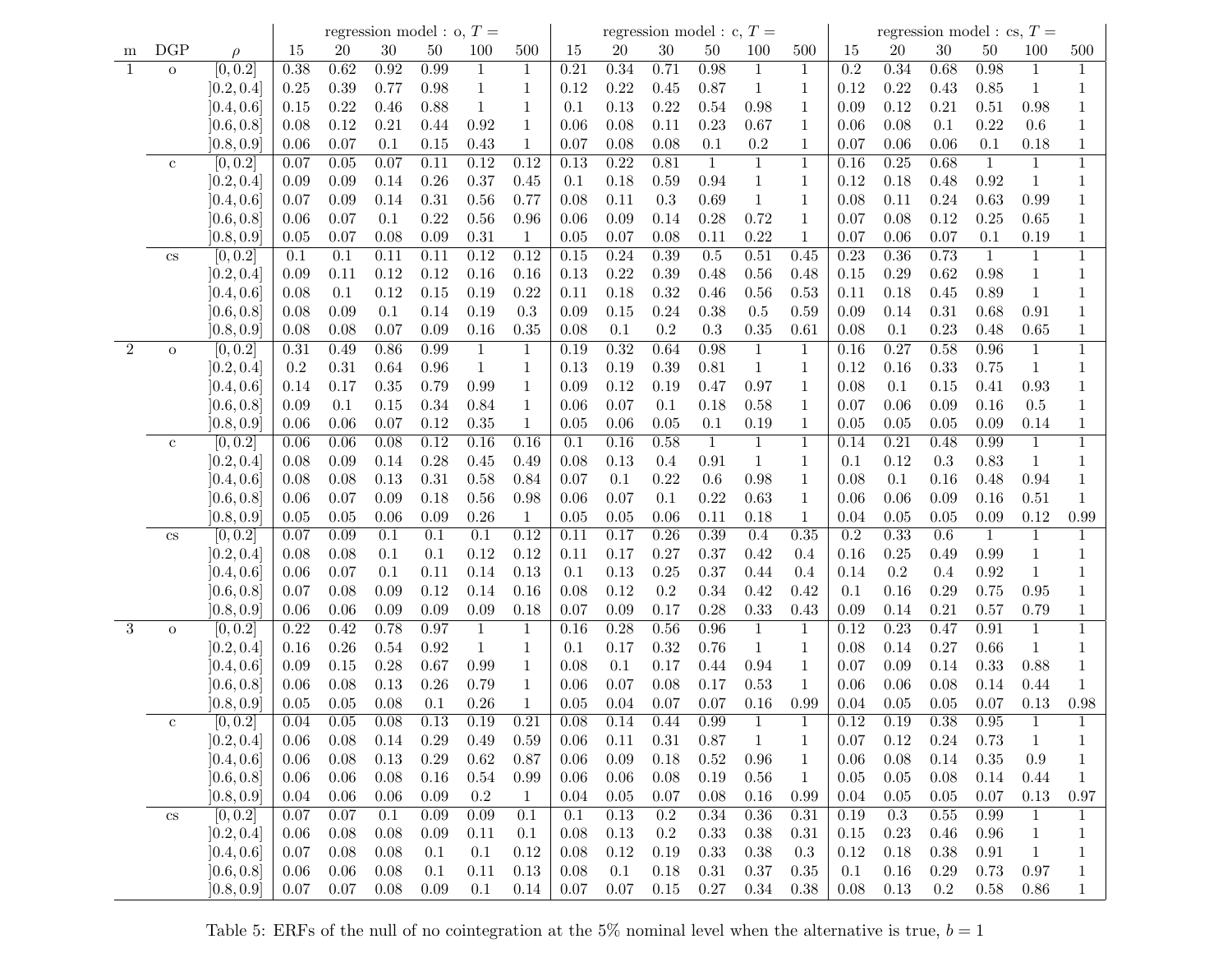previous results where an underspecified cointegration fails to systematically reject the absence of cointegration in large sample.

## 6 Testing for misspecification and selecting cointegrated regression models

The previous section showed that there is a significant loss of power in small sample when the regression model isn't well specified. More precisely, overspecifying the regression model can prevent cointegration to be detected in small sample (especially when considering a structural break when there is actually none), and underspecifying it prevents it in all sample sizes. Testing for a well-specified model can therefore help to increase the power of the test. Bai and Perron (1998) test an endogenous structural change in stationary linear relationships. If we were to use such a test, we would do so on a model where the unit root in the residuals has already been rejected. Adapted to our setting, it is equivalent to a test of joint significance of the structural break parameters, i.e.  $\mu_i = 0$  and  $\beta_i = \mathbf{0}, 1 \leq i \leq b$  in equation (1). In matricial form, the null hypothesis can be rewritten  $\mathbb{R}\Gamma = 0$ . In presence of serially correlated residuals, the robust Wald test of the null hypothesis of no structural break in the cointegrating relationship is given by:

$$
W = \frac{T - (b+1)k - (m+1)}{b} \times \hat{\Gamma}' \mathbf{R}' (\mathbf{R} T \hat{V} (\hat{\Gamma}) \mathbf{R}')^{-1} \mathbf{R} \hat{\Gamma}
$$
(6)

where k is the number of structural break parameters  $(k = 1$  for model "c" and  $k = m+1$  for model "cs") and  $\hat{V}(\hat{\Gamma})$  the estimator of the matrix of variance-covariance of the estimated residuals  $\hat{\epsilon}$ .

To bypass size distortion and non-monotonic power due to persistent errors, we compute a version of the estimator using residuals obtained both under the null and the alternative hypotheses, as detailed in Kejriwal and Perron (2010)) :

$$
W^* = \frac{1}{\hat{\sigma}^2} \frac{T - (b+1)k - (m+1)}{b} \times \hat{\Gamma}' \mathbf{R}' (\mathbf{R} T (X'X)^{-1} \mathbf{R}')^{-1} \mathbf{R} \hat{\Gamma}.
$$
 (7)

The consistent estimate  $\hat{\sigma}^2$  of  $\sigma_{\epsilon}^2$  is given by:

$$
\hat{\sigma}^2 = T^{-1} \sum_{t=1}^T \tilde{\epsilon}_t^2 + 2T^{-1} \sum_{j=1}^{T-1} w(j/\hat{h}) \sum_{t=j+1}^T \tilde{\epsilon}_t \tilde{\epsilon}_{t-j}
$$
(8)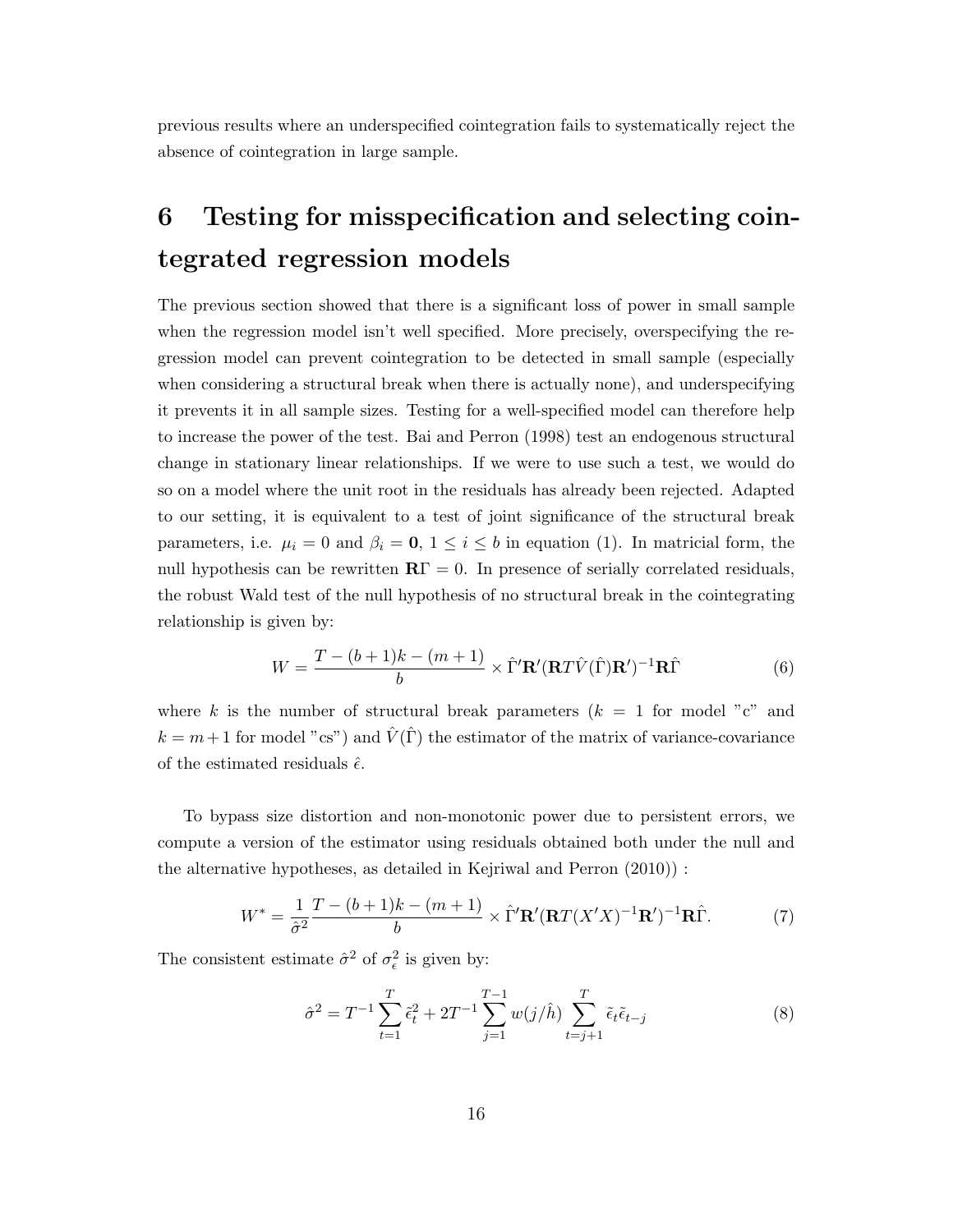where  $\tilde{\epsilon}_t$  are the residuals obtained by imposing the null hypothesis, w the quadratic spectral kernel function<sup>9</sup> with the estimate of the bandwidth given by  $\hat{h} = 1.3221[4T\hat{\rho}^2/(1 (\hat{\rho})^4]^{1/5}$ , with  $\hat{\rho} = \sum_{t=2}^T \hat{\epsilon}_t \hat{\epsilon}_{t-1} / \sum_{t=2}^T \hat{\epsilon}_{t-1}^2$  the empirical serial correlation under the alternative hypothesis. Table 8 reports the empirical rejection rates at a 5% level of the null model O against the alternative of model C or CS and of the null of model C against the alternative of model CS, using the critical values of Bai and Perron (1998) (see Appendix A). For our sample sizes of interest,  $T \le 100$ , the power of the test is very low, with at most 30% for  $T = 100$ ,  $b = 1$  and  $m = 1$ . We also observe the null to be always rejected when it is true. This indicates the empirical size in finite sample to be significantly lower than the nominal size, which means that the test is too conservative in rejecting the null hypothesis. Therefore, we propose to use the simulated distribution of the modified Wald test statistic under the null to correct for size distortion in small sample. Table 9 reports the power of the test using the sizecorrected critical values for small sample sizes at a 5% level. We naturally recover the nominal size when the null is true (values in parenthesis) while significantly gaining power, especially when testing for a structural break in the slope coefficients where the probability of rejecting the null when the alternative is true is more than 50% in sample size smaller than  $T = 50$  for  $m = 1$  and than  $T = 100$  for  $m > 1$ . It is important to note that in the case of the test of model "c" against model "cs", the null is rejected more often when the true model doesn't have any structural break than when the null is true. This indicates that when there is actually no structural change in the parameters, the test may conclude to a presence of a structural break in the slope coefficients. One should therefore only test the joint significance of the slope coefficients after rejecting the joint insignificance of both the intercept and the slope coefficients.

We can upgrade our procedure for testing cointegration by testing the null of no cointegration against cointegration in three different cases: without structural change, with a change in the intercept, and with a change in the intercept and the slope parameters.

- 1. If the null is never rejected, we conclude to the absence of cointegration.
- 2. If the null is rejected in only one of the cases, we conclude to cointegration in the relevant case.
- 3. If the null is rejected in more than one case, we test for each of the candidate

 $^{9}w(x) = \frac{25}{12\pi^2 x^2} \left( \frac{\sin(6\pi x/5)}{6\pi x/5} - \cos(6\pi x/5) \right)$ , see Andrews (1991).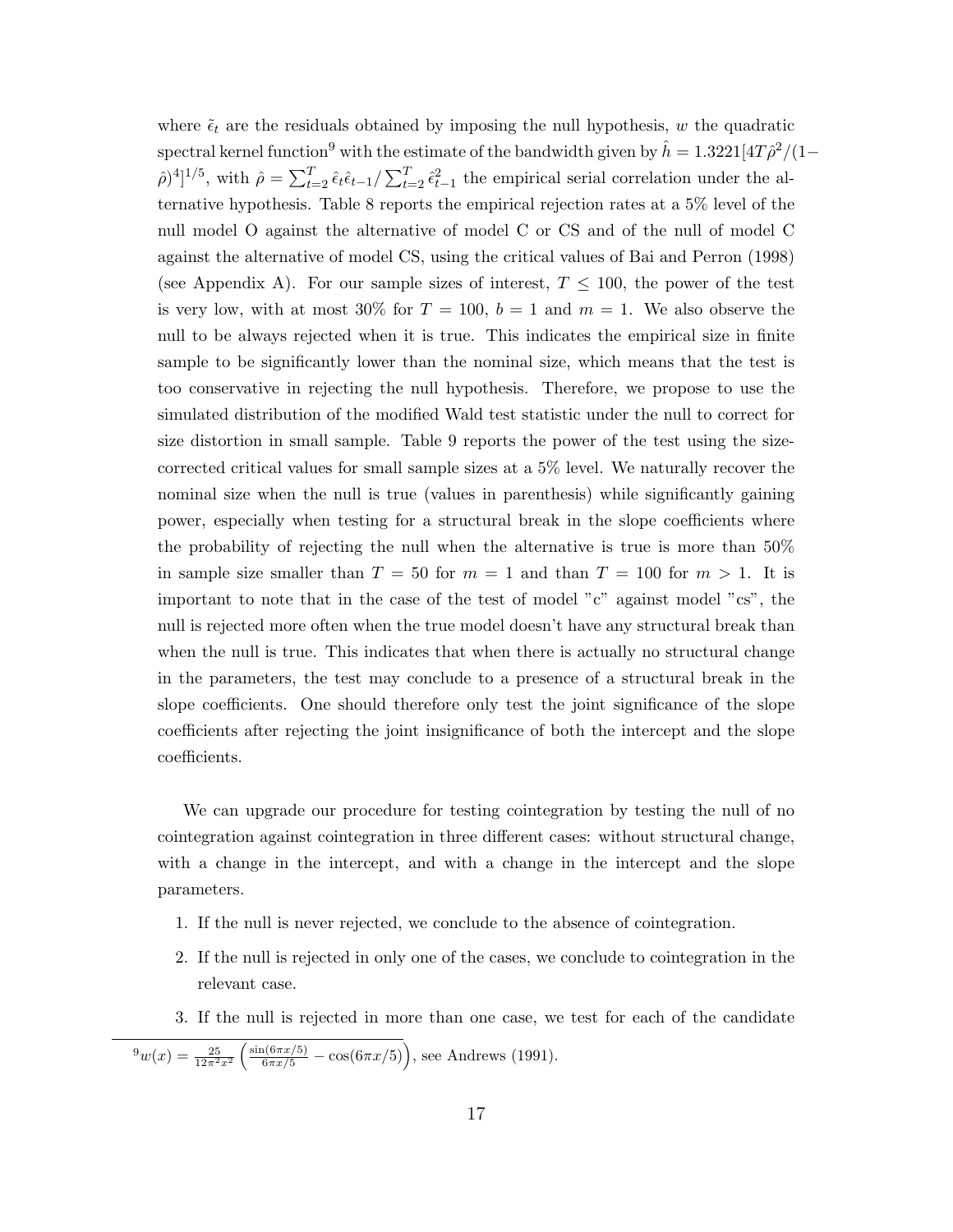models the joint significance of the structural change parameters. The retained model is the one where the joint insignificance of the parameters is rejected. If it is not rejected, the most parsimonious cointegration model is selected.

Table 7 reports the frequency of selection of each cointegration model for each data generating process. We observed that as the sample size increases the true model is more systematically selected, as we could have expected. This is especially noticeable when there is either a structural change in the intercept and the slope coefficient or none at all. When there is a structural change in the intercept only, the rate at which it becomes successfully selected as the sample size increases is slower. For our small sample sizes of interest, we observe significantly different behavior in terms of cointegration model detection. When the DGP is model O, it is quite more often successfully selected, and models C and CS are rarely selected. In contrast with Table 3 where cointegration with structural change was detected at a fair rate for the same DGP, this indicates that an overspecified would succeed in detecting cointegration. When the DGP is model C, it is also the most retained, although at a lesser successful rate than in the case of model O. On the other hand, when the DGP is model C, the rate of detection of the true model is lower in small sample and an underspecified model is selected instead at a significant rate, but the total frequency of detection of cointegration is higher. Table 10 reports the power of the test of cointegration with or without structural change using the composite methodology of considering all cointegration models detailed in this paper. By doing so, we make sure that at least the true model is considered. In consequence, we naturally obtain empirical rejection rates higher than the ones recovered previously by matching the regression model to the true model. Particularly for one of our sample sizes of interest, the power of the test is at a satisfactory 50% for  $T = 30$  and  $b = 1$ . The gain in power is notably significant when there is a structural change in the true model with a 9 to 13 percentage points increase against a 5 to 7 increase when there is actually no structural change. This indicates that when there is no structural change in the data generating process, the power of the test of cointegration without structural change is already good and there is little gain in considering a structural change, even though sometimes a piece-wise linear model can fit a linear model in a very small sample. However, when there is a structural change in the true model, considering alternative models to the unknown underlying one has a fair chance of fitting a cointegration relationship. In our simulations, this gain is roughly the same when the true model is model C or model CS. Since the latter shows a better power in itself (see Table 3), it reaches the best power for the composite methodology in the end. Detailing with respect to the value of  $\rho$  (see Table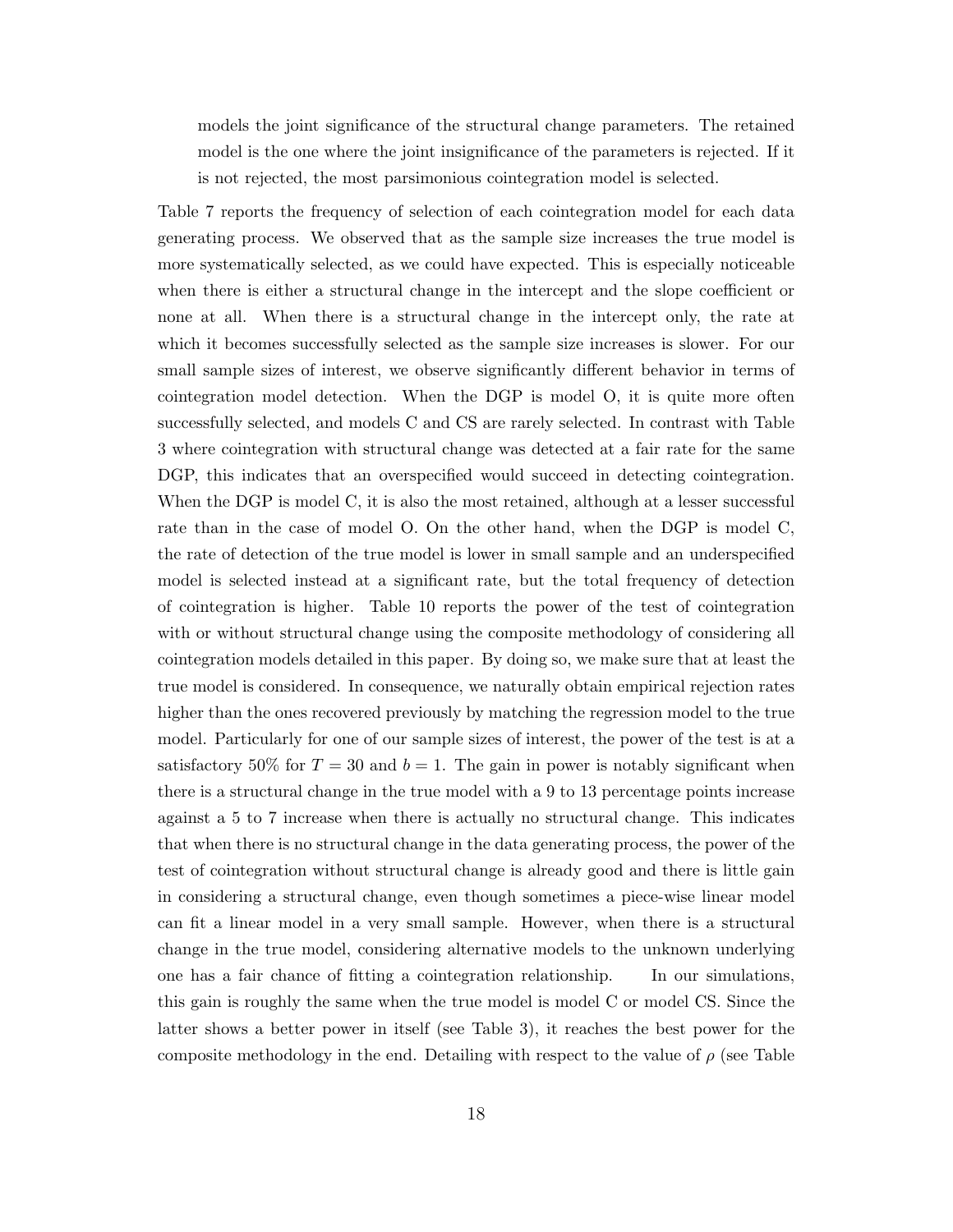|                |                |            |          |                   | regression model : c, $T =$ |                  |                |                |          |                  |           | regression model : cs, $T =$ |                |                |
|----------------|----------------|------------|----------|-------------------|-----------------------------|------------------|----------------|----------------|----------|------------------|-----------|------------------------------|----------------|----------------|
| m              | $_{\rm DGP}$   | $\rho$     | $15\,$   | $20\,$            | $30\,$                      | $50\,$           | 100            | 500            | 15       | $20\,$           | $30\,$    | $50\,$                       | 100            | 500            |
| $\mathbf{1}$   | $\overline{O}$ | [0, 0.2]   | 0.08     | 0.26              | 0.44                        | 0.97             | $\mathbf{1}$   | $\mathbf{1}$   | 0.09     | 0.24             | 0.4       | 0.94                         | $\mathbf{1}$   | $\mathbf{1}$   |
|                |                | [0.2, 0.4] | 0.06     | $0.17\,$          | 0.22                        | 0.81             | $\,1\,$        | $\,1$          | $0.07\,$ | $0.16\,$         | 0.22      | 0.72                         | $\mathbf 1$    | $\mathbf{1}$   |
|                |                | [0.4, 0.6] | $0.05\,$ | 0.11              | $0.1\,$                     | 0.48             | $\rm 0.92$     | $\,1$          | $0.05\,$ | $0.09\,$         | $0.1\,$   | 0.39                         | 0.87           | $\mathbf 1$    |
|                |                | [0.6, 0.8] | 0.03     | 0.08              | $0.05\,$                    | 0.21             | 0.47           | $\,1$          | $0.04\,$ | $0.07\,$         | 0.05      | 0.16                         | 0.4            | $\mathbf 1$    |
|                |                | [0.8, 0.9] | 0.04     | 0.07              | $0.03\,$                    | $0.1\,$          | $0.13\,$       | 0.99           | $0.03\,$ | $0.06\,$         | 0.03      | 0.08                         | 0.11           | 0.96           |
|                | $\mathbf c$    | [0, 0.2]   | 0.06     | 0.16              | 0.33                        | $\overline{1}$   | $\mathbf 1$    | $\mathbf{1}$   | 0.13     | 0.25             | 0.36      | 0.99                         | $\,1$          | $\,1$          |
|                |                | [0.2, 0.4] | 0.04     | $0.12\,$          | $0.23\,$                    | 0.95             | $\,1\,$        | $\mathbf{1}$   | $0.05\,$ | 0.13             | $0.21\,$  | 0.87                         | $\,1$          | $\mathbf{1}$   |
|                |                | [0.4, 0.6] | $0.05\,$ | $0.09\,$          | $0.13\,$                    | 0.7              | 0.97           | $\,1$          | $0.04\,$ | $0.09\,$         | 0.12      | 0.58                         | 0.94           | $\mathbf 1$    |
|                |                | [0.6, 0.8] | 0.03     | $0.07\,$          | 0.07                        | 0.38             | 0.62           | $\,1$          | $0.03\,$ | $0.06\,$         | 0.06      | $0.27\,$                     | 0.53           | $\mathbf 1$    |
|                |                | [0.8, 0.9] | 0.02     | 0.08              | 0.04                        | 0.18             | $0.21\,$       | 0.99           | $0.03\,$ | $0.06\,$         | 0.04      | 0.13                         | 0.17           | 0.96           |
|                | $_{\rm CS}$    | [0, 0.2]   | 0.05     | 0.14              | 0.16                        | 0.41             | 0.44           | 0.44           | 0.17     | 0.35             | 0.54      | $\overline{1}$               | $\mathbf{1}$   | $\mathbf{1}$   |
|                |                | [0.2, 0.4] | $0.05\,$ | 0.13              | 0.14                        | 0.41             | 0.45           | $0.43\,$       | $0.1\,$  | $0.26\,$         | 0.43      | 0.98                         | $\,1$          | $\mathbf{1}$   |
|                |                | [0.4, 0.6] | $0.05\,$ | $0.12\,$          | 0.14                        | 0.39             | 0.43           | 0.48           | 0.07     | 0.19             | 0.32      | $\rm 0.9$                    | $\mathbf 1$    | $\mathbf 1$    |
|                |                | [0.6, 0.8] | 0.04     | $0.1\,$           | 0.11                        | 0.36             | $0.41\,$       | 0.45           | $0.06\,$ | $0.16\,$         | 0.23      | 0.77                         | 0.94           | $\mathbf{1}$   |
|                |                | [0.8, 0.9] | 0.03     | $0.12\,$          | $0.1\,$                     | 0.29             | $0.33\,$       | 0.46           | $0.04\,$ | 0.13             | 0.18      | $0.6\,$                      | $0.8\,$        | 0.96           |
| $\overline{2}$ | $\overline{O}$ | [0, 0.2]   | $0.09\,$ | $0.29\,$          | $0.4\,$                     | 0.96             | $\,1\,$        | $\mathbf 1$    | $0.07\,$ | $\overline{0.2}$ | 0.36      | 0.84                         | $\overline{1}$ | $\mathbf 1$    |
|                |                | [0.2, 0.4] | $0.05\,$ | 0.18              | $\rm 0.2$                   | 0.76             | $\mathbf 1$    | $\,1$          | $0.06\,$ | 0.12             | $\rm 0.2$ | 0.54                         | 0.99           | $\mathbf{1}$   |
|                |                | [0.4, 0.6] | 0.04     | 0.11              | 0.09                        | 0.43             | $\rm 0.9$      | $\,1$          | $0.04\,$ | $0.1\,$          | $0.1\,$   | $0.27\,$                     | $0.81\,$       | $\mathbf{1}$   |
|                |                | [0.6, 0.8] | 0.04     | $0.07\,$          | $0.05\,$                    | 0.18             | 0.43           | $\,1$          | $0.04\,$ | $0.06\,$         | 0.07      | $0.1\,$                      | $0.35\,$       | $\mathbf 1$    |
|                |                | [0.8, 0.9] | 0.04     | 0.07              | $0.02\,$                    | $0.1\,$          | $0.13\,$       | 0.99           | 0.04     | $0.05\,$         | 0.04      | 0.06                         | $0.1\,$        | $\rm 0.92$     |
|                | $\mathbf c$    | [0, 0.2]   | 0.03     | 0.11              | 0.3                         | $\overline{1}$   | $\overline{1}$ | $\mathbf 1$    | 0.1      | 0.24             | 0.38      | 0.87                         | $\mathbf{1}$   | $\mathbf 1$    |
|                |                | [0.2, 0.4] | 0.03     | $0.1\,$           | 0.19                        | 0.91             | $\,1\,$        | $\mathbf 1$    | 0.06     | 0.14             | 0.22      | 0.68                         | $\mathbf 1$    | $\mathbf{1}$   |
|                |                | [0.4, 0.6] | 0.03     | 0.08              | $0.1\,$                     | 0.65             | 0.94           | $\,1$          | $0.04\,$ | 0.08             | 0.11      | 0.36                         | 0.88           | $\mathbf{1}$   |
|                |                | [0.6, 0.8] | 0.02     | $0.07\,$          | $0.06\,$                    | 0.31             | $0.58\,$       | $\,1$          | $0.04\,$ | 0.07             | 0.08      | 0.16                         | 0.47           | $\mathbf 1$    |
|                |                | [0.8, 0.9] | 0.03     | $0.05\,$          | 0.04                        | 0.18             | $0.19\,$       | 0.99           | 0.04     | 0.05             | 0.06      | 0.09                         | 0.15           | $\rm 0.93$     |
|                | $_{\rm CS}$    | [0, 0.2]   | 0.04     | $\overline{0.1}$  | 0.1                         | $\overline{0.3}$ | 0.34           | 0.32           | 0.17     | 0.36             | 0.54      | 0.94                         | $\overline{1}$ | $\overline{1}$ |
|                |                | [0.2, 0.4] | 0.04     | $0.09\,$          | $0.1\,$                     | 0.28             | 0.33           | 0.34           | $0.12\,$ | $\rm 0.3$        | 0.45      | $\rm 0.9$                    | $\mathbf 1$    | $\mathbf{1}$   |
|                |                | [0.4, 0.6] | 0.04     | $0.09\,$          | $0.1\,$                     | 0.31             | 0.34           | 0.33           | 0.11     | 0.23             | 0.37      | 0.83                         | $\mathbf 1$    | $\mathbf 1$    |
|                |                | [0.6, 0.8] | 0.03     | $0.09\,$          | 0.09                        | 0.29             | 0.32           | 0.34           | $0.09\,$ | $\rm 0.2$        | 0.32      | 0.71                         | 0.98           | $\mathbf 1$    |
|                |                | [0.8, 0.9] | 0.04     | 0.08              | 0.09                        | 0.27             | 0.32           | 0.36           | $0.07\,$ | 0.17             | 0.24      | $0.6\,$                      | $\rm 0.94$     | $\mathbf{1}$   |
| $\overline{3}$ | $\rm{O}$       | [0, 0.2]   | 0.06     | 0.22              | $0.38\,$                    | 0.93             | $\overline{1}$ | $\,1$          | 0.16     | 0.12             | 0.29      | 0.73                         | $\overline{1}$ | $\overline{1}$ |
|                |                | [0.2, 0.4] | $0.05\,$ | 0.14              | $0.19\,$                    | $0.7\,$          | $\,1\,$        | $\,1$          | 0.17     | 0.08             | 0.17      | 0.43                         | 0.97           | $\mathbf{1}$   |
|                |                | [0.4, 0.6] | 0.04     | $0.09\,$          | $0.1\,$                     | 0.38             | $0.86\,$       | $\,1$          | 0.14     | $0.07\,$         | $0.1\,$   | $\rm 0.2$                    | $0.7\,$        | $\mathbf{1}$   |
|                |                | [0.6, 0.8] | 0.04     | $0.07\,$          | 0.04                        | 0.17             | $0.37\,$       | $\,1\,$        | 0.14     | $0.05\,$         | 0.06      | 0.09                         | 0.25           | $\mathbf 1$    |
|                |                | [0.8, 0.9] | 0.04     | 0.04              | 0.03                        | 0.09             | 0.11           | 0.96           | 0.13     | 0.06             | 0.05      | 0.05                         | 0.08           | 0.87           |
|                | с              | [0, 0.2]   | 0.02     | $\overline{0.07}$ | 0.26                        | 0.99             | $\overline{1}$ | $\overline{1}$ | 0.16     | 0.18             | 0.37      | 0.73                         | $\overline{1}$ | $\overline{1}$ |
|                |                | [0.2, 0.4] | $0.03\,$ | $0.07\,$          | 0.16                        | 0.88             | $\,1$          | $\,1$          | $0.15\,$ | 0.08             | 0.18      | $0.5\,$                      | $0.98\,$       | $\mathbf{1}$   |
|                |                | [0.4, 0.6] | $0.03\,$ | $0.07\,$          | $0.09\,$                    | $0.56\,$         | $\rm 0.93$     | $\,1\,$        | 0.14     | $0.06\,$         | $0.1\,$   | $0.24\,$                     | $0.8\,$        | $\mathbf{1}$   |
|                |                | [0.6, 0.8] | $0.03\,$ | $0.06\,$          | 0.05                        | $0.28\,$         | $0.52\,$       | $\,1\,$        | $0.15\,$ | $0.06\,$         | 0.07      | 0.12                         | $0.34\,$       | $\mathbf{1}$   |
|                |                | [0.8, 0.9] | 0.02     | $0.06\,$          | $0.04\,$                    | 0.12             | 0.17           | 0.96           | $0.13\,$ | 0.05             | 0.06      | 0.06                         | $0.12\,$       | 0.86           |
|                | $_{\rm CS}$    | [0, 0.2]   | 0.03     | 0.08              | 0.07                        | 0.24             | 0.27           | 0.28           | 0.19     | 0.29             | 0.5       | 0.84                         | $\overline{1}$ | $\mathbf{1}$   |
|                |                | [0.2, 0.4] | 0.04     | $0.08\,$          | $0.08\,$                    | $0.26\,$         | $0.3\,$        | $0.31\,$       | 0.17     | 0.23             | 0.47      | 0.79                         | $\,1$          | $\mathbf{1}$   |
|                |                | [0.4, 0.6] | $0.03\,$ | $0.07\,$          | $0.07\,$                    | $0.25\,$         | $0.29\,$       | 0.30           | 0.16     | 0.18             | 0.36      | 0.73                         | $\,1$          | $\mathbf{1}$   |
|                |                | [0.6, 0.8] | $0.03\,$ | $0.08\,$          | 0.07                        | 0.23             | 0.29           | $0.31\,$       | $0.13\,$ | $0.16\,$         | 0.32      | $0.66\,$                     | 0.99           | $\mathbf{1}$   |
|                |                | [0.8, 0.9] | $0.02\,$ | $0.05\,$          | $0.06\,$                    | 0.25             | $0.28\,$       | 0.32           | 0.14     | $0.11\,$         | $0.27\,$  | $0.55\,$                     | $\rm 0.96$     | $\mathbf{1}$   |

Table 6: ERFs of the null of no cointegration at the 5% nominal level when the alternative is true,  $b = 2\,$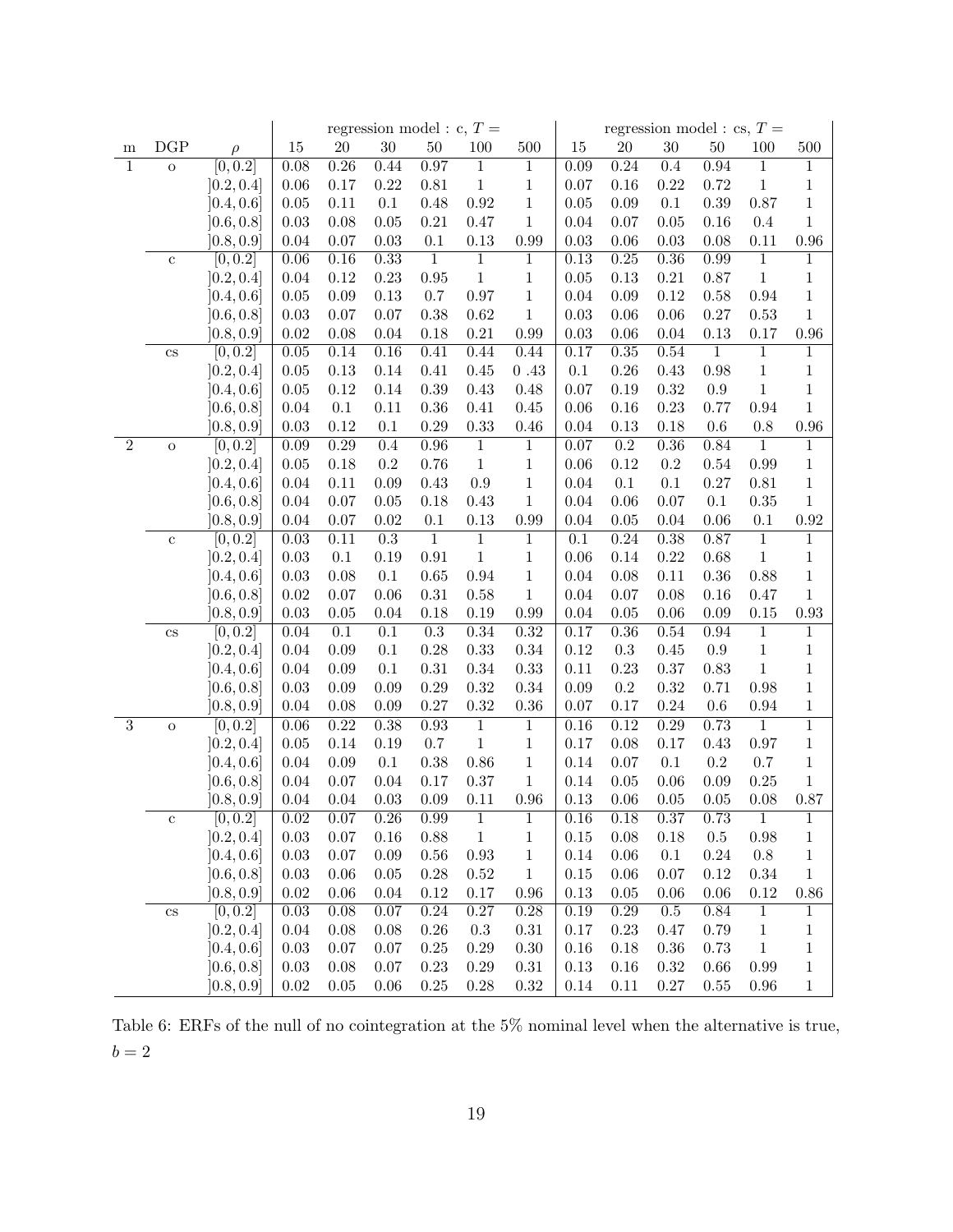|                |                            | selected               |                   |      | $b=1\,$          |       |                  |      |                   |                   |                  | $b=2\,$        |      |                   |
|----------------|----------------------------|------------------------|-------------------|------|------------------|-------|------------------|------|-------------------|-------------------|------------------|----------------|------|-------------------|
|                |                            | cointegration          |                   |      |                  | $T =$ |                  |      |                   |                   |                  | ${\cal T}$ $=$ |      |                   |
| ${\bf m}$      | DGP                        | model                  | 15                | 20   | 30               | 50    | 100              | 500  | 15                | 20                | $30\,$           | 50             | 100  | 500               |
|                |                            | ${\cal O}$             | 0.16              | 0.3  | 0.51             | 0.68  | 0.84             | 0.93 | 0.16              | 0.3               | 0.53             | 0.7            | 0.85 | 0.93              |
|                | $\rm{O}$                   | $\mathbf{C}$           | 0.06              | 0.06 | 0.05             | 0.06  | 0.04             | 0.03 | 0.04              | 0.09              | 0.07             | 0.12           | 0.05 | $0.01\,$          |
|                |                            | $\mathbf{c}\mathbf{s}$ | 0.03              | 0.03 | 0.03             | 0.04  | 0.04             | 0.04 | 0.04              | 0.05              | 0.04             | 0.08           | 0.08 | 0.06              |
|                |                            | $\mathbf O$            | 0.05              | 0.07 | 0.1              | 0.17  | $\overline{0.3}$ | 0.27 | 0.06              | $\overline{0.07}$ | 0.1              | 0.14           | 0.21 | 0.22              |
| $\mathbf{1}$   | $\mathbf c$                | $\mathbf c$            | 0.07              | 0.11 | 0.36             | 0.54  | 0.59             | 0.72 | 0.04              | 0.1               | 0.16             | $0.6\,$        | 0.66 | 0.76              |
|                |                            | $\overline{\text{cs}}$ | 0.05              | 0.06 | 0.04             | 0.03  | 0.01             | 0.01 | 0.05              | 0.08              | 0.07             | 0.04           | 0.03 | 0.03              |
|                |                            | $\mathbf O$            | 0.07              | 0.09 | 0.09             | 0.09  | $\overline{0.1}$ | 0.07 | 0.07              | 0.09              | 0.1              | 0.08           | 0.05 | 0.02              |
|                | $\mathbf{c}\mathbf{s}$     | $\mathbf c$            | 0.09              | 0.14 | 0.23             | 0.23  | 0.13             | 0.03 | 0.04              | 0.11              | 0.1              | 0.22           | 0.09 | 0.01              |
|                |                            | $\mathbf{c}\mathbf{s}$ | 0.09              | 0.13 | 0.3              | 0.57  | 0.73             | 0.91 | 0.08              | 0.17              | 0.27             | 0.62           | 0.83 | 0.97              |
|                |                            | ${\rm O}$              | 0.14              | 0.23 | 0.44             | 0.63  | 0.81             | 0.92 | 0.14              | 0.23              | 0.45             | 0.66           | 0.82 | $\rm 0.92$        |
|                | ${\rm O}$                  | $\mathbf{C}$           | 0.06              | 0.05 | $0.05\,$         | 0.06  | 0.05             | 0.03 | 0.04              | 0.11              | 0.08             | 0.15           | 0.06 | 0.01              |
|                |                            | $\overline{\text{cs}}$ | 0.04              | 0.03 | 0.03             | 0.05  | 0.05             | 0.05 | 0.04              | 0.05              | 0.05             | 0.05           | 0.1  | 0.07              |
|                |                            | $\mathbf{O}$           | 0.05              | 0.07 | 0.1              | 0.17  | 0.32             | 0.34 | 0.05              | 0.07              | 0.1              | 0.17           | 0.27 | 0.30              |
| $\overline{2}$ | $\mathbf c$                | $\mathbf{c}$           | 0.06              | 0.08 | 0.24             | 0.49  | 0.55             | 0.65 | 0.03              | 0.08              | 0.13             | 0.55           | 0.59 | 0.68              |
|                |                            | $\overline{\text{cs}}$ | 0.06              | 0.06 | 0.06             | 0.03  | 0.02             | 0.01 | 0.05              | 0.09              | 0.09             | 0.03           | 0.04 | $0.02\,$          |
|                |                            | $\overline{O}$         | $\overline{0.06}$ | 0.07 | 0.09             | 0.08  | 0.07             | 0.04 | $\overline{0.06}$ | 0.07              | 0.09             | 0.09           | 0.05 | $\overline{0.01}$ |
|                | $\mathop{\rm CS}\nolimits$ | $\mathbf c$            | 0.07              | 0.1  | 0.18             | 0.23  | 0.15             | 0.02 | 0.04              | 0.08              | 0.08             | 0.23           | 0.14 | $0.01\,$          |
|                |                            | $\overline{\text{cs}}$ | 0.11              | 0.16 | 0.28             | 0.6   | 0.75             | 0.94 | 0.1               | 0.21              | 0.33             | 0.56           | 0.8  | 0.98              |
|                |                            | $\overline{O}$         | 0.1               | 0.19 | 0.39             | 0.58  | 0.78             | 0.92 | 0.1               | 0.2               | 0.39             | 0.61           | 0.79 | $\rm 0.92$        |
|                | $\mathbf O$                | $\mathbf{C}$           | 0.05              | 0.05 | 0.04             | 0.06  | 0.04             | 0.02 | 0.03              | 0.1               | 0.09             | 0.18           | 0.08 | 0.00              |
|                |                            | $\overline{\text{cs}}$ | 0.04              | 0.04 | 0.04             | 0.05  | 0.06             | 0.06 | 0.14              | 0.04              | 0.05             | 0.04           | 0.10 | 0.08              |
|                |                            | ${\cal O}$             | 0.04              | 0.06 | $\overline{0.1}$ | 0.17  | 0.34             | 0.4  | 0.04              | 0.06              | $\overline{0.1}$ | 0.18           | 0.32 | 0.38              |
| 3              | $\mathbf c$                | $\mathbf c$            | 0.05              | 0.07 | 0.18             | 0.45  | 0.5              | 0.59 | 0.02              | 0.06              | 0.11             | 0.51           | 0.55 | $0.60\,$          |
|                |                            | $\mathbf{c}\mathbf{s}$ | 0.05              | 0.06 | 0.07             | 0.03  | 0.02             | 0.01 | 0.14              | 0.07              | $0.1\,$          | 0.02           | 0.04 | $0.02\,$          |
|                |                            | ${\rm O}$              | 0.05              | 0.07 | 0.08             | 0.07  | 0.06             | 0.03 | 0.05              | 0.07              | 0.08             | 0.08           | 0.06 | $0.01\,$          |
|                | $\mathbf{c}\mathbf{s}$     | $\mathbf{c}$           | 0.06              | 0.08 | 0.14             | 0.23  | 0.17             | 0.03 | 0.02              | 0.07              | 0.06             | 0.2            | 0.17 | 0.01              |
|                |                            | $\mathbf{c}\mathbf{s}$ | 0.11              | 0.16 | 0.29             | 0.59  | 0.75             | 0.94 | 0.15              | 0.17              | 0.34             | 0.52           | 0.76 | 0.98              |

Table 7: Frequency of cointegration models selected by the composite methodology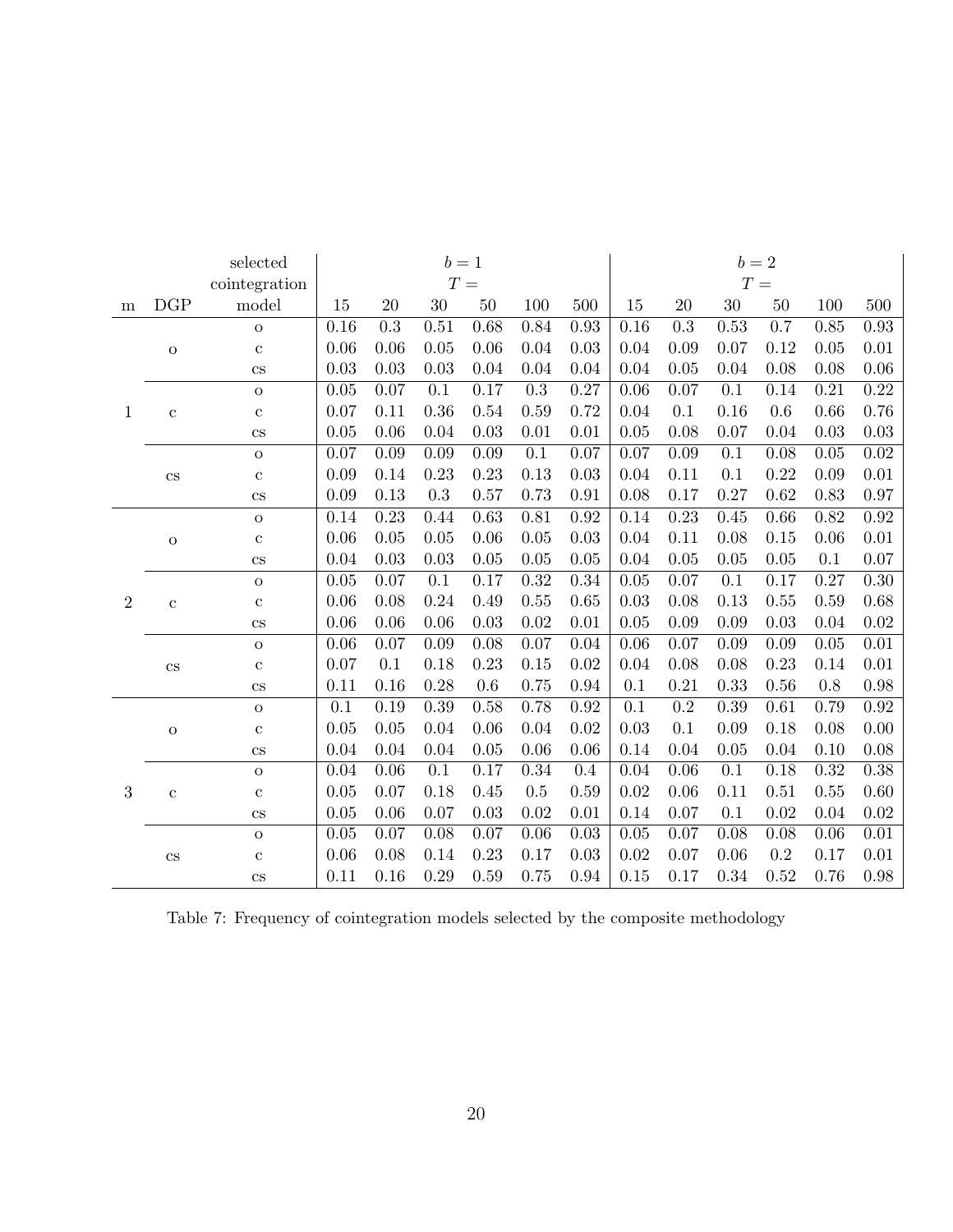|                |                        |          | $b=1$<br>$\rm H0$ : model "o" vs $\rm H1$ : model "cs" |                |                                    |                |          |                  |                |                |                |                                             |                  |          |                |                |          |                                     |          |
|----------------|------------------------|----------|--------------------------------------------------------|----------------|------------------------------------|----------------|----------|------------------|----------------|----------------|----------------|---------------------------------------------|------------------|----------|----------------|----------------|----------|-------------------------------------|----------|
|                |                        |          |                                                        |                | $H0:$ model "o" vs $H1:$ model "c" |                |          |                  |                |                |                |                                             |                  |          |                |                |          | $H0:$ model "c" vs $H1:$ model "cs" |          |
|                |                        |          |                                                        |                | $T =$                              |                |          |                  |                |                | $T =$          |                                             |                  |          |                |                | $T =$    |                                     |          |
| m              | DGP                    | 15       | 20                                                     | 30             | 50                                 | 100            | 500      | 15               | 20             | 30             | 50             | 100                                         | 500              | 15       | 20             | 30             | 50       | 100                                 | 500      |
| $\mathbf{1}$   | $\overline{O}$         | $\Omega$ | $\Omega$                                               | $\Omega$       | $\Omega$                           | $\Omega$       | $\Omega$ | $\Omega$         | $\theta$       | $\theta$       | $\theta$       | $\theta$                                    | $\theta$         | $\Omega$ | $\theta$       | $\theta$       | $\Omega$ | $\Omega$                            | $\theta$ |
|                | C                      | $\Omega$ | $\Omega$                                               | 0.06           | 0.18                               | 0.3            | 0.58     | $\Omega$         | $\theta$       | 0.02           | 0.1            | 0.24                                        | 0.51             | $\theta$ | $\theta$       | $\Omega$       | $\Omega$ | $\Omega$                            | $\Omega$ |
|                | <b>CS</b>              | $\Omega$ | $\theta$                                               | 0.04           | 0.06                               | 0.05           | 0.04     | $\theta$         | $\theta$       | 0.06           | 0.27           | 0.47                                        | 0.76             | $\theta$ | $\overline{0}$ | 0.04           | 0.12     | 0.28                                | 0.65     |
| $\overline{2}$ | $\Omega$               | $\Omega$ | $\theta$                                               | $\theta$       | $\theta$                           | $\theta$       | $\Omega$ | $\Omega$         | $\theta$       | $\theta$       | $\theta$       | $\Omega$                                    | $\Omega$         | $\theta$ | $\theta$       | $\Omega$       | $\Omega$ | $\Omega$                            | $\theta$ |
|                | $\mathbf{c}$           | $\Omega$ | $\Omega$                                               | 0.02           | 0.09                               | 0.22           | 0.49     | $\Omega$         | $\overline{0}$ | $\theta$       | 0.02           | 0.12                                        | 0.37             | $\theta$ | $\Omega$       | $\Omega$       | $\Omega$ | $\Omega$                            | $\Omega$ |
|                | <b>CS</b>              | $\Omega$ | $\Omega$                                               | 0.01           | 0.03                               | 0.02           | 0.02     | $\Omega$         | $\Omega$       | $\Omega$       | 0.12           | 0.41                                        | 0.77             | $\theta$ | $\theta$       | 0.01           | 0.07     | 0.24                                | 0.65     |
| 3              | $\Omega$               | $\Omega$ | $\Omega$                                               | $\theta$       | $\theta$                           | $\theta$       | $\Omega$ | $\Omega$         | $\Omega$       | $\Omega$       | $\theta$       | $\theta$                                    | $\theta$         | $\Omega$ | $\Omega$       | $\Omega$       | $\Omega$ | $\Omega$                            | $\theta$ |
|                | $\mathbf{c}$           | $\Omega$ | $\theta$                                               | $\Omega$       | 0.04                               | 0.15           | 0.42     | $\Omega$         | $\overline{0}$ | $\theta$       | $\Omega$       | 0.05                                        | 0.27             | $\theta$ | $\theta$       | $\theta$       | $\Omega$ | $\theta$                            | $\theta$ |
|                | $\mathbf{c}\mathbf{s}$ | $\Omega$ | $\Omega$                                               | $\Omega$       | 0.02                               | 0.02           | 0.01     | $\Omega$         | $\Omega$       | $\Omega$       | 0.04           | 0.31                                        | 0.75             | $\Omega$ | $\theta$       | $\Omega$       | 0.03     | 0.17                                | 0.62     |
|                |                        |          |                                                        |                |                                    |                |          |                  |                |                |                |                                             |                  |          |                |                |          |                                     |          |
|                |                        |          |                                                        |                |                                    |                |          |                  |                |                |                |                                             |                  |          |                |                |          |                                     |          |
|                |                        |          |                                                        |                |                                    |                |          |                  |                |                | $b=2$          |                                             |                  |          |                |                |          |                                     |          |
|                |                        |          |                                                        |                | $H0:$ model "o" vs $H1:$ model "c" |                |          |                  |                |                |                | $H0:$ model " $o$ " vs $H1:$ model " $cs$ " |                  |          |                |                |          | $H0:$ model "c" vs $H1:$ model "cs" |          |
|                |                        |          |                                                        |                | $T =$                              |                |          |                  |                |                | $T =$          |                                             |                  |          |                |                | $T =$    |                                     |          |
| m              | DGP                    | 15       | 20                                                     | 30             | 50                                 | 100            | 500      | 15               | 20             | 30             | 50             | 100                                         | 500              | 15       | 20             | 30             | 50       | 100                                 | 500      |
| $\mathbf{1}$   | $\Omega$               | $\Omega$ | $\overline{0}$                                         | $\overline{0}$ | $\overline{0}$                     | $\overline{0}$ | $\Omega$ | $\Omega$         | $\overline{0}$ | $\overline{0}$ | $\overline{0}$ | $\Omega$                                    | $\Omega$         | $\Omega$ | $\Omega$       | $\Omega$       | $\Omega$ | $\Omega$                            | $\Omega$ |
|                | $\mathbf{c}$           | $\Omega$ | $\theta$                                               | $\Omega$       | 0.03                               | 0.17           | 0.43     | $\Omega$         | $\theta$       | $\Omega$       | $\Omega$       | 0.08                                        | 0.35             | $\Omega$ | $\Omega$       | $\theta$       | $\theta$ | $\Omega$                            | $\theta$ |
|                | $\mathbf{c}\mathbf{s}$ | $\Omega$ | $\theta$                                               | $\theta$       | 0.02                               | 0.02           | 0.01     | $\Omega$         | $\overline{0}$ | $\theta$       | 0.01           | 0.2                                         | 0.72             | $\theta$ | $\theta$       | $\Omega$       | 0.01     | 0.09                                | 0.52     |
| $\overline{2}$ | $\Omega$               | $\Omega$ | $\overline{0}$                                         | $\overline{0}$ | $\overline{0}$                     | $\overline{0}$ | $\Omega$ | $\Omega$         | $\overline{0}$ | $\overline{0}$ | $\overline{0}$ | $\overline{0}$                              | $\theta$         | $\Omega$ | $\overline{0}$ | $\Omega$       | $\Omega$ | $\Omega$                            | $\Omega$ |
|                | $\mathcal{C}$          | $\Omega$ | $\theta$                                               | $\Omega$       | 0.01                               | 0.09           | 0.34     | $\Omega$         | $\overline{0}$ | $\Omega$       | $\theta$       | 0.01                                        | 0.21             | $\theta$ | $\Omega$       | $\overline{0}$ | $\Omega$ | $\Omega$                            | $\theta$ |
|                | <b>CS</b>              | $\Omega$ | $\overline{0}$                                         | $\overline{0}$ | 0.01                               | 0.01           | $\theta$ | $\left( \right)$ | $\overline{0}$ | $\Omega$       | $\Omega$       | 0.06                                        | 0.71             | $\theta$ | $\theta$       | $\theta$       | $\theta$ | 0.03                                | 0.47     |
| 3              | $\circ$                | $\Omega$ | $\Omega$                                               | $\overline{0}$ | $\theta$                           | $\theta$       | $\Omega$ | $\Omega$         | $\Omega$       | $\Omega$       | $\theta$       | $\theta$                                    | $\theta$         | $\Omega$ | $\Omega$       | $\Omega$       | $\Omega$ | $\Omega$                            | $\theta$ |
|                | C                      | $\Omega$ | $\theta$                                               | $\Omega$       | $\Omega$                           | 0.04           | 0.27     | $\theta$         | $\overline{0}$ | $\Omega$       | $\Omega$       | $\Omega$                                    | $0.12\,$<br>0.64 | $\Omega$ | $\theta$       | $\theta$       | $\Omega$ | $\Omega$                            | $\Omega$ |

Table 8: ERFs of the null of no structural break in the cointegrating relationship at the 5% nominal level, critical values from Bai and Perron (1998)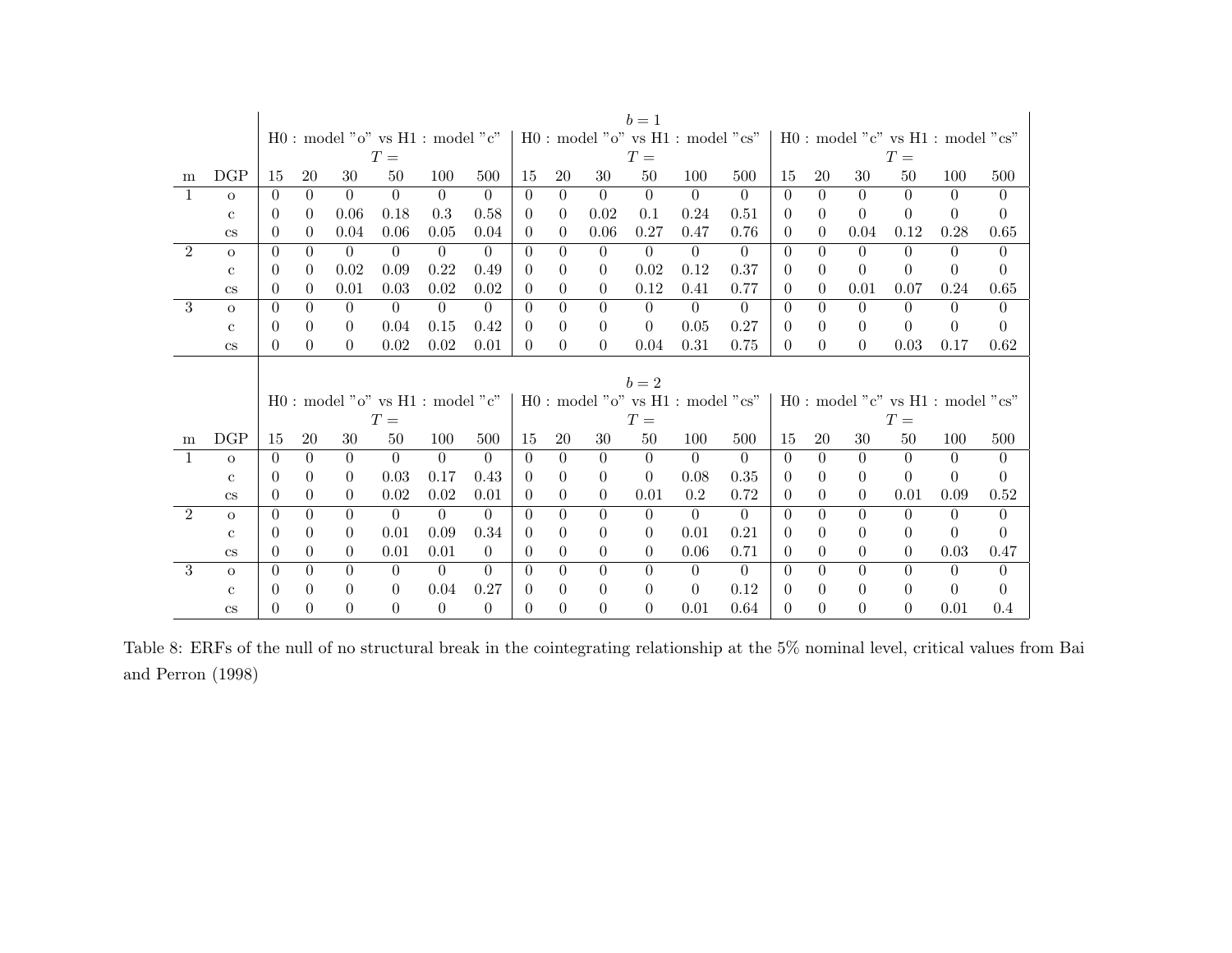|                |                | $b=1$<br>$H0:$ model " $o$ " vs $H1:$ model " $cs$ "<br>$H0:$ model " $o$ " vs $H1:$ model " $c$ "<br>$H0:$ model "c" vs $H1:$ model "cs" |                                    |        |                 |        |        |        |                                             |        |        |        |        |                          |        |                                     |        |        |        |
|----------------|----------------|-------------------------------------------------------------------------------------------------------------------------------------------|------------------------------------|--------|-----------------|--------|--------|--------|---------------------------------------------|--------|--------|--------|--------|--------------------------|--------|-------------------------------------|--------|--------|--------|
|                |                |                                                                                                                                           |                                    |        |                 |        |        |        |                                             |        |        |        |        |                          |        |                                     |        |        |        |
|                |                |                                                                                                                                           |                                    |        | $T =$           |        |        |        |                                             | $T =$  |        |        |        |                          |        | $T =$                               |        |        |        |
| m              | DGP            | 15                                                                                                                                        | 20                                 | 30     | 50              | 100    | 500    | 15     | 20                                          | 30     | 50     | 100    | 500    | 15                       | 20     | 30                                  | 50     | 100    | 500    |
|                | $\Omega$       | (0.05)                                                                                                                                    | (0.05)                             | (0.05) | (0.05)          | (0.05) | (0.05) | (0.05) | (0.05)                                      | (0.05) | (0.05) | (0.05) | (0.05) | 0.1                      | 0.11   | 0.13                                | 0.18   | 0.26   | 0.4    |
|                | $\mathbf{c}$   | 0.15                                                                                                                                      | 0.19                               | 0.3    | 0.41            | 0.5    | 0.72   | 0.09   | 0.12                                        | 0.22   | 0.33   | 0.44   | 0.68   | (0.05)                   | (0.05) | (0.05)                              | (0.05) | (0.05) | (0.05) |
|                | <b>CS</b>      | 0.13                                                                                                                                      | 0.15                               | 0.19   | 0.17            | 0.14   | 0.11   | 0.17   | 0.23                                        | 0.38   | 0.54   | 0.68   | 0.88   | 0.15                     | 0.21   | 0.35                                | 0.57   | 0.76   | 0.96   |
| $\overline{2}$ | $\circ$        | (0.05)                                                                                                                                    | (0.05)                             | (0.05) | (0.05)          | (0.05) | (0.05) | (0.05) | (0.05)                                      | (0.05) | (0.05) | (0.05) | (0.05) | 0.11                     | 0.09   | 0.1                                 | 0.15   | 0.23   | 0.36   |
|                | $\mathbf{c}$   | 0.1                                                                                                                                       | 0.12                               | 0.2    | 0.32            | 0.44   | 0.65   | 0.04   | 0.06                                        | 0.1    | 0.19   | 0.31   | 0.56   | (0.05)                   | (0.05) | (0.05)                              | (0.05) | (0.05) | (0.05) |
|                | <b>CS</b>      | 0.09                                                                                                                                      | 0.11                               | 0.14   | 0.12            | 0.09   | 0.05   | 0.09   | 0.13                                        | 0.22   | 0.43   | 0.64   | 0.88   | 0.11                     | 0.14   | 0.21                                | 0.44   | 0.73   | 0.96   |
| 3              | $\overline{O}$ | (0.05)                                                                                                                                    | (0.05)                             | (0.05) | (0.05)          | (0.05) | (0.05) | (0.05) | (0.05)                                      | (0.05) | (0.05) | (0.05) | (0.05) | 0.11                     | 0.1    | 0.11                                | 0.13   | 0.21   | 0.34   |
|                | $\mathbf{c}$   | 0.08                                                                                                                                      | 0.09                               | 0.16   | 0.26            | 0.37   | 0.59   | 0.03   | 0.03                                        | 0.06   | 0.1    | 0.21   | 0.45   | (0.05)                   | (0.05) | (0.05)                              | (0.05) | (0.05) | (0.05) |
|                | <b>CS</b>      | 0.07                                                                                                                                      | 0.08                               | 0.13   | 0.11            | 0.08   | 0.03   | 0.05   | 0.07                                        | 0.14   | 0.28   | 0.58   | 0.87   | 0.09                     | 0.1    | 0.16                                | 0.31   | 0.66   | 0.95   |
|                |                |                                                                                                                                           |                                    |        |                 |        |        |        |                                             | $b=2$  |        |        |        |                          |        |                                     |        |        |        |
|                |                |                                                                                                                                           | $H0:$ model "o" vs $H1:$ model "c" |        |                 |        |        |        | $H0:$ model " $o$ " vs $H1:$ model " $cs$ " |        |        |        |        |                          |        | $H0:$ model "c" vs $H1:$ model "cs" |        |        |        |
|                |                |                                                                                                                                           |                                    |        | $T =$           |        |        |        |                                             | $T =$  |        |        |        |                          |        | $T =$                               |        |        |        |
| m              | DGP            | 15                                                                                                                                        | 20                                 | 30     | 50 <sup>°</sup> | 100    | 500    | 15     | 20                                          | 30     | 50     | 100    | 500    | 15                       | 20     | 30                                  | 50     | 100    | 500    |
|                | $\Omega$       | (0.05)                                                                                                                                    | (0.05)                             | (0.05) | (0.05)          | (0.05) | (0.05) | (0.05) | (0.05)                                      | (0.05) | (0.05) | (0.05) | (0.05) | 0.16                     | 0.19   | 0.23                                | 0.3    | 0.46   | 0.67   |
|                | $\mathbf{c}$   | 0.06                                                                                                                                      | 0.08                               | 0.14   | 0.31            | 0.45   | 0.65   | 0.05   | 0.06                                        | 0.1    | 0.23   | 0.4    | 0.6    | (0.05)                   | (0.05) | (0.05)                              | (0.05) | (0.05) | (0.05) |
|                | <b>CS</b>      | 0.07                                                                                                                                      | 0.09                               | 0.12   | 0.16            | 0.11   | 0.04   | 0.09   | 0.12                                        | 0.17   | 0.35   | 0.66   | 0.89   | 0.19                     | 0.26   | 0.35                                | 0.56   | 0.87   | 0.98   |
| $\mathfrak{D}$ | $\mathbf{O}$   | (0.05)                                                                                                                                    | (0.05)                             | (0.05) | (0.05)          | (0.05) | (0.05) | (0.05) | (0.05)                                      | (0.05) | (0.05) | (0.05) | (0.05) | 0.15                     | 0.17   | 0.19                                | 0.22   | 0.41   | 0.68   |
|                | $\mathbf{c}$   | 0.05                                                                                                                                      | 0.06                               | 0.09   | 0.19            | 0.32   | 0.53   | 0.03   | 0.03                                        | 0.06   | 0.11   | 0.23   | 0.45   | (0.05)                   | (0.05) | (0.05)                              | (0.05) | (0.05) | (0.05) |
|                | <b>CS</b>      | 0.06                                                                                                                                      | 0.07                               | 0.1    | 0.12            | 0.07   | 0.02   | 0.06   | 0.08                                        | 0.1    | 0.18   | 0.52   | 0.9    | 0.15                     | 0.18   | 0.23                                | 0.34   | 0.74   | 0.99   |
| 3              |                | (0.05)                                                                                                                                    | (0.05)                             | (0.05) | (0.05)          | (0.05) | (0.05) | (0.05) | (0.05)                                      | (0.05) | (0.05) | (0.05) | (0.05) | $\sim$                   | 0.15   | 0.15                                | 0.19   | 0.33   | 0.63   |
|                | $\overline{O}$ |                                                                                                                                           |                                    |        |                 |        |        |        |                                             |        |        |        |        |                          |        |                                     |        |        |        |
|                | $\mathbf{c}$   | 0.04                                                                                                                                      | 0.05                               | 0.07   | 0.12            | 0.24   | 0.45   | 0.03   | 0.03                                        | 0.04   | 0.06   | 0.14   | 0.34   | $\overline{\phantom{a}}$ | (0.05) | (0.05)                              | (0.05) | (0.05) | (0.05) |

Table 9: ERFs of the null of no structural break in the cointegrating relationship at the 5% nominal level, size-corrected for finite sample critical values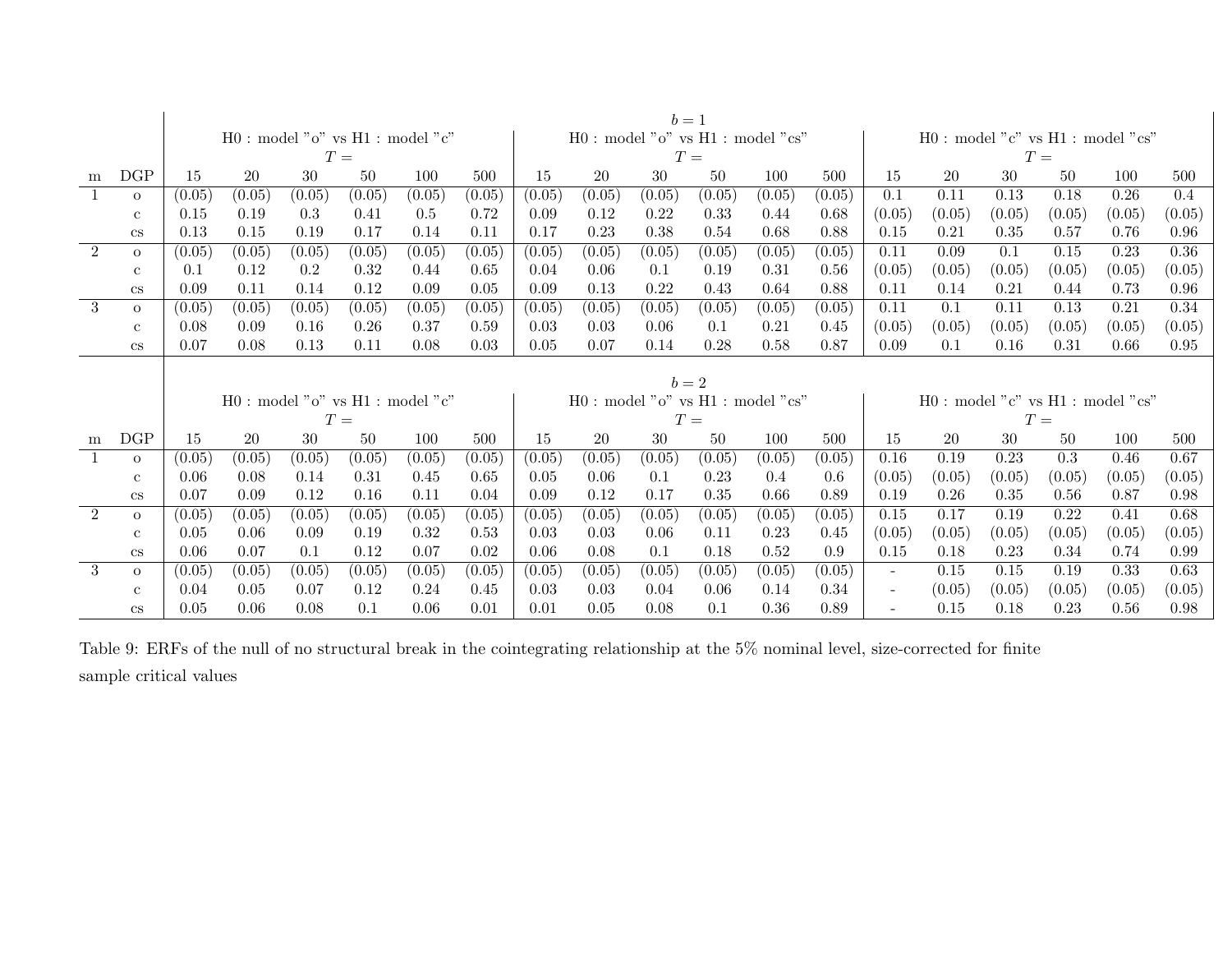11) shows that if the serial correlation in the residuals is relatively small ( $\rho \leq 0.4$ ), the probabilities of correctly rejecting the null is higher than 75% for  $T \geq 30$ , decreasing with the number of breaking parameters.

|                             |                        |      |      | $b = 1, T =$ |      |      |              |      |      | $b = 2, T =$ |      |      |     |
|-----------------------------|------------------------|------|------|--------------|------|------|--------------|------|------|--------------|------|------|-----|
| m                           | DGP                    | 15   | 20   | 30           | 50   | 100  | 500          | 15   | 20   | 30           | 50   | 100  | 500 |
|                             | $\Omega$               | 0.25 | 0.38 | 0.59         | 0.78 | 0.93 |              | 0.24 | 0.44 | 0.64         | 0.9  | 0.98 |     |
|                             | $\mathcal{C}$          | 0.17 | 0.24 | 0.51         | 0.74 | 0.9  | 1            | 0.14 | 0.25 | 0.33         | 0.77 | 0.9  |     |
|                             | $\mathbf{c}\mathbf{s}$ | 0.24 | 0.36 | 0.62         | 0.88 | 0.96 | $\mathbf{1}$ | 0.19 | 0.37 | 0.48         | 0.92 | 0.97 |     |
| $\mathcal{D}_{\mathcal{L}}$ | $\Omega$               | 0.24 | 0.32 | 0.52         | 0.74 | 0.91 |              | 0.22 | 0.39 | 0.58         | 0.86 | 0.97 |     |
|                             | $\mathcal{C}$          | 0.17 | 0.21 | 0.41         | 0.7  | 0.89 | 1            | 0.13 | 0.23 | 0.33         | 0.75 | 0.9  |     |
|                             | $\mathbf{c}\mathbf{s}$ | 0.24 | 0.33 | 0.54         | 0.91 | 0.97 | $\mathbf{1}$ | 0.19 | 0.37 | 0.5          | 0.87 | 0.99 |     |
| 3                           | $\Omega$               | 0.19 | 0.29 | 0.47         | 0.69 | 0.88 |              | 0.28 | 0.34 | 0.53         | 0.83 | 0.97 |     |
|                             | $\mathcal{C}$          | 0.14 | 0.19 | 0.36         | 0.66 | 0.86 |              | 0.21 | 0.2  | 0.31         | 0.71 | 0.9  |     |
|                             | $\mathbf{c}\mathbf{s}$ | 0.22 | 0.31 | 0.51         | 0.9  | 0.98 | 1            | 0.23 | 0.31 | 0.48         | 0.81 | 0.99 |     |

Table 10: ERFs of the null of no cointegration at the 5% nominal level when the alternative of cointegration with or without structural break is true

#### 7 An example

We apply our procedure to Chinese macroeconomic data, more precisely we investigate a stationary linear or piece-wise linear relationship between the gross domestic product, the national retail sales of consumer goods, and investment in fixed assets<sup>10</sup>. We use this exercise as an application for the sake of illustration, as it does not provide much more insights than a simple accounting relationship about how production interacts with consumption and investment in the long term. At the date of writing, the data are available as annual time series<sup>11</sup> from 1952 to 2020 for both the gross domestic product and the retail sales and from 1980 to 2019 for the investment in fixed assets<sup>12</sup>. As the series are measured in current prices, we deflate them by using respectively the annual consumer price index (1951-2020), the retail price index (1951-2019), and the price index for investment in fixed assets (1989-2019). Converting all selected data to

<sup>10</sup>Source: http://www.stats.gov.cn/

<sup>&</sup>lt;sup>11</sup>Series of higher frequencies such as quarterly or monthly publications are available but only for fewer decades and are not annually revised.

 $12$ Although national accounts data exist and annually detail the gross domestic products and its components by expenditure, they are not reported in volume. We choose to select the three aforementioned series each have their own price index and can be deflated.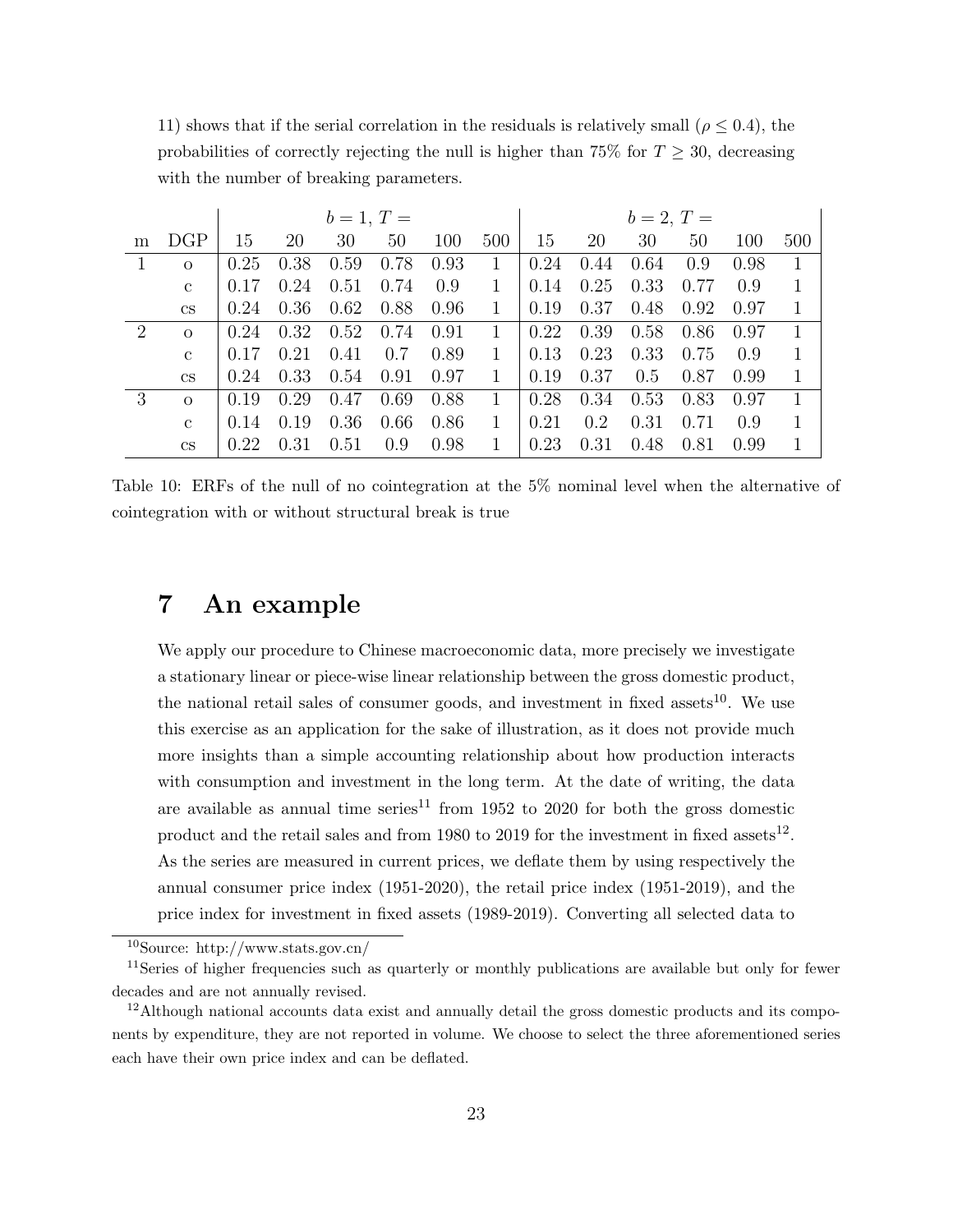|                  |                        |                          |                      |                  | $b = 1, T =$     |                        |                         |                              |                  |                   | $b = 2, T =$ |                  |                           |                            |
|------------------|------------------------|--------------------------|----------------------|------------------|------------------|------------------------|-------------------------|------------------------------|------------------|-------------------|--------------|------------------|---------------------------|----------------------------|
| m                | $\mathbf{DGP}$         | $\rho$                   | 15                   | $20\,$           | $30\,$           | $50\,$                 | 100                     | 500                          | $15\,$           | $20\,$            | $30\,$       | $50\,$           | 100                       | 500                        |
| 1                | $\rm{O}$               | [0, 0.2]                 | 0.43                 | 0.69             | $\rm 0.95$       | $\,1\,$                | $\mathbf{1}$            | $\mathbf 1$                  | 0.13             | $0.33\,$          | $0.5\,$      | $0.98\,$         | $\mathbf{1}$              | 1                          |
|                  |                        | [0.2, 0.4]               | $\rm 0.3$            | 0.49             | $0.81\,$         | 0.99                   | $\,1$                   | $\mathbf 1$                  | 0.11             | 0.24              | 0.28         | $0.83\,$         | $\,1\,$                   | $\mathbf 1$                |
|                  |                        | [0.4, 0.6]               | $0.21\,$             | 0.29             | $0.53\,$         | $\rm 0.9$              | $\,1$                   | $\mathbf 1$                  | 0.08             | $0.15\,$          | 0.14         | $\rm 0.53$       | 0.94                      | $\mathbf{1}$               |
|                  |                        | [0.6, 0.8]               | 0.14                 | 0.18             | $0.27\,$         | $0.51\,$               | $\rm 0.93$              | $\mathbf{1}$                 | 0.06             | $0.12\,$          | 0.08         | $0.25\,$         | 0.52                      | $\mathbf 1$                |
|                  |                        | [0.8, 0.9]               | $0.13\,$             | 0.14             | 0.17             | $\rm 0.21$             | 0.47                    | 1                            | 0.07             | $0.1\,$           | 0.06         | 0.13             | 0.17                      | 0.99                       |
|                  | $\mathbf{c}$           | [0, 0.2]                 | 0.25                 | 0.35             | 0.88             | $\overline{1}$         | $\overline{1}$          | $\overline{1}$               | 0.16             | 0.33              | 0.48         | $\overline{1}$   | $\overline{1}$            | $\overline{1}$             |
|                  |                        | [0.2, 0.4]               | $\rm 0.2$            | $0.31\,$         | 0.68             | 0.97                   | $\,1$                   | $\,1$                        | 0.08             | $\rm 0.2$         | 0.33         | $\,0.96$         | $\,1$                     | $\mathbf{1}$               |
|                  |                        | $\left]0.4,0.6\right]$   | $0.16\,$             | $\rm 0.2$        | 0.41             | $0.81\,$               | $\,1\,$                 | $\mathbf 1$                  | 0.08             | 0.14              | 0.18         | $0.73\,$         | 0.98                      | $\mathbf 1$                |
|                  |                        | [0.6, 0.8]               | $0.13\,$             | 0.17             | 0.23             | 0.44                   | 0.85                    | $\,1$                        | 0.05             | $0.1\,$           | $0.1\,$      | $0.42\,$         | 0.66                      | $\mathbf 1$                |
|                  |                        | [0.8, 0.9]               | 0.11                 | 0.13             | $0.15\,$         | $0.19\,$               | $0.42\,$                | $\,1$                        | 0.06             | 0.12              | 0.06         | 0.22             | 0.26                      | 0.99                       |
|                  | $\mathbf{c}\mathbf{s}$ | [0, 0.2]                 | 0.34                 | 0.47             | 0.82             | $\overline{1}$         | $\overline{1}$          | $\overline{1}$               | $\overline{0.2}$ | 0.42              | 0.59         | $\overline{1}$   | $\overline{1}$            | $\overline{1}$             |
|                  |                        | [0.2, 0.4]               | $0.27\,$             | 0.42             | 0.74             | $0.99\,$               | $\,1\,$                 | $\,1$                        | 0.14             | $0.34\,$          | 0.48         | $0.99\,$         | $\,1$                     | $\,1$                      |
|                  |                        | [0.4, 0.6]               | $0.22\,$             | 0.32             | $0.6\,$          | 0.93                   | $\,1\,$                 | $\mathbf 1$                  | 0.11             | 0.27              | 0.39         | $\rm 0.93$       | $\,1\,$                   | $\mathbf 1$                |
|                  |                        | [0.6, 0.8]               | 0.18                 | $0.27\,$         | 0.46             | 0.77                   | 0.95                    | $\mathbf 1$                  | $0.1\,$          | 0.23              | 0.29         | $0.83\,$         | 0.95                      | $\mathbf 1$                |
|                  |                        | [0.8, 0.9]               | $0.18\,$             | $0.21\,$         | 0.35             | 0.57                   | 0.74                    | $\mathbf{1}$                 | 0.07             | 0.22              | 0.24         | $0.66\,$         | $0.82\,$                  | $\mathbf{1}$               |
| $\overline{2}$   | $\mathbf O$            | [0, 0.2]                 | 0.38                 | 0.58             | $\overline{0.9}$ | $\overline{1}$         | $\overline{1}$          | $\overline{1}$               | 0.14             | 0.35              | 0.48         | 0.96             | $\overline{1}$            | $\overline{1}$             |
|                  |                        | [0.2, 0.4]               | $0.27\,$             | $0.39\,$         | 0.71             | 0.98                   | $\,1\,$                 | $\mathbf 1$                  | $0.1\,$          | $0.23\,$          | 0.28         | 0.78             | $\,1\,$                   | $\mathbf 1$                |
|                  |                        | [0.4, 0.6]               | 0.2                  | 0.24             | $0.42\,$         | 0.82                   | $\,1$                   | $\mathbf 1$                  | 0.08             | 0.17              | $0.15\,$     | 0.47             | $0.91\,$                  | $\,1$                      |
|                  |                        | [0.6, 0.8]               | 0.15                 | $0.16\,$         | 0.23             | 0.41                   | 0.87                    | $\mathbf{1}$                 | 0.07             | 0.11              | $0.1\,$      | $0.22\,$         | $0.5\,$                   | $\mathbf 1$                |
|                  |                        | [0.8, 0.9]               | $0.12\,$             | 0.12             | $0.13\,$         | $\rm 0.21$             | 0.42                    | $\mathbf 1$                  | 0.07             | $0.1\,$           | $0.05\,$     | $0.13\,$         | 0.18                      | 0.99                       |
|                  | $\mathbf{c}$           | [0, 0.2]                 | 0.23                 | $\overline{0.3}$ | 0.71             | $\overline{1}$<br>0.95 | $\overline{1}$<br>$\,1$ | $\overline{1}$               | 0.13             | $\overline{0.3}$  | 0.5          | $\overline{1}$   | $\overline{1}$<br>$\,1\,$ | $\overline{1}$             |
|                  |                        | [0.2, 0.4]               | $0.19\,$             | 0.24<br>0.19     | $0.53\,$<br>0.34 | 0.74                   |                         | $\mathbf 1$                  | 0.09             | $\rm 0.2$<br>0.14 | 0.32<br>0.18 | $\rm 0.93$       |                           | $\,1$                      |
|                  |                        | [0.4, 0.6]<br>[0.6, 0.8] | $0.16\,$<br>$0.13\,$ | 0.14             | $0.19\,$         | 0.36                   | 0.99<br>$0.8\,$         | $\mathbf{1}$<br>$\mathbf{1}$ | 0.07<br>0.06     | 0.12              | 0.12         | 0.68<br>$0.36\,$ | 0.95<br>0.63              | $\mathbf 1$<br>$\mathbf 1$ |
|                  |                        | [0.8, 0.9]               | $0.1\,$              | $0.11\,$         | 0.12             | 0.19                   | 0.36                    | $\,1$                        | 0.06             | 0.09              | 0.08         | $0.22\,$         | 0.25                      | 0.99                       |
|                  | $\mathbf{c}\mathbf{s}$ | [0, 0.2]                 | 0.3                  | 0.44             | 0.7              | $\mathbf{1}$           | $\overline{1}$          | $\mathbf{1}$                 | $\overline{0.2}$ | 0.41              | 0.58         | 0.95             | $\overline{1}$            | $\mathbf 1$                |
|                  |                        | [0.2, 0.4]               | $0.27\,$             | 0.37             | 0.62             | 0.99                   | $\,1\,$                 | $\mathbf{1}$                 | 0.15             | $0.35\,$          | $0.5\,$      | $\rm 0.92$       | $\,1\,$                   | $\mathbf{1}$               |
|                  |                        | [0.4, 0.6]               | $0.22\,$             | $0.31\,$         | 0.53             | 0.95                   | $\,1\,$                 | $\,1$                        | 0.14             | 0.29              | 0.42         | 0.87             | $\,1\,$                   | $\mathbf 1$                |
|                  |                        | [0.6, 0.8]               | $0.19\,$             | 0.27             | 0.43             | 0.81                   | 0.97                    | $\mathbf{1}$                 | 0.11             | 0.26              | 0.37         | $0.79\,$         | 0.99                      | $\mathbf 1$                |
|                  |                        | [0.8, 0.9]               | 0.17                 | $0.22\,$         | 0.33             | 0.67                   | $0.83\,$                | $\,1$                        | 0.11             | 0.22              | $\rm 0.3$    | $0.67\,$         | 0.94                      | $\mathbf{1}$               |
| $\boldsymbol{3}$ | $\overline{O}$         | [0, 0.2]                 | 0.31                 | 0.52             | $0.83\,$         | $\overline{1}$         | $\overline{1}$          | $\mathbf{1}$                 | 0.22             | 0.28              | 0.46         | 0.94             | $\overline{1}$            | $\overline{1}$             |
|                  |                        | [0.2, 0.4]               | 0.21                 | 0.35             | $0.61\,$         | 0.95                   | $\,1\,$                 | $\mathbf 1$                  | 0.21             | $0.19\,$          | 0.26         | 0.74             | $\,1\,$                   | $\,1$                      |
|                  |                        | [0.4, 0.6]               | $0.16\,$             | 0.23             | $0.36\,$         | 0.73                   | $\,1\,$                 | $\,1$                        | 0.17             | 0.14              | $0.16\,$     | $0.42\,$         | 0.88                      | $\,1$                      |
|                  |                        | [0.6, 0.8]               | $0.13\,$             | $0.15\,$         | $\rm 0.21$       | 0.35                   | 0.82                    | $\,1$                        | 0.18             | 0.11              | 0.09         | 0.21             | 0.42                      | $\mathbf 1$                |
|                  |                        | [0.8, 0.9]               | $0.11\,$             | 0.11             | $0.14\,$         | 0.16                   | 0.34                    | $\mathbf 1$                  | 0.16             | 0.08              | 0.07         | 0.12             | 0.15                      | 0.97                       |
|                  | c                      | [0, 0.2]                 | 0.19                 | 0.29             | 0.61             | 0.99                   | $\overline{1}$          | $\overline{1}$               | 0.18             | 0.23              | 0.48         | 0.99             | $\overline{1}$            | $\overline{1}$             |
|                  |                        | [0.2, 0.4]               | $0.15\,$             | 0.22             | 0.44             | 0.92                   | $\mathbf{1}$            | $\mathbf{1}$                 | 0.17             | 0.14              | $0.27\,$     | 0.89             | $1\,$                     | $\mathbf{1}$               |
|                  |                        | [0.4, 0.6]               | $0.14\,$             | 0.18             | $0.3\,$          | $0.65\,$               | 0.99                    | $\mathbf{1}$                 | 0.17             | $0.12\,$          | $0.16\,$     | $0.59\,$         | 0.94                      | $\,1$                      |
|                  |                        | [0.6, 0.8]               | $0.12\,$             | $0.13\,$         | 0.17             | 0.32                   | 0.75                    | $\mathbf{1}$                 | 0.18             | $0.11\,$          | $0.11\,$     | $0.32\,$         | 0.57                      | $\,1$                      |
|                  |                        | [0.8, 0.9]               | 0.09                 | 0.12             | 0.13             | $0.16\,$               | $\rm 0.3$               | $\mathbf{1}$                 | 0.15             | 0.1               | 0.08         | $0.15\,$         | $0.22\,$                  | $0.96\,$                   |
|                  | $\mathbf{c}\mathbf{s}$ | [0, 0.2]                 | 0.28                 | 0.4              | 0.63             | 0.99                   | $\overline{1}$          | $\overline{1}$               | 0.21             | 0.34              | 0.53         | 0.88             | $\overline{1}$            | 1                          |
|                  |                        | [0.2, 0.4]               | $0.23\,$             | 0.33             | 0.56             | 0.97                   | $\,1$                   | $\mathbf 1$                  | $\rm 0.2$        | $0.29\,$          | $0.5\,$      | 0.83             | $\,1$                     | $\mathbf 1$                |
|                  |                        | [0.4, 0.6]               | $0.21\,$             | $0.3\,$          | $0.5\,$          | 0.93                   | $\mathbf{1}$            | $\mathbf 1$                  | 0.19             | $0.24\,$          | 0.41         | 0.79             | $\,1$                     | $\mathbf{1}$               |
|                  |                        | [0.6, 0.8]               | $0.19\,$             | $0.26\,$         | $0.41\,$         | $0.8\,$                | $0.98\,$                | $\mathbf{1}$                 | 0.15             | 0.23              | $0.36\,$     | $0.72\,$         | 0.99                      | $\,1$                      |
|                  |                        | [0.8, 0.9]               | $0.17\,$             | $0.21\,$         | $0.34\,$         | 0.68                   | $0.89\,$                | $\mathbf{1}$                 | $0.16\,$         | $0.16\,$          | $\rm 0.32$   | $0.64\,$         | 0.96                      | $\mathbf{1}$               |

Table 11: ERFs of the null of no cointegration at the 5% nominal level when the alternative is true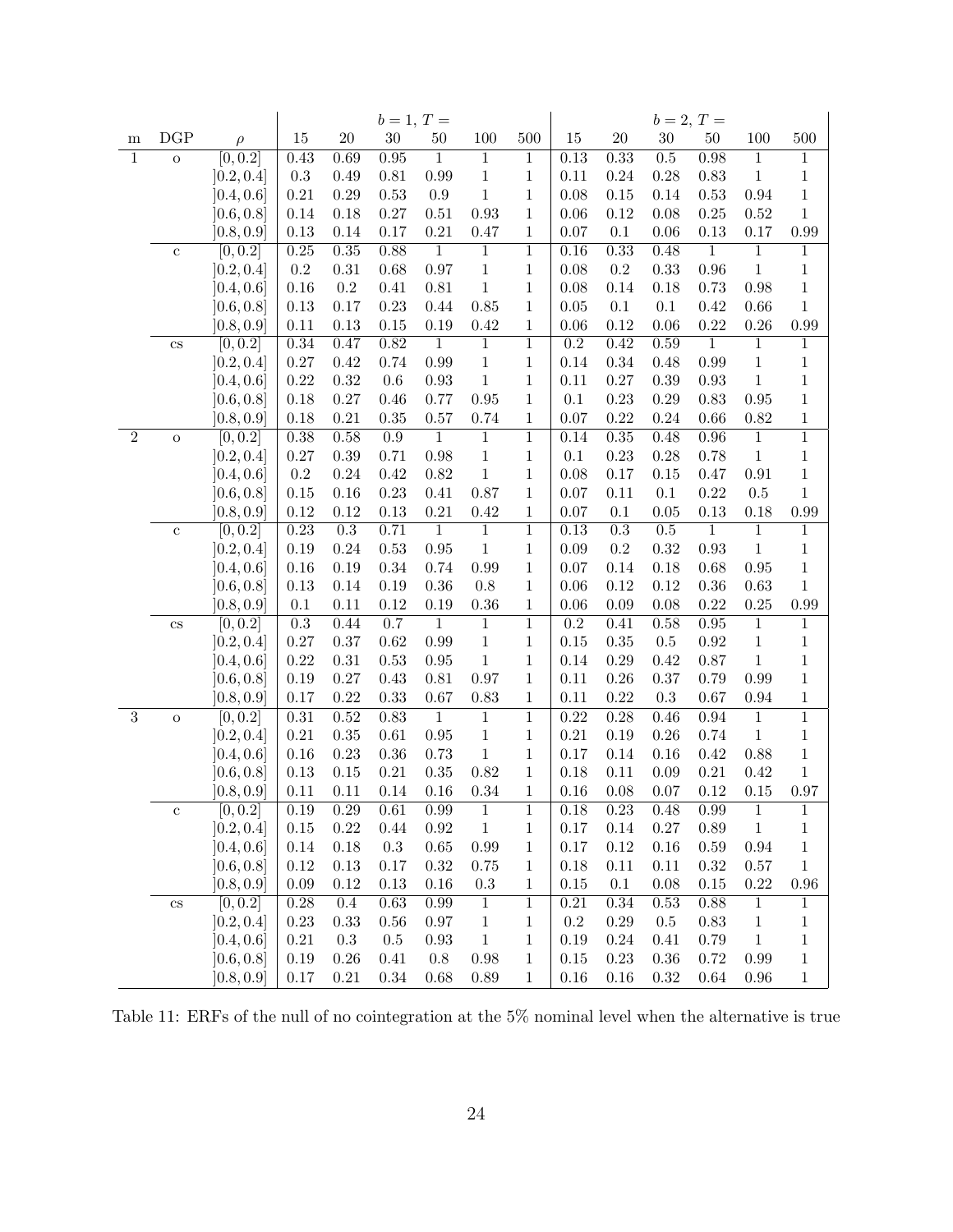series to volume leaves the concomitant annual data for estimation from 1989 to 2019, i.e. 31 observations. Finally, we apply a logarithmic transformation to account for a scale effect. As a consequence, the estimated slope coefficients measure elasticities. Figure 4 plots the series used for estimation. We observe that the growth rates of the GDP and the retail sales of consumer goods are similar and stable during the considered time period, whereas the investment in fixed assets grows faster until a slowdown in 2010 and decreases from 2016. We test for cointegration with up to two endogenous breaks in the intercept and/or the slope coefficient. Table 12 reports the estimation results. A conventional cointegration test without structural change (model "o")



Figure 4: Chinese GDP (by expenditure approach), retail sales of consumer goods and investment in fixed assets (in log volume)

but using size-corrected critical values gives a p-value of 24%, hence would have not rejected the absence of cointegration at a 5% level. Considering one or two endogenous structural breaks in the parameters only rejects the null at a 5% level in the case of model CS with one break  $(b = 1)$  in 2011, with a p-value of 2.2%. All structural break parameters appear significant<sup>13</sup>. The estimated coefficients indicate that the elasticity

<sup>13</sup>We however didn't account for serial correlation.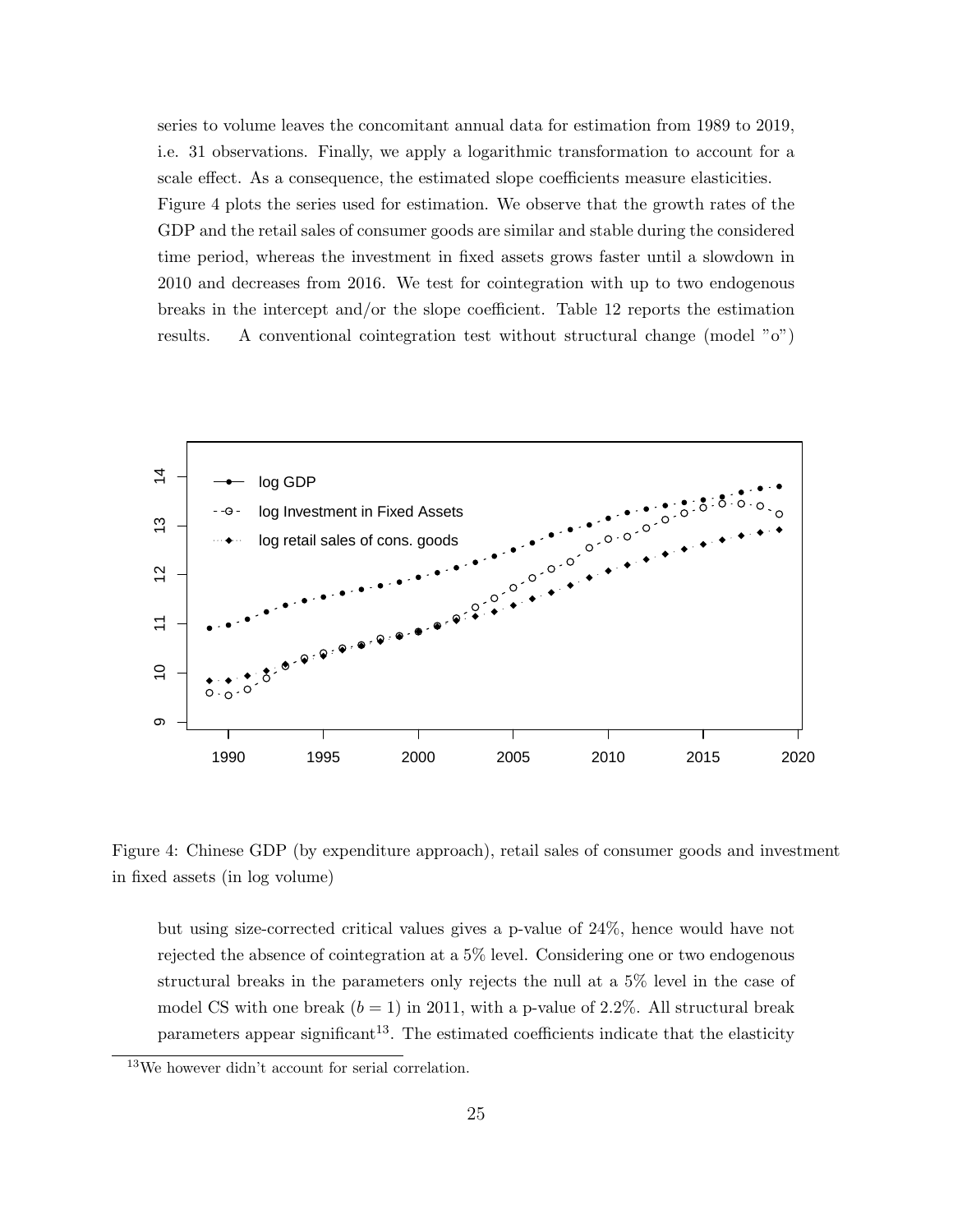| regression model              | $\Omega$ | $\mathbf{c}$ | $\mathbf{c}\mathbf{s}$ | $\mathbf{c}$   | $\mathbf{c}\mathbf{s}$ |
|-------------------------------|----------|--------------|------------------------|----------------|------------------------|
| $#$ of breaks                 |          | $\mathbf{1}$ | 1                      | $\overline{2}$ | $\overline{2}$         |
| intercept                     | 2.917    | 2.247        | 2.744                  | 2.227          | 2.794                  |
|                               | (11.547) | (9.394)      | (9.026)                | (8.924)        | (10.209)               |
| retail sales                  | 0.563    | 0.703        | 0.502                  | 0.706          | 0.467                  |
|                               | (5.972)  | (9.075)      | (4.963)                | (8.918)        | (4.971)                |
| inv. fixed assets             | 0.269    | 0.192        | 0.346                  | 0.192          | 0.376                  |
|                               | (3.745)  | (3.39)       | (4.707)                | (3.316)        | (5.378)                |
| breakdate $t_1$               |          | 2013         | 2011                   | 2012           | 2008                   |
| intercept after $t_1$         |          | $-0.117$     | 1.862                  | $-0.015$       | 0.124                  |
|                               |          | $(-4.668)$   | (3.46)                 | $(-0.356)$     | (0.153)                |
| retail sales after $t_1$      |          |              | 0.364                  |                | 0.677                  |
|                               |          |              | (2.94)                 |                | (0.698)                |
| inv. fixed assets after $t_1$ |          |              | $-0.495$               |                | $-0.659$               |
|                               |          |              | $(-4.702)$             |                | (2.063)                |
| breakdate $t_2$               |          |              |                        | 2013           | 2015                   |
| intercept after $t_2$         |          |              |                        | $-0.106$       | 1.325                  |
|                               |          |              |                        | $(-2.595)$     | $(-0.836)$             |
| retail sales after $t_2$      |          |              |                        |                | $-0.27$                |
|                               |          |              |                        |                | $(-2.56)$              |
| inv. fixed assets after $t_2$ |          |              |                        |                | 0.153                  |
|                               |          |              |                        |                | (0.557)                |
| $ADF^*$                       | $-2.718$ | $-4.443$     | $-6.141$               | $-4.681$       | $-6.973$               |
| p-value                       | 0.24     | 0.238        | 0.022                  | 0.701          | 0.086                  |

Table 12: Cointegration test: Chinese GDP, retail sales of consumer goods and investment in fixed assets (in log volumes 1989-2019), t-statistics are in parenthesis

of the GDP with respect to the retail sales of consumer goods increases after 2011 while it decreases with the investment in fixed assets. The breakdate in 2011 corresponds to the aftermath of the global economic crisis of 2008 and is consistent with our previous visual inspection. Indeed, the growth of investment in fixed assets is the only one to slow down after the crisis (the growth of the GDP and retail sales don't). Alleviating the rejection threshold to 10% leads us to consider two breaks  $(b = 2)$  in the intercept and slope parameters in 2008 and 2015, with a p-value of 8.6%. The first breakdate also highlights the effect of the 2008 economic crisis but at an earlier date and more amplified than the first cointegration model, as the estimated coefficients are of the same sign but 1.33 to 1.86 more important. The second breakdate in 2015 indicates a decrease of the elasticity of the GDP with respect to retail sales and an increase with respect to the investment in fixed assets. This indicates attenuation of the effect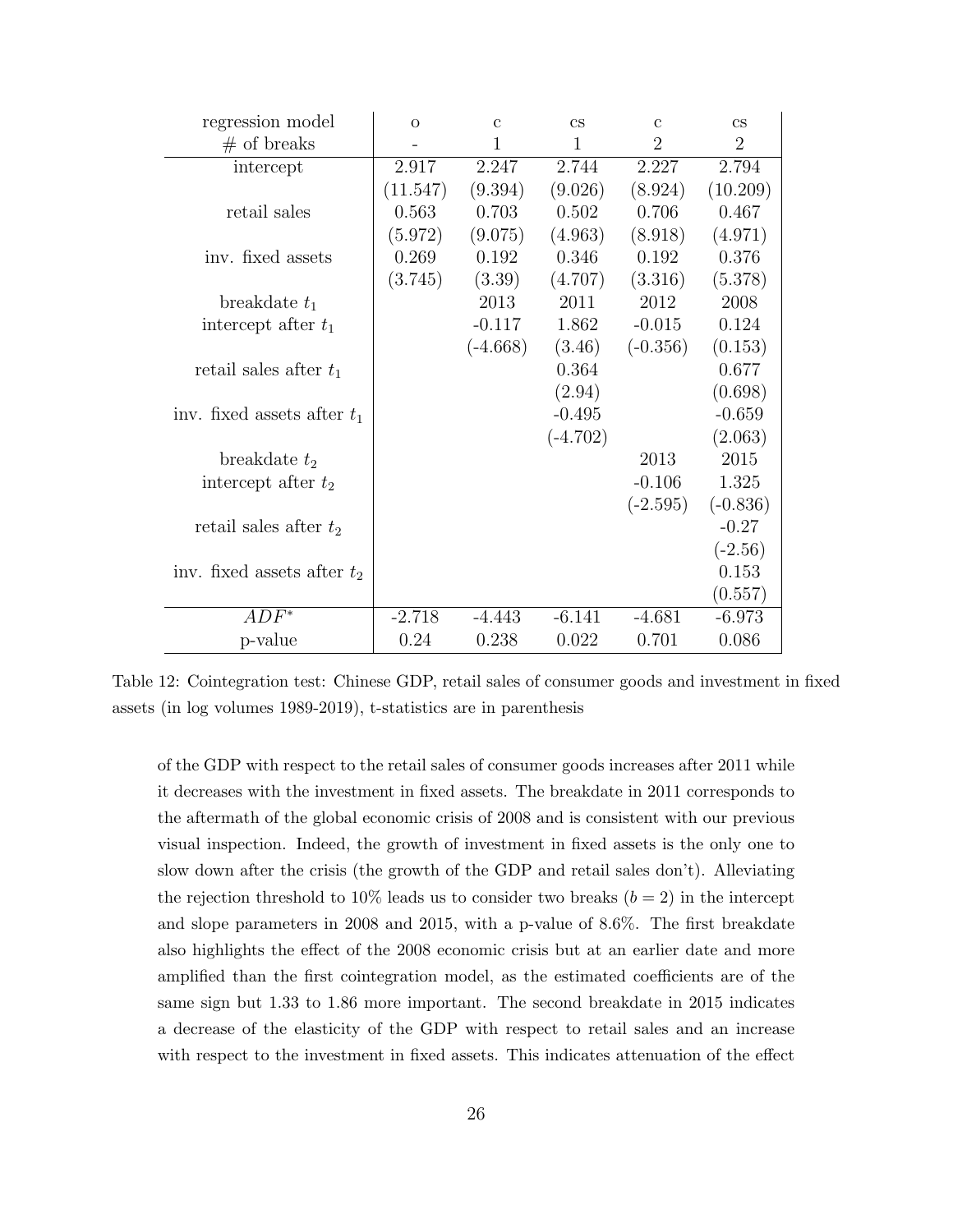of the first break and is concomitant with the start of the market turbulences which led to the Shanghai stock market crash in the summer of 2015. This model with two structural breaks however shows low values for the t-statistics associated with the estimated structural break coefficients, especially for the intercepts (t-stats  $= 0.153$ ) after 2008 and  $-0.836$  after 2015), the retail sales after 2008 (t-stat  $= 0.698$ ) and the investment in fixed assets after 2015 (t-stat  $= 0.557$ ). As the other slope coefficients are more significant (t-statistics are bigger than 2), a better-fitted model would be to only consider a break in the coefficients associated with the investment in fixed assets after the first break and with the retail sales after the second break, which is not feasible with our procedure as it considers a structural change in all linear parameters. Considering the poor accuracy of the model with two structural breaks, the best cointegration model would be to take into account one structural change in 2011 in the intercept and the slope coefficients. Such a more parsimonious model would also facilitate the rejection of the unit root in the residuals, therefore increasing the detection of cointegration.

### 8 Concluding remarks

In this paper, we provide size-corrected critical values for a test of cointegration with endogenous structural breaks, as well of a fairly simple composite procedure to increase the rate of detection of a cointegrated relationship by considering several models of structural change and selecting among them by testing the joint significance of the structural break parameters. We find that the composite procedure is able to correctly reject the null of no cointegration when the alternative of cointegration with or without structural break is true even for very small sample sizes when the model is correctly specified and the serial correlation is low ( $\rho \leq 0.4$  if  $T = 30$  and  $\rho \leq 0.6$  if  $T = 50$ ). We also find that the power of the test is the highest when the model is correctly specified. While underspecification leads to low power in all sample sizes and over-specification decreases power in small samples, considering possibly misspecified models can help to fit alternative cointegrated linear relationships to the small sample data and increase the chance of detecting cointegration. Finer tuning of the model selection process, by allowing for example for a change in a subset of the regressors, could generalize the set of alternative models and increase even more the power of the testing procedure. We however find the serial correlation to be hardly precisely estimated, even less in very small samples in which case the estimation bias can be severe. This implies that the model selection procedure favors the rejection of the unit root at the expense of accuracy. The effects on the predictive performance in very small sample will therefore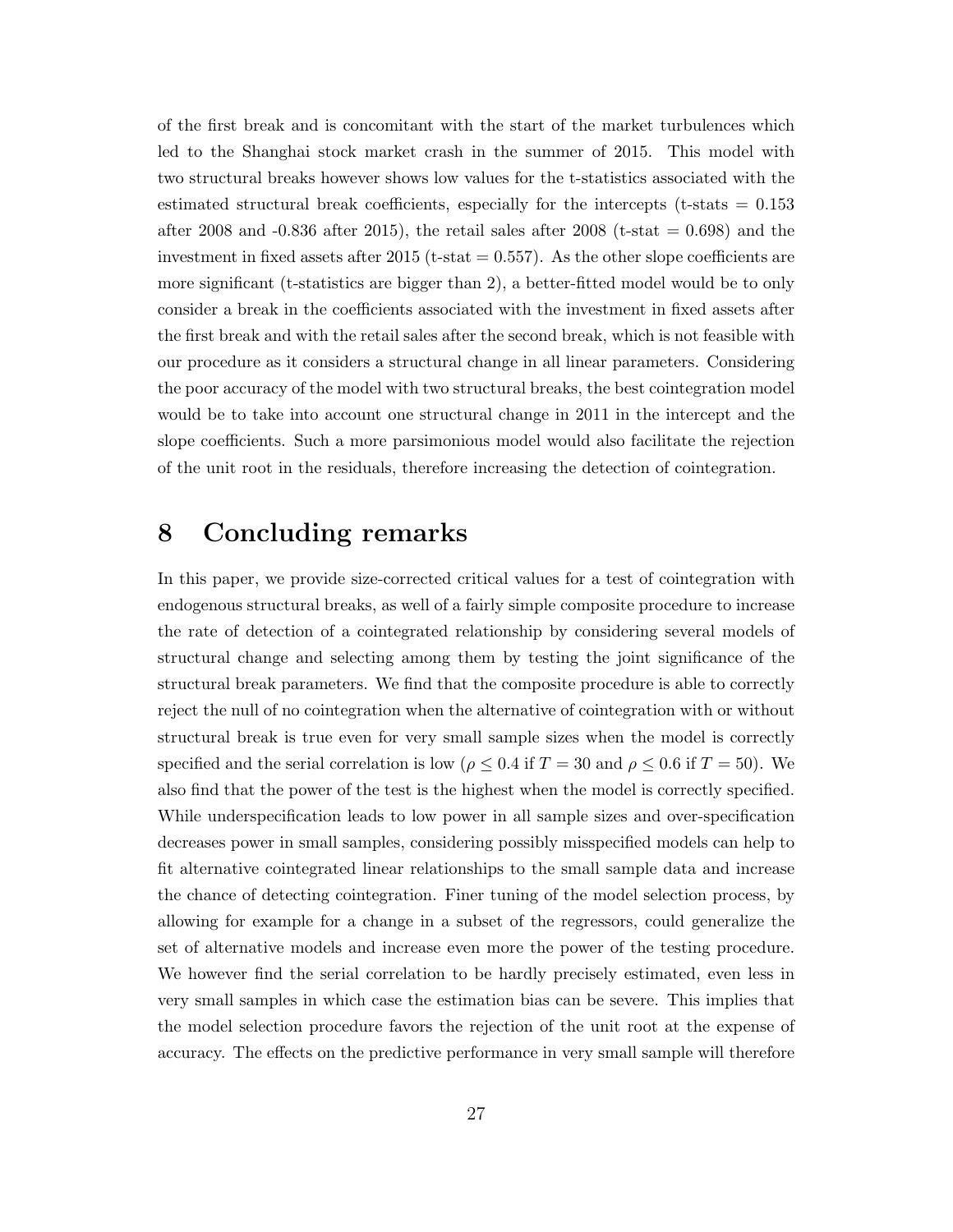be investigated.

### References

- Andrews, D. W. (1991). Heteroskedasticity and autocorrelation consistent covariance matrix estimation. Econometrica: Journal of the Econometric Society, pages 817– 858.
- Bai, J. and Perron, P. (1998). Estimating and testing linear models with multiple structural changes. Econometrica, pages 47–78.
- Carrion-i Silvestre, J. L. and Sansó, A. (2006). Testing the null of cointegration with structural breaks. Oxford Bulletin of Economics and Statistics, 68(5):623–646.
- Engle, R. F. and Granger, C. W. (1987). Co-integration and error correction: representation, estimation, and testing. Econometrica: journal of the Econometric Society, pages 251–276.
- Gregory, A. W. and Hansen, B. E. (1996). Residual-based tests for cointegration in models with regime shifts. Journal of econometrics, 70(1):99–126.
- Hatemi-j, A. (2008). Tests for cointegration with two unknown regime shifts with an application to financial market integration. Empirical Economics, 35(3):497–505.
- Kejriwal, M. and Perron, P. (2010). Testing for multiple structural changes in cointegrated regression models. Journal of Business  $\mathcal C$  Economic Statistics, 28(4):503–522.
- MacKinnon, J. G. (1991). Critical values for cointegration tests, Chapter 13 in Long-Run Economic Relationships: Readings in Cointegration, ed. RF Engle and CW J. Granger.
- Maki, D. (2012). Tests for cointegration allowing for an unknown number of breaks. Economic Modelling, 29(5):2011–2015.
- Phillips, P. C. (1987). Time series regression with a unit root. Econometrica: Journal of the Econometric Society, pages 277–301.
- Phillips, P. C. and Ouliaris, S. (1990). Asymptotic properties of residual based tests for cointegration. Econometrica: journal of the Econometric Society, pages 165–193.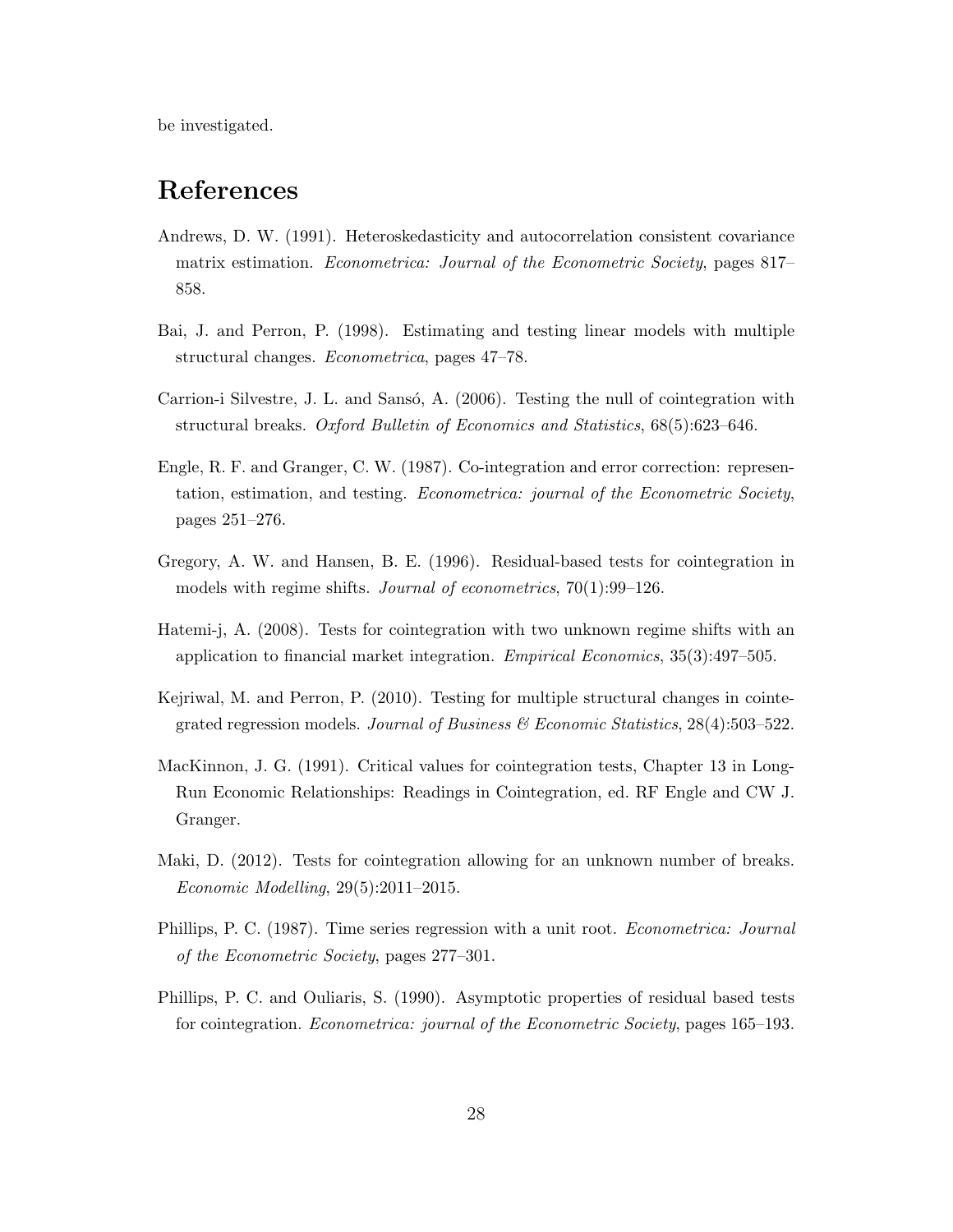### A Bai and Perron (1998) critical values

| Number of Breaks, k |          |              |                |       |       |       |       |       |                   |       |       |       |
|---------------------|----------|--------------|----------------|-------|-------|-------|-------|-------|-------------------|-------|-------|-------|
| q                   | $\alpha$ | $\mathbf{1}$ | $\overline{2}$ | 3     | 4     | 5     | 6     | 7     | 8                 | 9     | UDmax | WDmax |
| $\,1$               | .90      | 8.02         | 7.87           | 7.07  | 6.61  | 6.14  | 5.74  | 5.40  | 5.09              | 4.81  | 8.78  | 9.14  |
|                     | .95      | 9.63         | 8.78           | 7.85  | 7.21  | 6.69  | 6.23  | 5.86  | 5.51              | 5.20  | 10.17 | 10.91 |
|                     | .975     | 11.17        | 9.81           | 8.52  | 7.79  | 7.22  | 6.70  | 6.27  | 5.92              | 5.56  | 11.52 | 12.53 |
|                     | .99      | 13.58        | 10.95          | 9.37  | 8.50  | 7.85  | 7.21  | 6.75  | 6.33              | 5.98  | 13.74 | 15.02 |
| 2                   | .90      | 11.02        | 10.48          | 9.61  | 8.99  | 8.50  | 8.06  | 7.66  | 7.32              | 7.01  | 11.69 | 12.33 |
|                     | .95      | 12.89        | 11.60          | 10.46 | 9.71  | 9.12  | 8.65  | 8.19  | 7.79              | 7.46  | 13.27 | 14.19 |
|                     | .975     | 14.53        | 12.64          | 11.20 | 10.29 | 9.69  | 9.10  | 8.64  | 8.18              | 7.80  | 14.69 | 16.04 |
|                     | .99      | 16.64        | 13.78          | 12.06 | 11.00 | 10.28 | 9.65  | 9.11  | 8.66              | 8.22  | 16.79 | 18.11 |
| 3                   | .90      | 13.43        | 12.73          | 11.76 | 11.04 | 10.49 | 10.02 | 9.59  | 9.21              | 8.86  | 14.05 | 14.76 |
|                     | .95      | 15.37        | 13.84          | 12.64 | 11.83 | 11.15 | 10.61 | 10.14 | 9.71              | 9.32  | 15.80 | 16.82 |
|                     | .975     | 17.17        | 14.91          | 13.44 | 12.49 | 11.75 | 11.13 |       | 10.62 10.14       | 9.72  | 17.36 | 18.79 |
|                     | .99      | 19.25        | 16.27          | 14.48 | 13.40 | 12.56 | 11.80 |       | 11.22 10.67       | 10.19 | 19.38 | 20.81 |
| 4                   | .90      | 15.53        | 14.65          | 13.63 | 12.91 | 12.33 | 11.79 |       | 11.34 10.93       | 10.55 | 16.17 | 16.95 |
|                     | .95      | 17.60        | 15.84          | 14.63 | 13.71 | 12.99 | 12.42 | 11.91 | 11.49 11.04       |       | 17.88 | 19.07 |
|                     | .975     | 19.35        | 16.85          | 15.44 | 14.43 | 13.64 | 13.01 | 12.46 | 11.94 11.49       |       | 19.51 | 20.89 |
|                     | .99      | 21.20        | 18.21          | 16.43 | 15.21 | 14.45 | 13.70 | 13.04 | 12.48 12.02       |       | 21.25 | 22.81 |
| 5                   | .90      | 17.42        | 16.45          | 15.44 | 14.69 | 14.05 | 13.51 |       | 13.02 12.59 12.18 |       | 17.94 | 18.85 |
|                     | .95      | 19.50        | 17.60          | 16.40 | 15.52 | 14.79 | 14.19 |       | 13.63 13.16 12.70 |       | 19.74 | 20.95 |
|                     | .975     | 21.47        | 18.75          | 17.26 | 16.13 | 15.40 | 14.75 |       | 14.19 13.66 13.17 |       | 21.57 | 23.04 |
|                     | .99      | 23.99        | 20.18          | 18.19 | 17.09 | 16.14 | 15.34 | 14.81 | 14.26 13.72       |       | 24.00 | 25.46 |
| 6                   | .90      | 19.38        | 18.15          | 17.17 | 16.39 | 15.74 | 15.18 |       | 14.63 14.18 13.74 |       | 19.92 | 20.89 |
|                     | .95      | 21.59        | 19.61          | 18.23 | 17.27 | 16.50 | 15.86 |       | 15.29 14.77 14.30 |       | 21.90 | 23.27 |
|                     | .975     | 23.73        | 20.80          | 19.15 | 18.07 | 17.21 | 16.49 |       | 15.84 15.29       | 14.78 | 23.83 | 25.22 |
|                     | .99      | 25.95        | 22.18          | 20.29 | 18.93 | 17.97 | 17.20 |       | 16.54 15.94       | 15.35 | 26.07 | 27.63 |
| 7                   | .90      | 21.23        | 19.93          | 18.75 | 17.98 | 17.28 | 16.69 |       | 16.16 15.69 15.24 |       | 21.79 | 22.81 |
|                     | .95      | 23.50        | 21.30          | 19.83 | 18.91 | 18.10 | 17.43 |       | 16.83 16.28 15.79 |       | 23.77 | 25.02 |
|                     | .975     | 25.23        | 22.54          | 20.85 | 19.68 | 18.79 | 18.03 | 17.38 | 16.79             | 16.31 | 25.46 | 26.92 |
|                     | .99      | 28.01        | 24.07          | 21.89 | 20.68 | 19.68 | 18.81 |       | 18.10 17.49       | 16.96 | 28.02 | 29.57 |
| 8                   | .90      | 22.92        | 21.56          | 20.43 | 19.58 | 18.84 | 18.21 |       | 17.69 17.19 16.70 |       | 23.53 | 24.55 |
|                     | .95      | 25.22        | 23.03          | 21.48 | 20.46 | 19.66 | 18.97 |       | 18.37 17.80 17.30 |       | 25.51 | 26.83 |
|                     | .975     | 27.21        | 24.20          | 22.41 | 21.29 | 20.39 | 19.63 | 18.98 | 18.34             | 17.78 | 27.32 | 28.98 |
|                     | .99      | 29.60        | 25.66          | 23.44 | 22.22 | 21.22 | 20.40 |       | 19.66 19.03 18.46 |       | 29.60 | 31.32 |
| 9                   | .90      | 24.75        | 23.15          | 21.98 | 21.12 | 20.37 | 19.72 |       | 19.13 18.58 18.09 |       | 25.19 | 26.40 |
|                     | .95      | 27.08        | 24.55          | 23.16 | 22.08 | 21.22 | 20.49 |       | 19.90 19.29 18.79 |       | 27.28 | 28.78 |
|                     | .975     | 29.13        | 25.92          | 24.14 | 22.97 | 21.98 | 21.28 |       | 20.59 19.98       | 19.39 | 29.20 | 30.82 |
|                     | .99      | 31.66        | 27.42          | 25.13 | 24.01 | 23.06 | 22.18 |       | 21.35 20.63 19.94 |       | 31.72 | 33.32 |
| 10                  | .90      | 26.13        | 24.70          | 23.48 | 22.57 | 21.83 | 21.16 | 20.57 | 20.03 19.55       |       | 26.66 | 27.79 |
|                     | .95      | 28.49        | 26.17          | 24.59 | 23.59 | 22.71 | 21.93 | 21.34 | 20.74             | 20.17 | 28.75 | 30.16 |
|                     | .975     | 30.67        | 27.52          | 25.69 | 24.47 | 23.45 | 22.71 | 21.95 | 21.34             | 20.79 | 30.84 | 32.46 |
|                     | .99      | 33.62        | 29.14          | 26.90 | 25.58 | 24.44 | 23.49 |       | 22.75 22.09 21.47 |       | 33.86 | 35.47 |

ASYMPTOTIC CRITICAL VALUES OF THE MULTIPLE-BREAK TEST. THE ENTRIES ARE QUANTILES *x* SUCH THAT  $P(\sup F_{k,q} \le x/q) = \alpha$ .

*Notes*: 1. The test UDmax is defined as  $\max_{1 \le k \le 5} \sup_{\lambda \in A_k} \sum_{\ell} \sum_{i=1}^k A_i P(\lambda_1, ..., \lambda_k) \in A_k$ ,  $P(\lambda_1, ..., \lambda_k; q)$  multiplied by q. 2. The test WDmax is given in (9) multiplied by q, and M is chosen to be 5.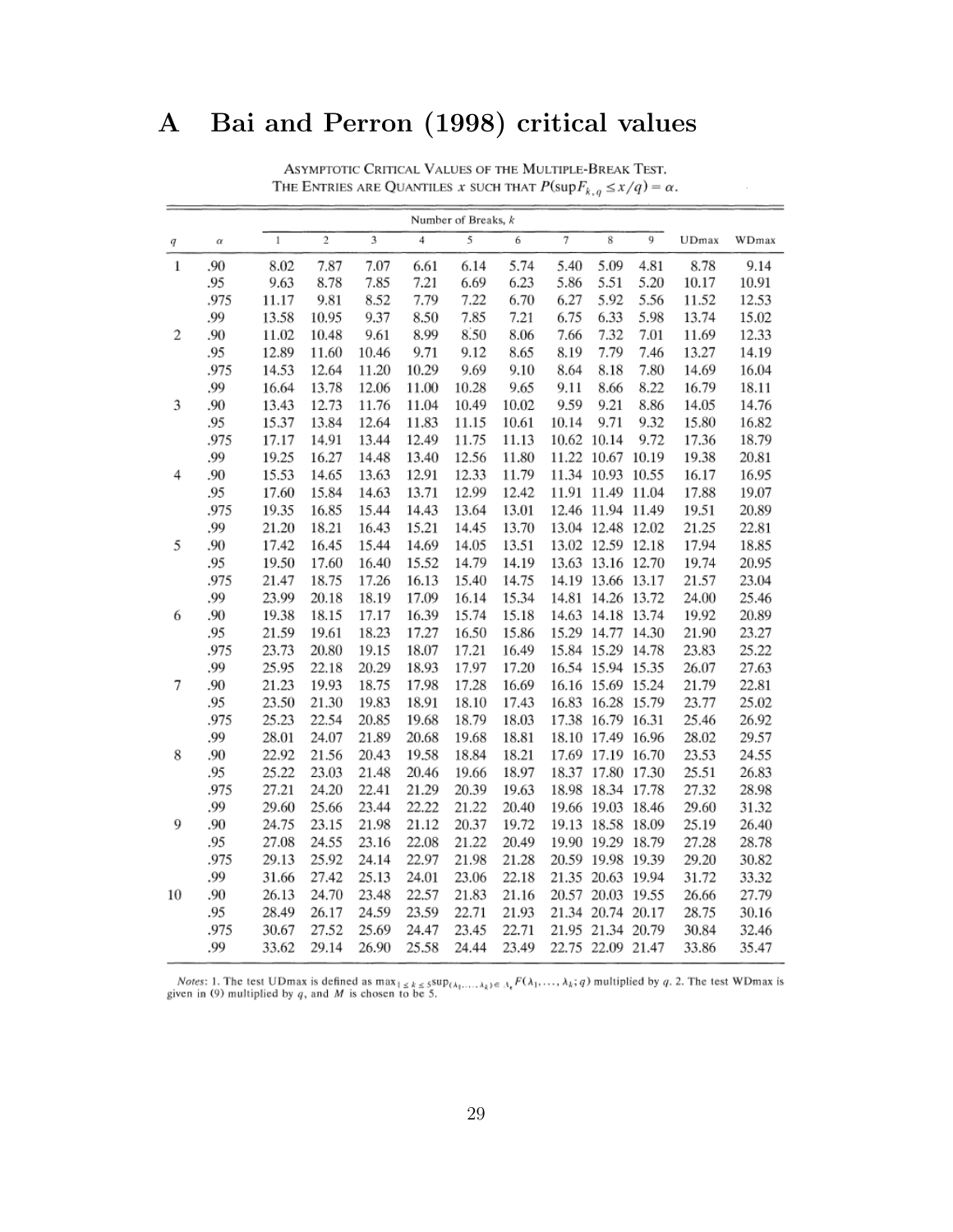# B Estimated surface response functions for the 5% critical values

| Crt(T, q, m, b, M)     | Intercept | $T^{-1}$  | $T^{-2}$    | $T^{-3}$        | $T^{-4}$       | $T^{-5}$        | $T^{-6}$        |
|------------------------|-----------|-----------|-------------|-----------------|----------------|-----------------|-----------------|
| Crt(T, 0.05, 1, 0, o)  | $-3.33$   | $-16.88$  | 798.01      | $-30818.40$     | 460634.58      | -2279397.87     |                 |
| Crt(T, 0.05, 2, 0, o)  | $-3.75$   | $-10.25$  | 80.17       | $-13337.52$     | 302551.21      | $-1848305.35$   |                 |
| Crt(T, 0.05, 3, 0, o)  | $-4.10$   | $-12.16$  | $-321.05$   | 7197.98         | $-40759.64$    |                 |                 |
| Crt(T, 0.05, 1, 1, c)  | $-4.62$   | $-13.05$  | $-1399.49$  | 76213.27        | $-1939275.51$  | 23030362.35     | -99593635.82    |
| Crt(T, 0.05, 2, 1, c)  | $-4.97$   | $-28.28$  | 112.01      | $-3338.30$      | 48647.86       |                 |                 |
| Crt(T, 0.05, 3, 1, c)  | $-5.30$   | $-40.62$  | 1759.22     | $-94294.31$     | 2287166.84     | $-25326822.40$  | 106995759.84    |
| Crt(T, 0.05, 1, 2, c)  | $-5.21$   | $-279.74$ | 35643.95    | $-1963265.34$   | 49133408.78    | -564440298.77   | 2411884754.22   |
| Crt(T, 0.05, 2, 2, c)  | $-5.53$   | $-287.06$ | 36360.62    | $-2001591.63$   | 50089808.47    | -575604522.50   | 2460441619.22   |
| Crt(T, 0.05, 3, 2, c)  | $-5.88$   | $-272.48$ | 34788.63    | $-1938696.30$   | 48860977.69    | -564638501.27   | 2425723155.38   |
| Crt(T, 0.05, 1, 1, cs) | $-4.96$   | $-20.19$  | $-64.18$    | $-1901.05$      | 45903.20       |                 |                 |
| Crt(T, 0.05, 2, 1, cs) | $-5.55$   | $-29.61$  | 205.17      | $-7483.02$      | 84068.24       |                 |                 |
| Crt(T, 0.05, 3, 1, cs) | $-6.09$   | $-13.81$  | $-2439.38$  | 125430.43       | -2972990.17    | 32209309.76     | $-126768011.40$ |
| Crt(T, 0.05, 1, 2, cs) | $-5.94$   | $-207.45$ | 26499.94    | $-1492615.06$   | 37796851.87    | -437913647.90   | 1884665034.50   |
| Crt(T, 0.05, 2, 2, cs) | $-6.90$   | -57.52    | 5352.61     | $-403380.76$    | 12234074.42    | $-164125034.32$ | 802737634.37    |
| Crt(T, 0.05, 3, 2, cs) | $-7.67$   | 65.2      | $-18638.41$ | $1.263981E + 6$ | $-4.139881E+7$ | $6.391186E + 8$ | $-3.757791E+9$  |

Table 13: Estimated surface response functions, order of polynomial selected by AIC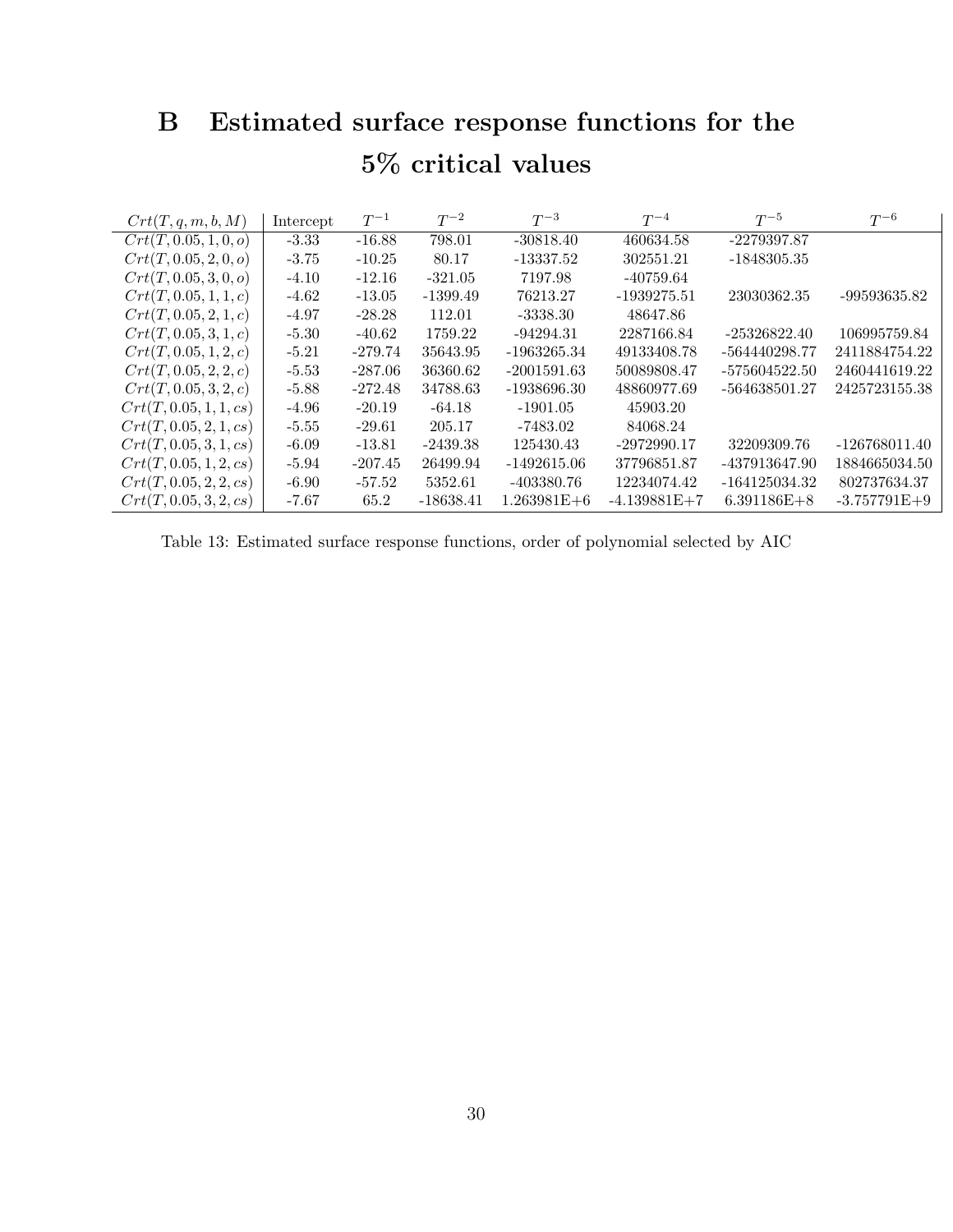# C Robustness check: parametrization under the alternative

|              |           |           |                              |          | regression model : $o, T =$               |         |                |              |           | regression model : $o, T =$  |           |                             |        |            |              |
|--------------|-----------|-----------|------------------------------|----------|-------------------------------------------|---------|----------------|--------------|-----------|------------------------------|-----------|-----------------------------|--------|------------|--------------|
| DGP          | $\mu$     | 15        | $20\,$                       | $30\,$   | $50\,$                                    | 100     | 500            | DGP          | β         | 15                           | $20\,$    | 30                          | $50\,$ | 100        | 500          |
| $\mathbf c$  | $[-4;-3]$ | 0.2       | 0.3                          | $0.55\,$ | 0.72                                      | 0.93    | $\mathbf{1}$   | $\rm{cs}$    | $-4;-3]$  | 0.22                         | 0.32      | 0.54                        | 0.73   | $\rm 0.92$ | 1            |
|              | $-3;-2]$  | $\rm 0.2$ | 0.29                         | $0.55\,$ | 0.74                                      | 0.92    | $\mathbf{1}$   |              | $[-3;-2]$ | 0.19                         | 0.32      | 0.54                        | 0.74   | 0.92       | $\mathbf{1}$ |
|              | $-2;-1]$  | 0.18      | 0.32                         | 0.54     | 0.74                                      | 0.91    | $\mathbf{1}$   |              | $-2;-1]$  | $0.2\,$                      | 0.31      | 0.54                        | 0.74   | 0.91       | 1            |
|              | $]-1;0]$  | 0.18      | 0.32                         | 0.51     | 0.76                                      | 0.92    | $\mathbf{1}$   |              | $[-1;0]$  | 0.21                         | 0.31      | 0.53                        | 0.74   | $\,0.93$   | $\mathbf{1}$ |
|              | ]0;1]     | 0.2       | 0.32                         | $0.55\,$ | 0.75                                      | 0.9     | $\mathbf{1}$   |              | [0;1]     | 0.19                         | $\rm 0.3$ | 0.54                        | 0.74   | 0.92       | $\mathbf{1}$ |
|              | [1; 2]    | 0.21      | 0.3                          | 0.51     | 0.77                                      | 0.92    | $\mathbf{1}$   |              | [1; 2]    | 0.17                         | 0.31      | 0.53                        | 0.77   | 0.92       | 1            |
|              | [2;3]     | $\rm 0.2$ | 0.31                         | 0.54     | 0.76                                      | 0.92    | $\mathbf{1}$   |              | [2;3]     | 0.22                         | $\rm 0.3$ | 0.55                        | 0.76   | $\rm 0.92$ | 1            |
|              | ]3;4]     | 0.21      | 0.32                         | 0.54     | 0.76                                      | 0.92    | $\mathbf{1}$   |              | ]3;4]     | 0.19                         | 0.3       | 0.53                        | 0.76   | 0.91       | 1            |
|              |           |           |                              |          | regression model : $\overline{c}$ , $T =$ |         |                |              |           |                              |           | regression model : c, $T =$ |        |            |              |
| DGP          | $\mu$     | 15        | $20\,$                       | 30       | 50                                        | 100     | 500            | DGP          | $\beta$   | 15                           | $20\,$    | 30                          | 50     | 100        | 500          |
| $\mathbf c$  | $-4; -3]$ | 0.11      | 0.18                         | 0.34     | 0.58                                      | 0.84    | $\mathbf{1}$   | $\rm{cs}$    | $-4; -3]$ | 0.11                         | 0.18      | 0.34                        | 0.59   | 0.84       | $\mathbf{1}$ |
|              | $-3;-2]$  | 0.13      | $0.2\,$                      | 0.34     | 0.61                                      | 0.83    | $\mathbf{1}$   |              | $-3;-2]$  | 0.12                         | 0.18      | 0.34                        | 0.59   | 0.83       | $\mathbf{1}$ |
|              | $-2;-1]$  | 0.12      | 0.17                         | 0.34     | 0.59                                      | 0.82    | $\,1$          |              | $-2;-1]$  | 0.12                         | 0.18      | $0.36\,$                    | 0.6    | 0.83       | $\mathbf{1}$ |
|              | $]-1;0]$  | 0.11      | 0.19                         | 0.31     | 0.58                                      | 0.84    | 1              |              | $[-1;0]$  | 0.13                         | 0.2       | 0.33                        | 0.57   | 0.84       | 1            |
|              | ]0;1]     | 0.12      | 0.18                         | 0.33     | 0.58                                      | 0.82    | $\mathbf{1}$   |              | ]0;1]     | 0.11                         | 0.18      | 0.33                        | 0.58   | 0.83       | 1            |
|              | [1; 2]    | 0.12      | 0.18                         | 0.34     | 0.6                                       | 0.84    | $\mathbf{1}$   |              | ]1;2]     | 0.11                         | 0.17      | 0.33                        | 0.6    | 0.84       | 1            |
|              | [2;3]     | 0.11      | 0.18                         | 0.36     | 0.62                                      | 0.84    | $\mathbf{1}$   |              | [2;3]     | $0.12\,$                     | 0.16      | $0.36\,$                    | 0.61   | 0.84       | $\mathbf{1}$ |
|              | ]3;4]     | 0.13      | 0.18                         | 0.35     | 0.58                                      | 0.84    | $\mathbf{1}$   |              | [3; 4]    | 0.12                         | 0.2       | 0.34                        | 0.6    | 0.83       | $\mathbf{1}$ |
|              |           |           | regression model : cs, $T =$ |          |                                           |         |                |              |           | regression model : cs, $T =$ |           |                             |        |            |              |
| $_{\rm DGP}$ | $\mu$     | $15\,$    | $20\,$                       | $30\,$   | $50\,$                                    | 100     | 500            | $_{\rm DGP}$ | $\beta$   | 15                           | $20\,$    | $30\,$                      | $50\,$ | 100        | 500          |
| $\mathbf c$  | $-4;-3]$  | 0.11      | 0.18                         | 0.34     | 0.55                                      | 0.82    | $\overline{1}$ | $\rm{cs}$    | $-4;-3]$  | 0.12                         | 0.18      | 0.32                        | 0.57   | 0.82       | $\mathbf{1}$ |
|              | $-3;-2]$  | 0.12      | 0.19                         | 0.32     | 0.59                                      | 0.82    | $\mathbf{1}$   |              | $-3;-2]$  | 0.12                         | 0.17      | 0.32                        | 0.56   | 0.82       | $\mathbf{1}$ |
|              | $-2;-1]$  | 0.11      | 0.17                         | 0.33     | 0.58                                      | $0.8\,$ | $\mathbf{1}$   |              | $-2;-1]$  | 0.12                         | 0.18      | 0.33                        | 0.59   | 0.81       | $\mathbf{1}$ |
|              | $-1;0]$   | 0.11      | 0.18                         | 0.28     | 0.58                                      | 0.82    | $\mathbf{1}$   |              | $[-1;0]$  | 0.11                         | 0.19      | 0.32                        | 0.56   | 0.82       | 1            |
|              | ]0;1]     | 0.12      | 0.18                         | $0.31\,$ | 0.57                                      | 0.81    | $\mathbf{1}$   |              | ]0;1]     | 0.1                          | 0.18      | 0.32                        | 0.57   | $0.8\,$    | 1            |
|              | ]1;2]     | 0.12      | 0.17                         | 0.33     | 0.58                                      | 0.82    | $\mathbf{1}$   |              | ]1;2]     | 0.1                          | 0.18      | 0.32                        | 0.59   | 0.82       | 1            |
|              | ]2;3]     | 0.1       | 0.17                         | 0.35     | 0.59                                      | 0.82    | $\mathbf{1}$   |              | [2;3]     | $0.13\,$                     | 0.15      | 0.34                        | 0.58   | $0.82\,$   | 1            |
|              | [3;4]     | 0.11      | 0.18                         | 0.33     | 0.57                                      | 0.82    | $\mathbf{1}$   |              | [3; 4]    | 0.12                         | 0.17      | 0.32                        | 0.58   | 0.81       | 1            |

Table 14: Empirical rejection rates of the null of no cointegration at the 5% nominal level when the alternative is true,  $b = 1, m = 1$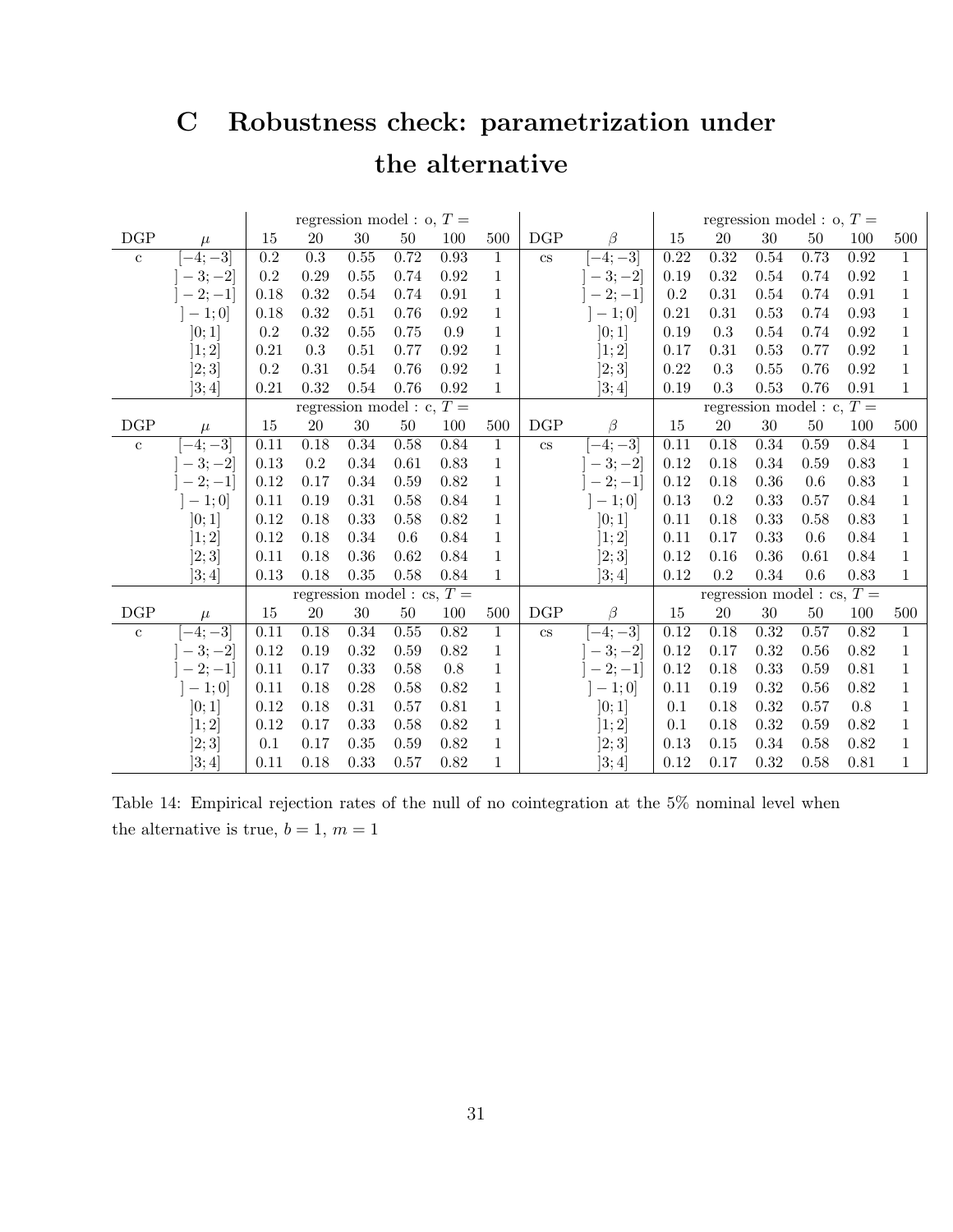# D Average serial correlation bias